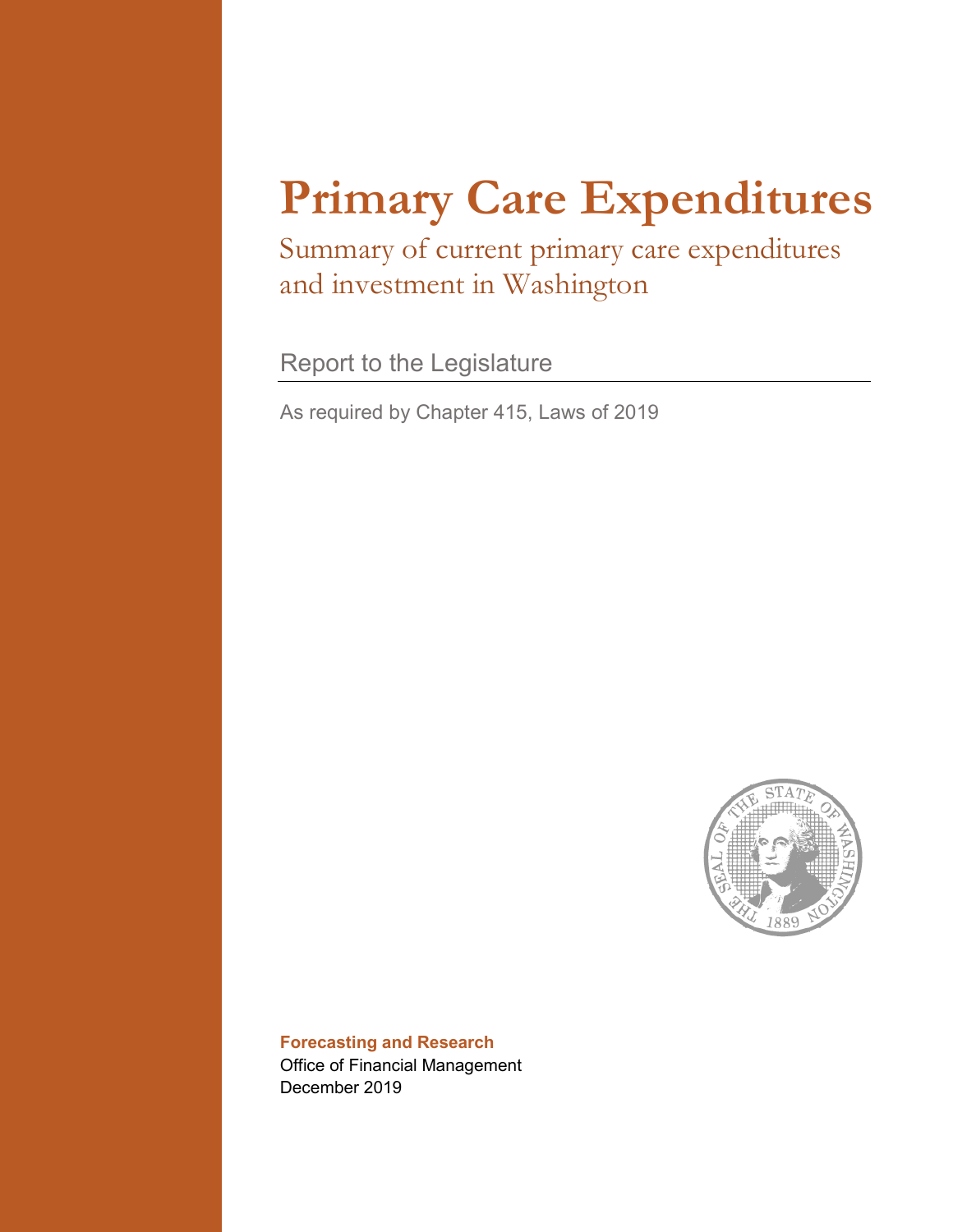# Contents

| Appendix B: Primary Care Expenditures Stakeholder Group  23 |  |
|-------------------------------------------------------------|--|
|                                                             |  |
|                                                             |  |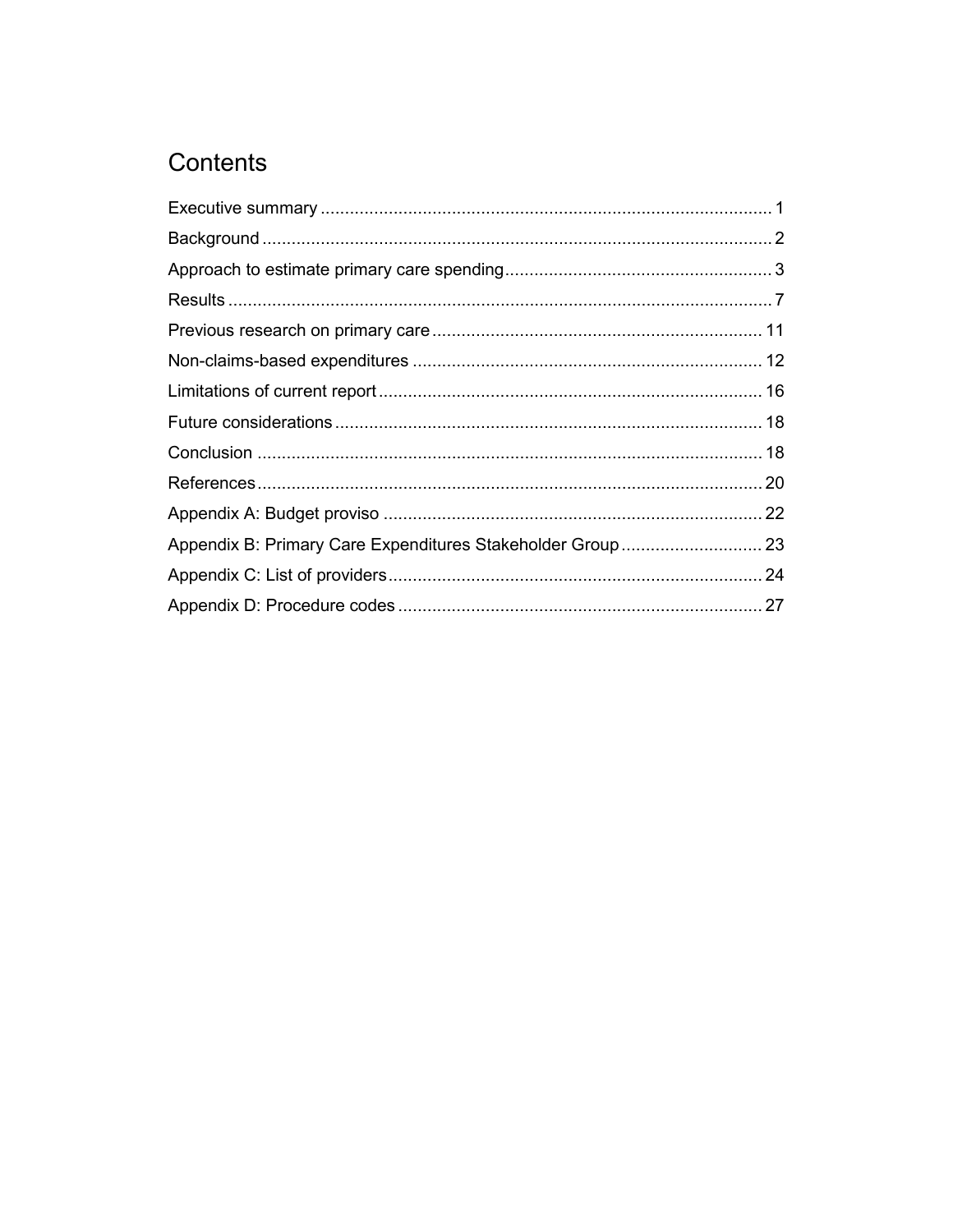# <span id="page-2-0"></span>Executive summary

This is the first comprehensive analysis of annual primary care medical expenditures in Washington. In the 2019–21 biennial budget, the Legislature directed the Office of Financial Management to determine annual primary care medical expenditures as a percentage of total medical expenditures by carrier. This report summarizes the approach and data sets used to calculate these expenditures, compares and contrasts the methods and results with other state and national reports on primary care medical expenditures, and discusses limitations to current data sources.

OFM, working with key stakeholders representing different areas of primary care practitioners, created a definition for primary care providers and services that takes into account the range of interpretations of primary care. A narrow and broad definition of providers and services were created, and then claims meeting the service and provider definitions were used to calculate primary care expenditures. This approach ensured expenditures attributed to primary care services were incurred by primary care providers. Expenditures were calculated using cost information from the Washington All-Payer Health Care Claims Database.

**In Washington for 2018, primary care expenditures as a percentage of total medical expenditures ranged from 4.4% (about \$838 million) to 5.6% (about \$1 billion) based on either a narrow or broad definition, respectively, of primary care. Primary care spending as a percentage of total spending was highest for people under 18 years and lowest in people 65 years and older.**

With respect to market sector: Similar percentages of primary care spending were seen in public employee, Medicaid managed care and commercial coverage. Medicare Advantage had the lowest percentage, reflecting differences already seen by age. Differences in primary care spending by health care company and market sector vary considerably and could be influenced by the needs of the population covered (average age, sex, comorbidity and geography).

This report's estimates for the proportion of medical expenditures attributable to primary care appears smaller than estimates calculated in other reports. Because there is no national standard for how to measure primary care expenditures, however, these estimates cannot be compared directly because of differences in data sets, methodologies and definitions of primary care. When comparing Washington's proportion of primary care spending with reports from Oregon and Rhode Island, the differences in approaches and definitions of primary care make these types of comparisons challenging. For instance, Washington included pharmacy claims in its total medical expenditures while Oregon did not. Washington and Oregon also differed in their methods for capturing costs of primary care services. Oregon and Rhode Island included non-claims-based expenditures in their total primary care spending which are not included in Washington's estimates. An overview of the non-claims-based expenditures collected by Oregon and Rhode Island is included in this report, in addition to examples for future consideration in data collection efforts for Washington.

This report highlights a low rate of investment in primary care in Washington and, as a baseline, can be used to monitor future spending. Research has shown health care systems with higher proportions of investments oriented toward primary care have better health outcomes and lower costs. Monitoring the impact of policies and system performance will be key to successfully strengthening Washington's primary care system.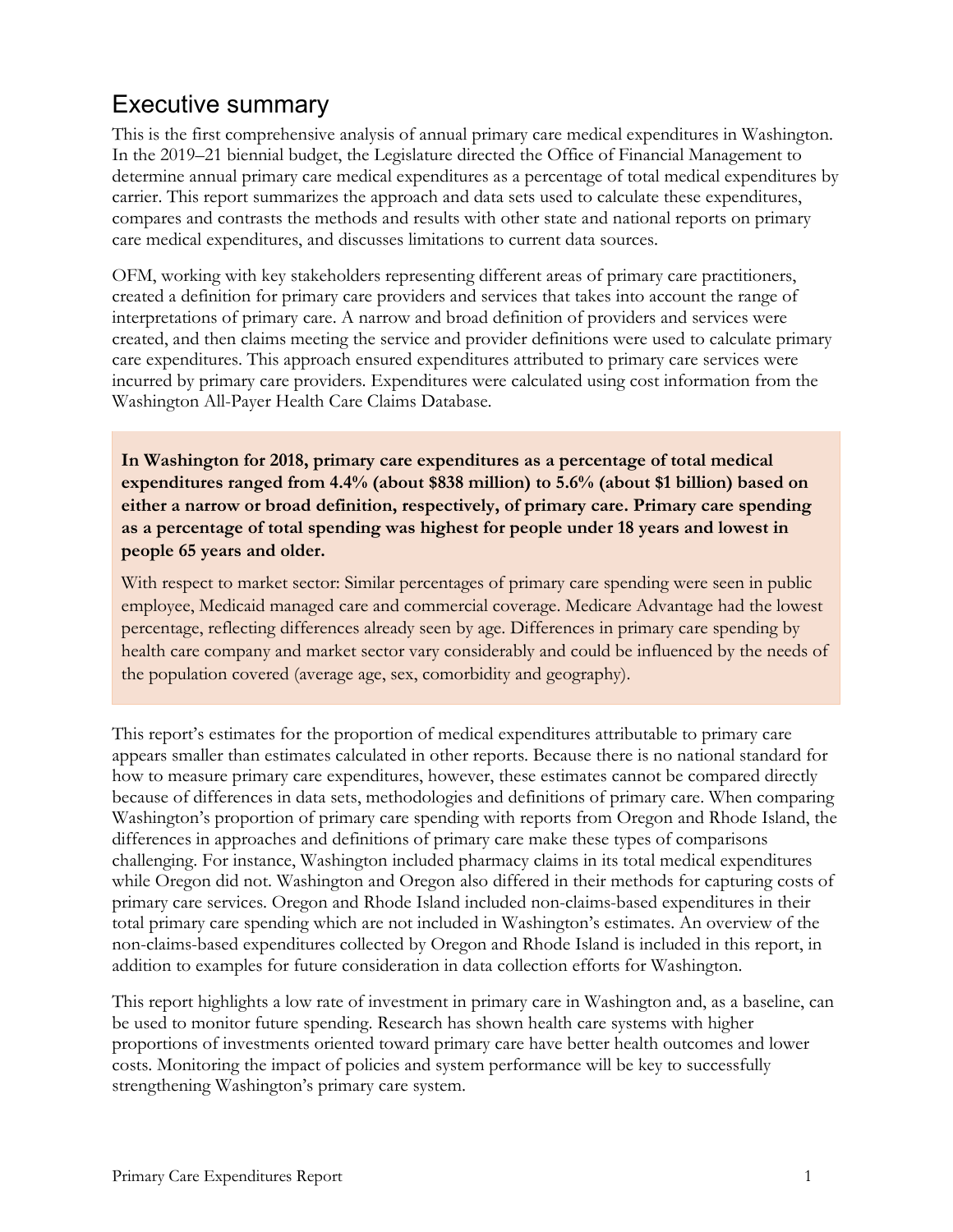# <span id="page-3-0"></span>**Background**

In the 2019–21 biennial operating budget, Chapter 415, Laws of 2019, [1](#page-3-1) the Legislature directed the Office of Financial Management to conduct a study to determine annual primary care medical expenditures as a percentage of total medical expenditures in Washington (Appendix A). Having an estimate of primary care expenditures, in addition to reports on the primary care workforce, enhances the state's understanding of the current level of investment in primary care (Yen, 2018). With a baseline of primary care spending, the state will have better:

- Benchmarking of spending and investments on primary care;
- Tracking of efforts to increase primary care spending;
- Measurement of the impacts of payment reform;
- Focus of interventions to increase patient access to primary care; and
- Information to compare to other states' efforts to increase primary care spending.

Similar reports have been completed in Oregon and Rhode Island; efforts are underway in other states to understand primary care spending levels to guide new investments.

As required in the proviso, OFM convened a group of stakeholders (Appendix B) representing family practice, general internal medicine, general pediatrics and the state Health Care Authority to advise on the parameters for estimating primary care expenditures for the state.

The stakeholder group worked with OFM to answer the following questions:

- Who are primary care providers?
- What are primary care services?
- What percentage of total health care expenditures is currently allocated to primary care?
- How does this percentage differ by health insurance carrier?
- What information about primary care is not captured by current data sources?

OFM also contacted researchers in Oregon and Rhode Island, and from other institutions who worked on similar primary care expenditure reports, to discuss methodology and gather advice for pursuing the Washington report.

The goals for Washington's primary care expenditure report are to:

- Conduct a transparent process for determining what providers and services are considered primary care;
- Develop a transparent and detailed methodology that can be replicated to measure trends and changes in primary care spending in future years;
- Discuss differences between Washington's methodology and results compared with other estimates and reports;
- Identify barriers to accurately estimating primary care expenditures; and
- Provide suggestions and guidance for future tracking of primary care spending and iterations of this type of report.

OFM intends for this report to be the baseline for tracking and monitoring new investments and initiatives to increase primary care spending in Washington. This report can help frame discussions

<span id="page-3-1"></span> <sup>1</sup> <http://lawfilesext.leg.wa.gov/biennium/2019-20/Pdf/Bills/Session%20Laws/House/1109-S.SL.pdf>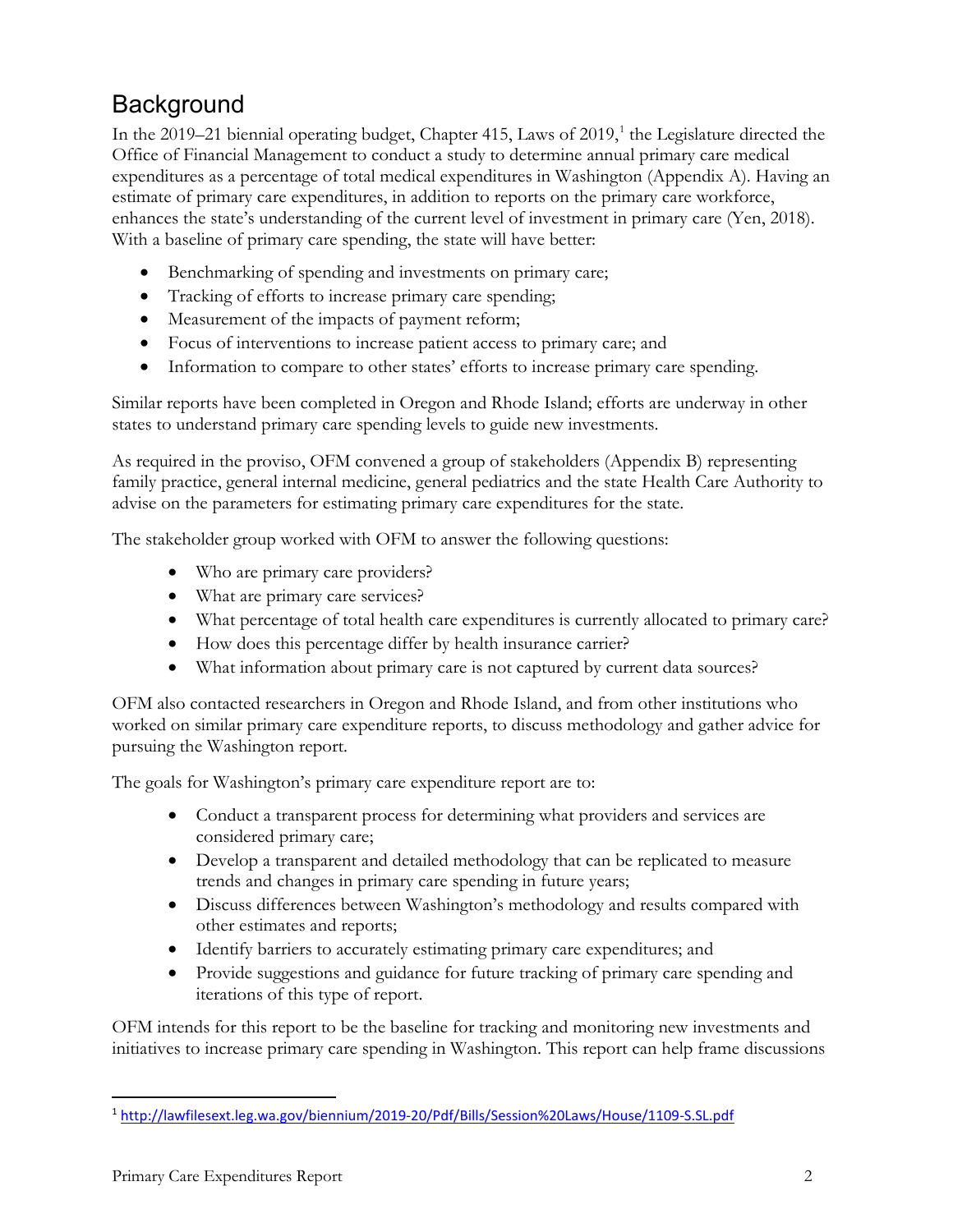on what additional information will be beneficial for understanding primary care needs and how to measure outcomes of increasing primary care spending.

But first, we must start with a definition of primary care.

## What is primary care?

Primary care as defined by the National Academy of Medicine (formerly the Institute of Medicine): "… is the provision of integrated, accessible health care services by clinicians who are accountable for addressing a large majority of personal health care needs including physical, mental, emotional, and social concerns, developing a sustained partnership with patients, and practicing in the context of family and community (Donaldson, M.S., Yordy, K.D., Lohr, K.N., & Vanselow, N.A., 1996)."

This definition has been used to measure how well four main features of primary care services are fulfilled (Starfield, B., Shi, L., Macinko, J., 2005):

- First-contact access (into the health care system) for each new need
- Long-term person- (not disease-) focused care (also referred to as continuous care)
- Comprehensive care for most health needs
- Coordinated care when it must be sought elsewhere

Investing in primary care and ensuring access to primary care can reduce health care costs by lowering rates of preventable emergency department visits, hospital admissions and specialist visits (Friedberg, Hussey, & Schneider, 2010; Glass, Kanter, Jacobsen, & Minardi, 2017; Starfield, B., Shi, L., Macinko, J., 2005). Primary care helps to achieve health equity by providing access to health services and promotes care at the most appropriate level (Starfield, 1998) and, as a result, can reduce premature mortality (Basu et al., 2019; Starfield, B., Shi, L., Macinko, J., 2005). Internationally, health systems with higher proportions of health care spending on primary care have better health outcomes and lower health care costs (Friedberg et al., 2010; Jabbarpour, Y., Greiner, A., Jetty, A., Coffman, M., Jose, C., Petterson, S., 2019; OECD, 2017).

Many states are implementing strategies to improve primary care investment by adopting patientcentered medical home incentives or other value-based care models; focusing on social determinants of health; expanding the primary care workforce and infrastructure; or increasing rates for primary care providers.

# <span id="page-4-0"></span>Approach to estimate primary care spending

OFM contracted with Onpoint Health Data to estimate primary care expenditures using the staterun Washington All-Payer Health Care Claims Database, or WA-APCD. Onpoint Health Data is the data vendor for the WA-APCD, which was established by OFM through legislation passed in 2014. Launched in the summer of 2018, the WA-APCD contains pharmacy, medical and dental claims along with eligibility information. It is the most comprehensive source of claims data in the state with more than 6 million covered lives from more than 50 commercial, Medicaid and Medicare payers. Self-insured (not covered by state public employee benefits), federal insurance and Veterans Benefits Administration claims are not included in the database. The WA-APCD contains cost information, including billed, allowed and paid amounts that allow for calculations of total and primary care expenditures. Data from 2014 through the third quarter of 2019 are included in the database; submissions from carriers are completed on a quarterly basis and validated on a yearly basis. Data from calendar year 2018 were used for this report.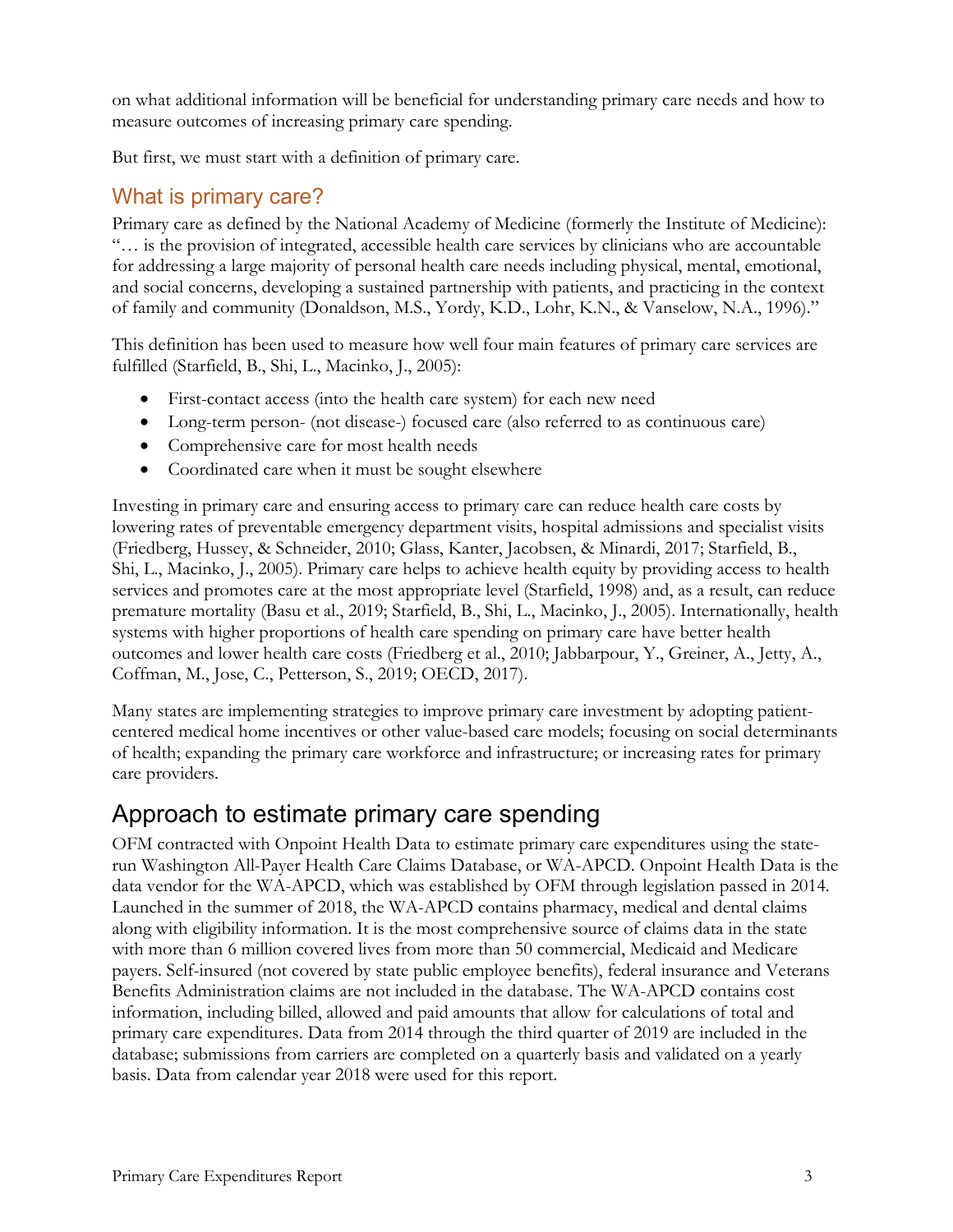#### Inclusion and exclusion criteria

As per the budget proviso, total medical expenditures excluded dental care, but included costs of prescription drugs. The proviso also called for vision care to be excluded, but it was unclear what types of vision services should be excluded (e.g., eyeglasses, cataract surgery, glaucoma testing). Many commercial insurance plans lack vision coverage, but because vision services are not submitted separately from medical claims to the WA-APCD (unlike dental claims that are a separate submission), it was determined for this report to leave vision services as part of total medical expenditures.

Only claims paid using the member's primary insurance are included in the calculations for expenditures. Claims paid using a secondary insurance or payer were not included to avoid double counting expenditures. Only members who had a medical or pharmacy claim paid in 2018 are included in the analysis, limiting the members who are included. According to the National Health Interview Survey, about 16% of adults did not have contact with a doctor or other health care professional in the past year (Centers for Disease Control and Prevention, 2019).

Additionally, Medicare fee-for-service data were excluded from this report because the 2018 data will not be available until 2020. Medicaid fee-for-service data were excluded due to errors in submission to the WA-APCD, and health care claims from Coordinated Care for Medicaid managed care were excluded because labeling of its claims in the submission process made it difficult to distinguish if claims were paid as a primary or secondary payer.

Oregon and Rhode Island included estimates of non-claims-based expenditures for primary care, which are usually self-reported by the individual insurance carriers in the state, in their reports on primary care spending. Currently, there is no process in Washington to collect this type of information from all commercial carriers. The Health Care Authority collects information from the Medicaid managed care organizations and the public employee benefits carriers for managed care rate development, and is developing processes to collect non-claims information for future contracts. OFM was unable to access this information for this report. Suggestions for future data collection of non-claims-based expenditures are outlined later in this report.

#### Defining primary care claims

Identifying primary care services in claims data is not straightforward. Most analyses of primary care expenditures using claims data must construct a definition for primary care provider and primary care services. There are several reasons for this approach:

- Identifying primary care clinics or offices in claims data is difficult because there is no field or value that indicates primary care as a setting of care.
- Providers who list primary care as their specialty may work in a variety of places, some of which would not be considered a traditional primary care setting (e.g., hospitalists in inpatient settings or nurse practitioners working in a specialist's office) or may be delivering nonprimary care services.
- Some primary care services may be delivered by specialists or others who would not be defined as a primary care provider (e.g., a cardiologist ordering a basic lab test).
- Some institutions (e.g., Federally Qualified Health Center) may submit both a facility and professional claim for primary care services depending on the health insurance company, and the provider identification on these types of claims may be different.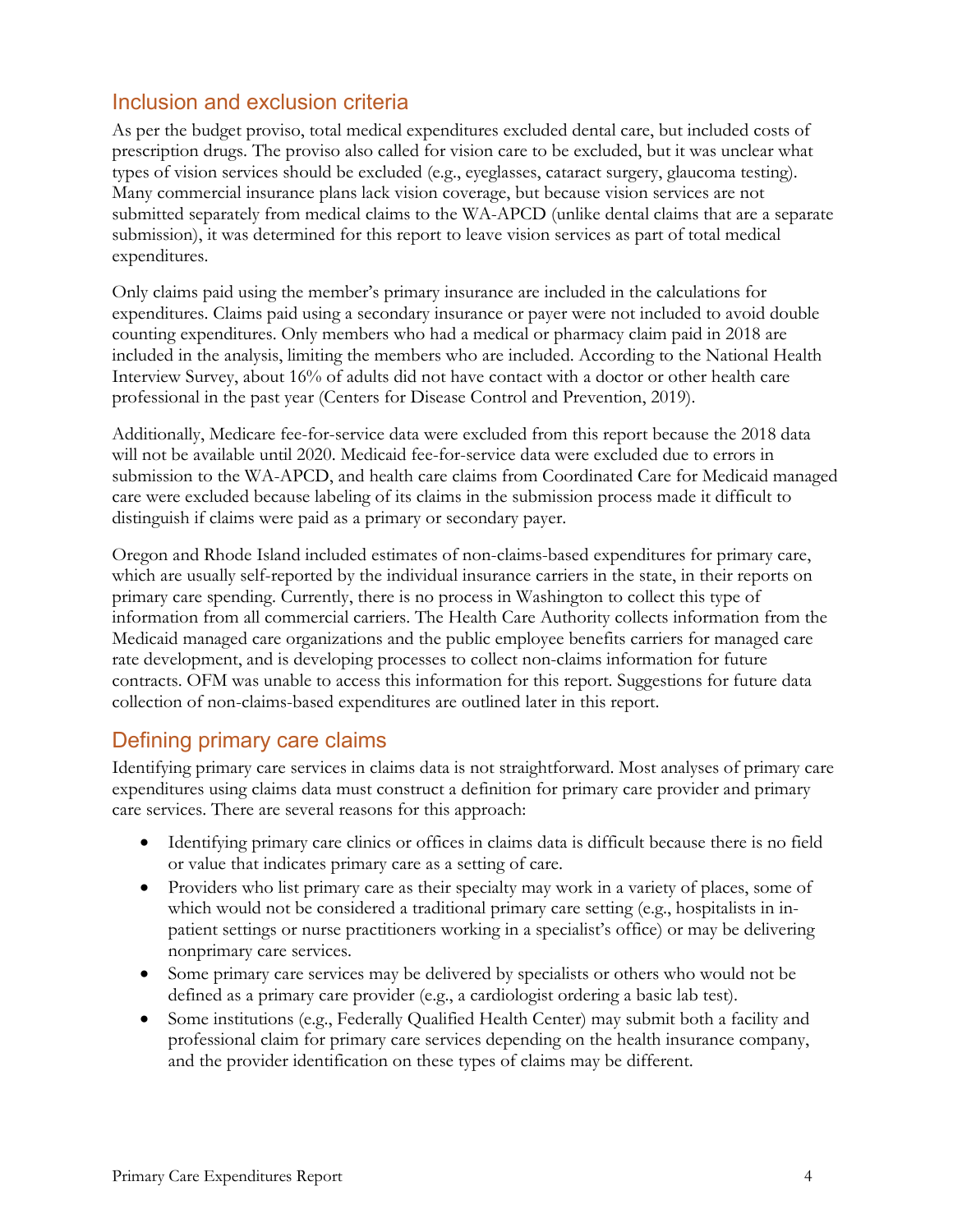As a first step for this analysis, separate definitions of primary care provider and primary care services were determined and then claims meeting both definitions were included as primary care expenditures. This approach follows the concepts of the Primary Care Spend Model to narrow primary care services to those that are performed specifically by primary care providers (Baillieu et al., 2019).

#### Primary care providers

Washington does not have a roster or other data source identifying individual providers who are practicing in primary care settings. Some health insurance companies may have a listing of providers delivering primary care, but it is not included in claims submissions to the WA-APCD. There is also no agreed-upon definition used in the literature to define primary care providers. Some of the variation in definition is due to the availability of different data sources that may or may not include certain types of providers (e.g., homeopaths).

The stakeholder group began by reviewing taxonomy codes, which are used to categorize health care providers by their specialization, and descriptions included in the 2019 Primary Care Spending in Oregon report (Oregon Health Authority and the Department of Consumer and Business Services, 2019). The stakeholder group decided upon two groups of providers (Appendix C):

- Narrow definition: representing providers who traditionally perform roles contained within strict definitions of primary care
- Broad definition: representing providers who perform roles not traditionally contained within a strict definition of primary care (e.g., obstetricians)

This approach is similar to other reports on primary care expenditures (Bailit, Friedberg, & Houy, 2017; Jabbarpour, Y., Greiner, A., Jetty, A., Coffman, M., Jose, C., Petterson, S., et al., 2019; Reid, Damberg, & Friedberg, 2019), but was not the approach taken in the Oregon report. Results for both the narrow and broad definitions of primary care providers are included in this report. Taxonomy codes for the narrow definition of primary care provider are family medicine, internal medicine, Federally Qualified Health Center, general practice, naturopath, pediatrics, preventive medicine, nurse practitioner, physician assistant, primary care clinic and rural health clinic. The broad definition of providers included behavioral health providers, clinical nurse specialist, registered nurse, midwives, obstetrics and gynecology, family medicine and pediatric subspecialties, homeopath, psychiatry and neurology, psychologist, registered nurse and social worker.

#### Primary care services

Primary care procedures or services were defined using the American Medical Association's Current Procedure Terminology, or CPT, and the Healthcare Common Procedure Coding System, or HCPCS. For this report, the stakeholder group began by reviewing the list of primary care procedure codes included in the Oregon report and added services (e.g., additional preventive medicine screenings) based on various works stakeholders had completed in other areas. Both a narrow and broad list of services were considered for estimating primary care. Many of the services included in the broad definition reflected services that were specific to provider taxonomies included in the broad definition of primary care provider (e.g., obstetricians and care following a cesarean delivery). Inpatient visits billed by primary care providers using a CPT or HCPC inpatient code were not included in either the broad or narrow definition of primary care services. The stakeholder group did not feel that these types of visits represented traditional primary care (e.g., first-contact access, continuous, comprehensive, coordinated) or getting people the right care in the right setting. In many instances, it's difficult to identify which services on claims were performed by a primary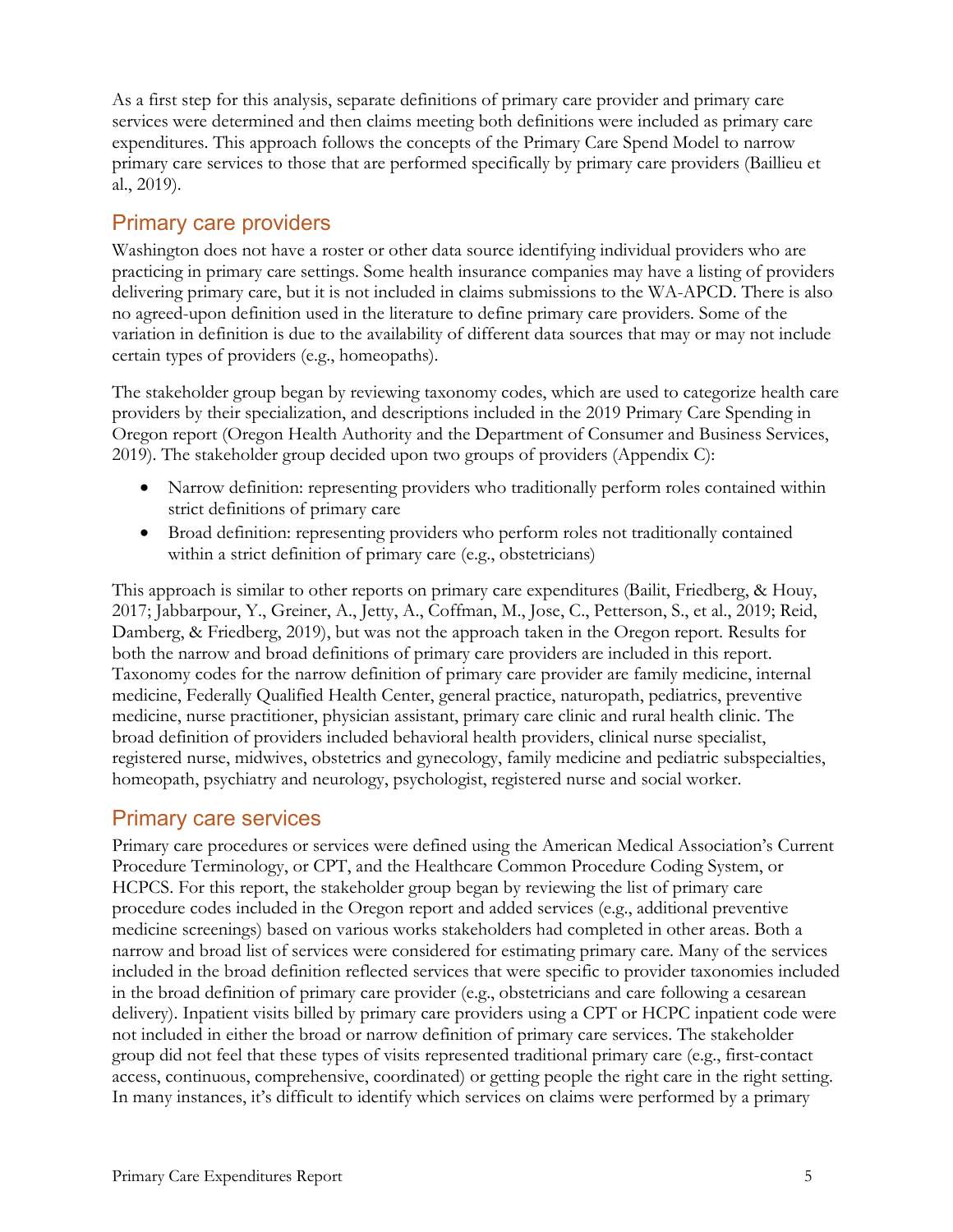care provider in inpatient hospital settings. Emergency department visits billed by a primary care practitioner were also not included for similar reasons.

Other reports on primary care expenditures have used one definition for primary care services crosswalked with different definitions for primary care providers (Bailit et al., 2017; Jabbarpour, Y., Greiner, A., Jetty, A., Coffman, M., Jose, C., Petterson, S., 2019). Reid et al (Reid et al., 2019) used both a narrow and broad definition for primary care providers in combination with a narrow definition for primary care services and then again with all professional services.

This report contains the results from both the narrow and broad definition of primary care services. Examples of primary care procedure codes are those for routine medical exams, preventive medicine services, screening for diseases, vaccine administration and newborn care services (Appendix D).

## Expenditure calculations

Expenditures for health care services were calculated using the total allowed amount submitted on claims to the WA-APCD. The total allowed amount includes the health insurance plan paid amount plus any deductibles, coinsurance or copays paid by the patient. For insurance companies that pay providers using capitated payment arrangements (e.g., a per-member per-month payment), the feefor-service equivalent amount is submitted to the WA-APCD and used as the paid amount for that health care service.

Total health care expenditures comprised all medical claims (including in-patient hospitalizations) and pharmacy claims. With respect to immunizations: Although vaccines are included in the total health care expenditures calculations, only the costs associated with administering the vaccine, if administered by a primary care provider, were included in primary care expenditures. Expenditures for primary care services provided by primary care providers were aggregated by provider specialty and then summed across all provider groupings to estimate total primary care expenditures. Although Appendix C (List of Providers) lists a large number of behavioral health specialist taxonomy codes, when primary care service codes were applied, most claims and associated expenditures for these providers were not included in primary care expenditures.

All nurse practitioner and physician assistant taxonomy codes were included in this report. Adjustments were made to the total primary care expenditures calculated for these providers. These adjustments (41% for nurse practitioners and 34% for physician assistants) were needed because many nurse practitioners and physician assistants may have a provider taxonomy code included in the definition for a primary care provider, but actually provide care in other settings (e.g., surgical). Because claims data do not indicate if a health care setting is primary care, the adjustment factors were needed to avoid overestimating primary care expenditures by counting services for nurse practitioners or physician assistants that were not conducted in primary care settings. These adjustments were based on recommendations from the stakeholder group and studies conducted by the Washington State University College of Nursing (Kaplan & Gill, 2018) and the Washington Medical Commission (Washington Medical Commission, 2019).

Primary care services for people without insurance and services paid with cash by patients who did not file an insurance claim were not included in the analyses.

## Calculations for carriers

More than 50 commercial, Medicare and Medicaid data suppliers submit claims data to the WA-APCD. Data are submitted either at the company level or at the individual health insurance plan level, depending upon how the company's claims processing system is set up and the number of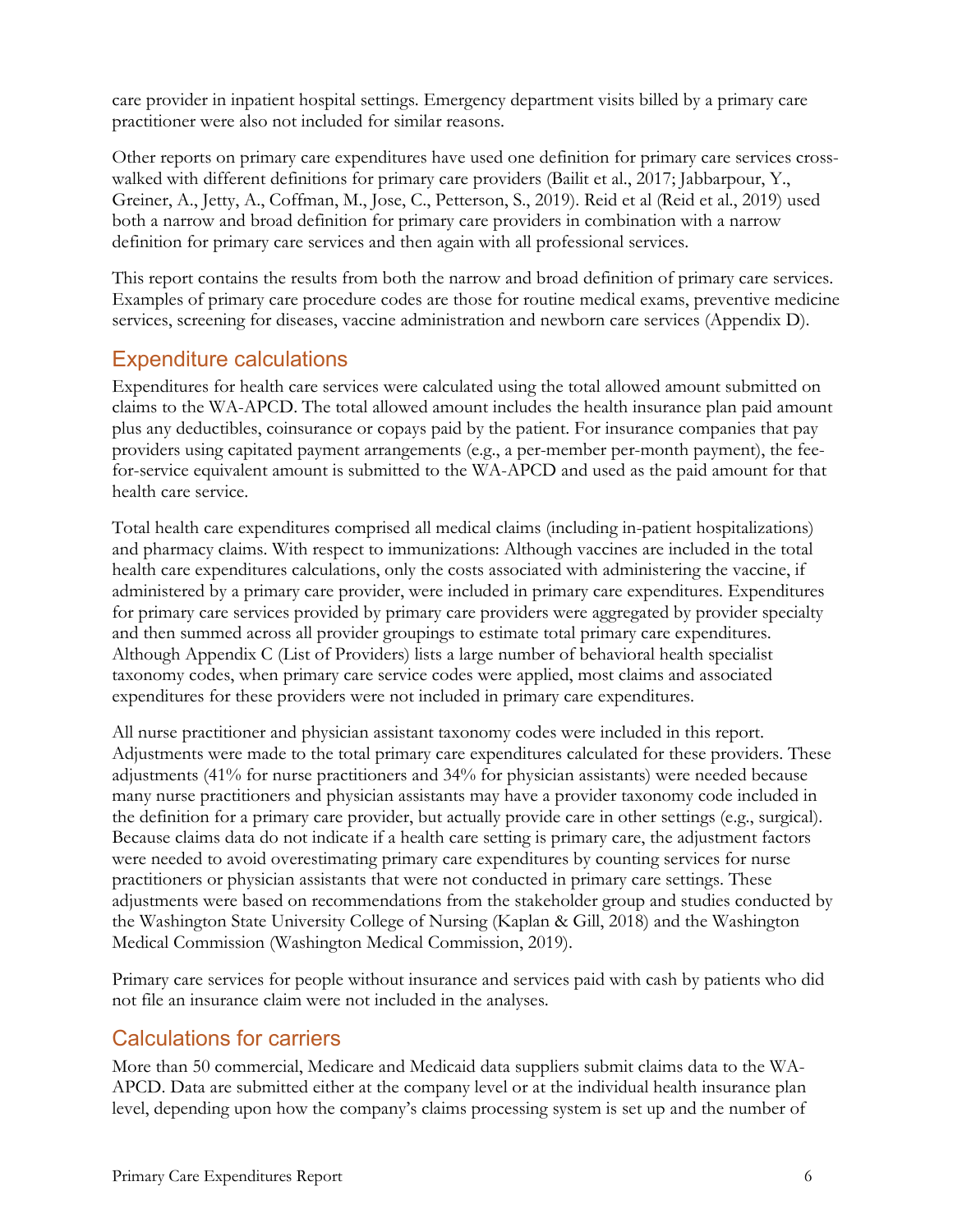health insurance plans issued in the state. Plans were first grouped by market sector (commercial, public employee benefits, Medicaid managed care organizations and Medicare Advantage) and then rolled up to the company level. Primary care and total expenditures were calculated at the company level within each market sector. Companies that had fewer than 1,000 covered persons were excluded from analyses. Dental companies were also excluded, and only medical and pharmacy claims from 2018 were used.

# <span id="page-8-0"></span>Results

## Monthly enrollment

Included in this report is claims information for more than 1.2 million Medicaid managed care organization members, more than 1.1 million commercial members, and more than 300,000 public employees and 300,000 Medicare Advantage members. The total amount of health care spending captured in the WA-APCD for this report for 2018 was almost \$19 billion, 21% of which was for pharmacy claims.

In 2018, overall investments in primary care as a total of all medical expenditures for Washington ranged from 4.4% to 5.6%, depending on whether a narrow or broad definition of providers and services were used (Figure 1). Limiting the definition of primary care providers and procedures to narrow definitions each resulted in approximately \$838 million in claims. Including the broad category of procedures resulted in about \$50 million more and an increase in the primary care share to 4.7% of total medical expenditures. Including a broad definition of providers, in addition to a broad definition of procedures, increased primary care expenditures by about \$169 million and resulted in a 19% increase in primary care expenditures, but overall, the total percentage of all health care expenditures specific to primary care was only 5.6%.



**Figure 1. Summary of Medical Expenditures in Washington State, 2018**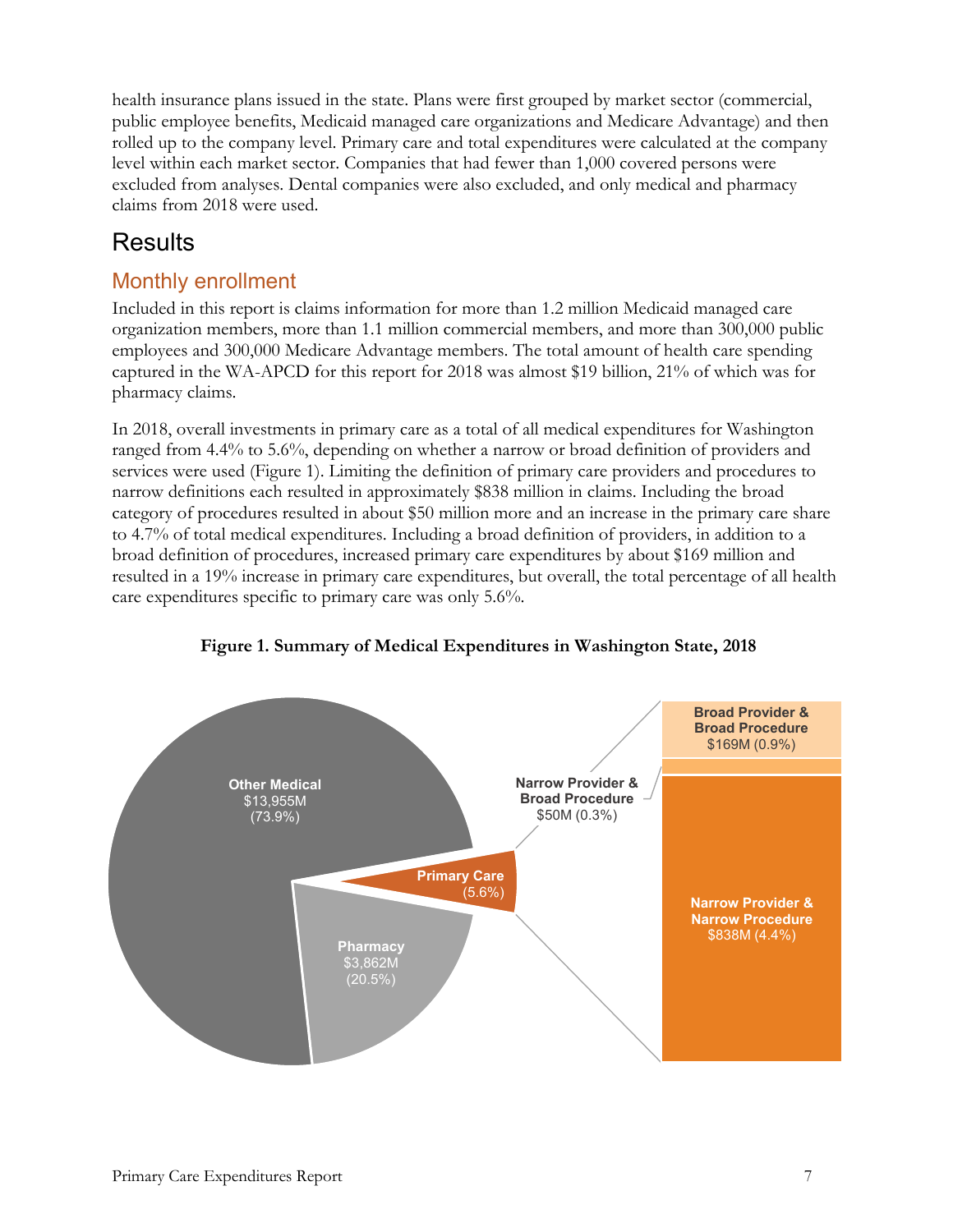This highest percentage of primary care spending was for individuals younger than 18 years, ranging from 10.4% to 11.2% of about \$2 billion in total medical expenditures for the narrow (narrow definition of providers and narrow definition of procedures) and broad (broad definition of providers and broad definition of procedures) definitions of primary care, respectively (Figure 2). Of working age adults aged 18 to 64 years, the percentage of primary care spending ranged from 3.8% to 5.4% of about \$11 billion in total medical expenditures. It should be noted that this age group could be affected the most by the inclusion of obstetrics in the broad definition of primary care. For adults aged 65 and older, primary care spending was 3.5% to 4% of about \$5.5 billion in total medical spending. Older adults have a higher rate of hospital inpatient stays and other costs outside of primary care because of the higher prevalence of chronic and comorbid conditions and greater use of specialists.



**Figure 2. Primary Care as Percentage of Total Expenditures by Age**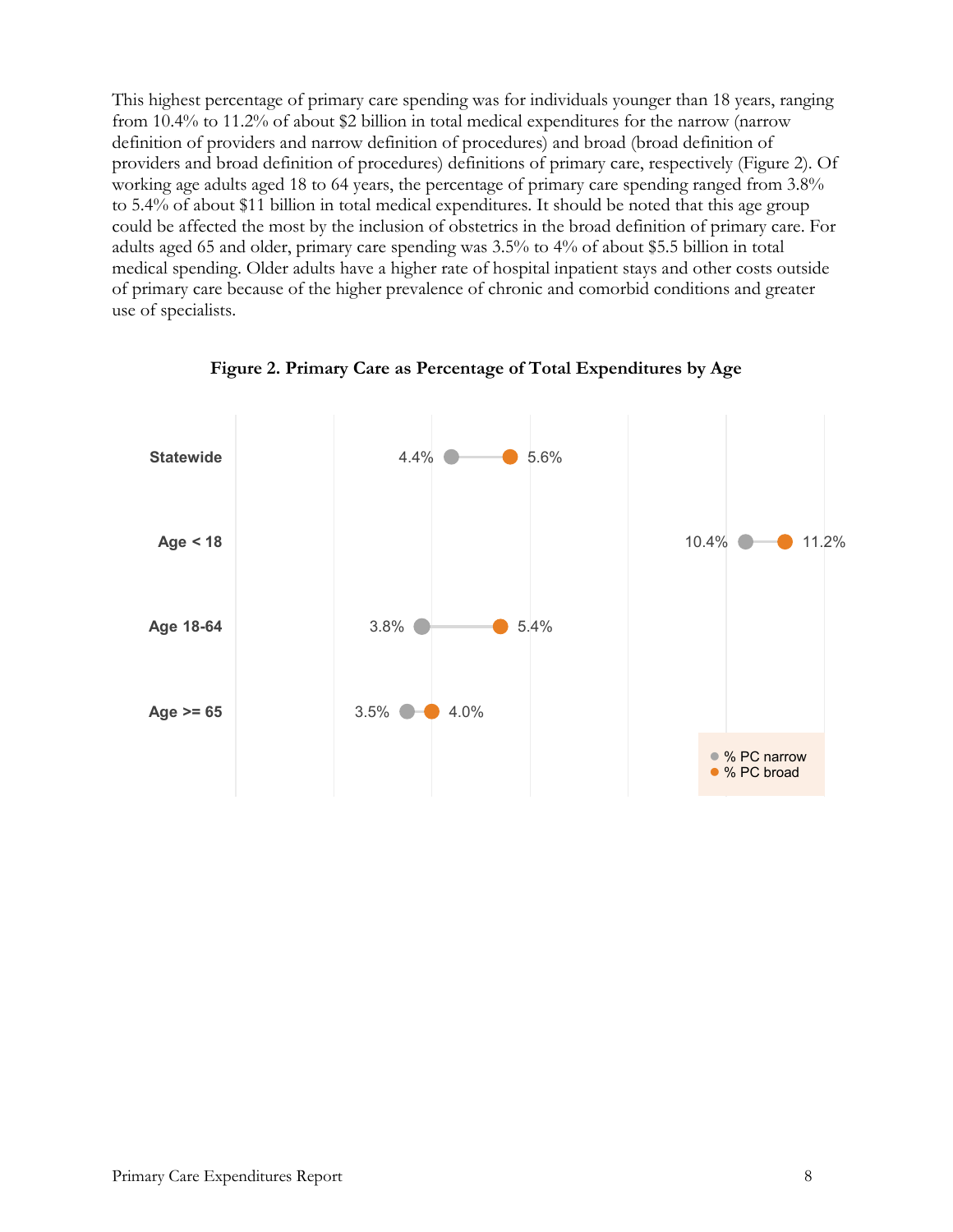Considering primary care expenditures by market sector, public employee coverage had the highest percentage of primary care spending, ranging from 5.8% to 7.3% of about \$1.8 billion in 2018 (Figure 3). Medicaid managed care organizations ranged between 5.1% to 6.8% of about \$4 billion in 2018; commercial plans ranged between 4.5% and 5.7% of about \$8 billion; and Medicare Advantage plans ranged from 3.4% to 3.9% of about \$5 billion in total claims. Some of these differences in primary care spending reflect differences in patient characteristics between market sectors. Additionally, primary care spending for public employee coverage may be overestimated because many of the pharmacy claims were not designated for public employees when submitted to the WA-APCD. This would result in lower total expenditures for this group.



**Figure 3. Primary Care as Percentage of Total Expenditures by Market Sector**

Of commercial plans, the percentage of primary care investment as a total of all medical expenditures ranged from 4.1% to 5.1% for Premera Blue Cross to 7.9% to 9.6% for Kaiser Foundation Health Plan of the Northwest. For public employee plans in the Public Employee Benefits Board program, the range of primary care spending was very similar among the three companies. For Medicaid managed care plans, the percentage of primary care spending as a total of all medical expenditures ranged from 3.1% to 4.4% for Community Health Plan of Washington to 7.1% to 9.7% for Molina Healthcare. For Medicare Advantage plans, the percentage of primary care investment was less than 7% for all plans (Figure 4). Even within market sector, caution should be exercised in comparing expenditures by health plan or company because of differences in characteristics of enrollees that are not adjusted for in these analyses.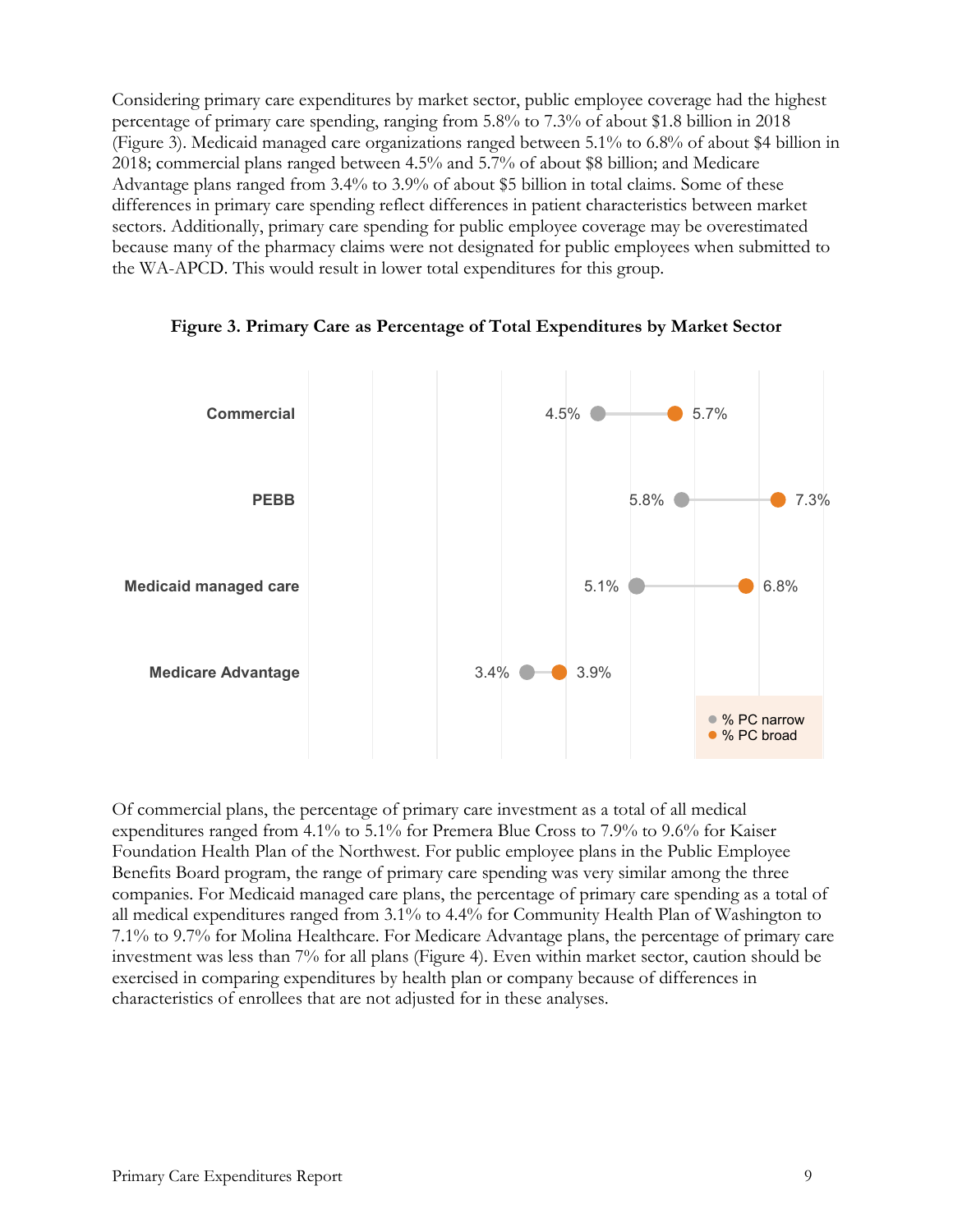#### **Figure 4. Primary Care as Percentage of Total Expenditures by Carrier or Company**



\* Data for Coordinated Care are not listed due to data issues.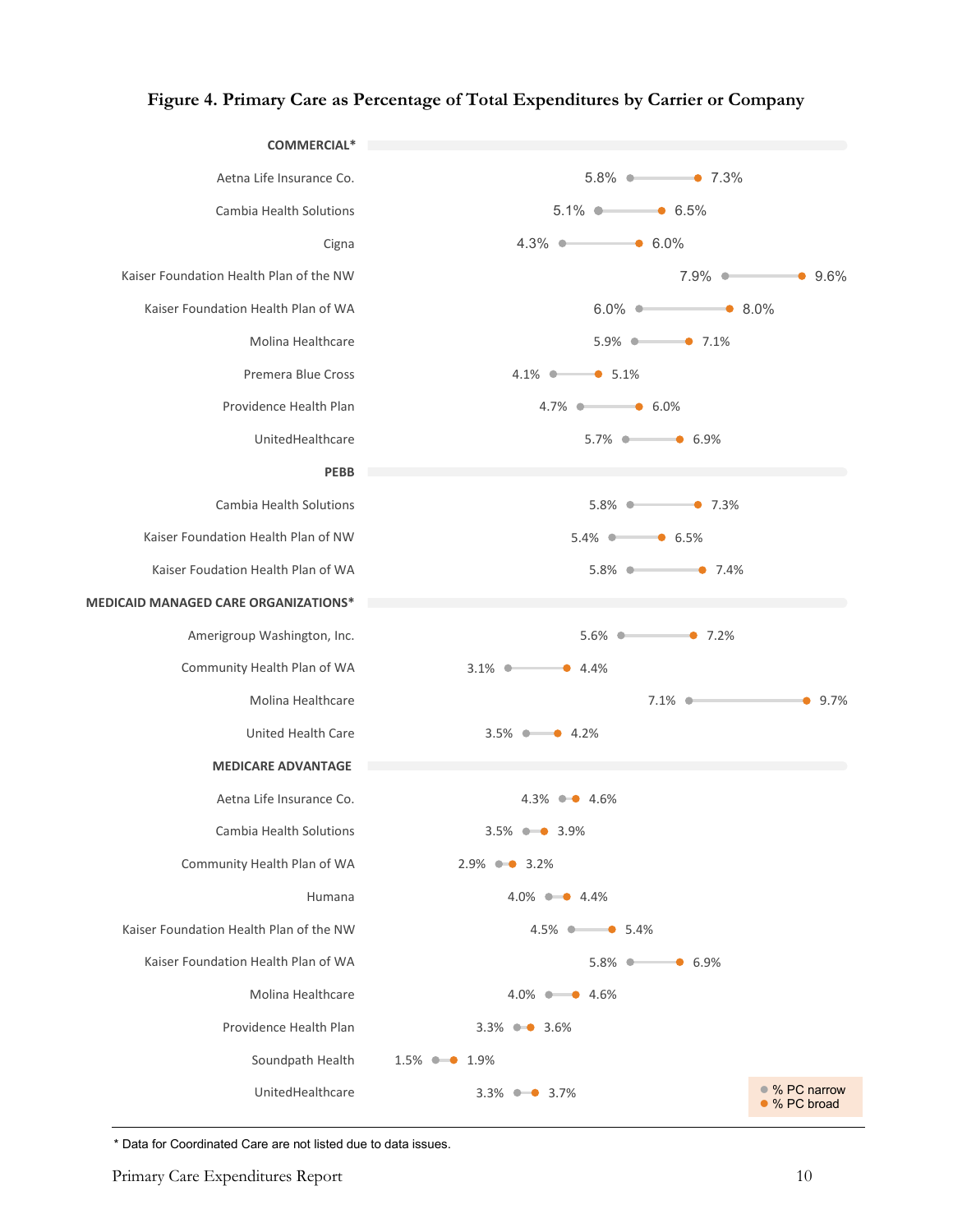# <span id="page-12-0"></span>Previous research on primary care

There have been a number of efforts to estimate primary care spending as a proportion of total health care spending. While Washington's estimates might appear low, these estimates cannot be compared directly with other published studies. Indeed, there is no national standard for how to measure primary care expenditures. As a result, estimates between reports may differ as a result of different definitions of primary care, different data sets used in analyses, different populations included in data sets and different methodologies to estimate primary care spending.

The Robert Graham Center, using survey data from the Medical Expenditure Panel Survey, or MEPS, estimated that Washington spends between 5.9% and 10.1% of health care expenditures on primary care (depending on whether a narrow or broad definition of primary care provider is used) (Jabbarpour, Y., Greiner, A., Jetty, A., Coffman, M., Jose, C., Petterson, S., 2019). While this study used a standardized measure (MEPS data) to compare primary care spending across states, it does have some limitations. The definition of primary care used in the analysis was based only on the taxonomy of the provider without taking into account the particular health care services performed, which may have resulted in an overestimate of actual primary care spending. Furthermore, nurses, nurse practitioners and physician assistants were included as primary care providers irrespective of whether they practiced in primary care settings because that information cannot be ascertained in the MEPS data. In addition, some MEPS data is self-reported and may be subject to recall bias.

The Milbank Memorial Fund undertook a proof-of-concept study to assess the feasibility of calculating primary care spending using commercial claims data (Bailit et al., 2017). The study used national data and found that 7.1% to 8.6% of total health care spending was specifically primary care-related. Differing interpretations of how to calculate primary care spending may have occurred, however, because each health insurance carrier calculated and submitted its data independently.

A recent report in the Journal of the American Medical Association Internal Medicine using claims data estimated about 2% to 4% of total medical and prescription drug spending for Medicare feefor-service beneficiaries was for primary care (Reid et al., 2019). In comparison, while this report does not include Medicare fee-for-service beneficiaries, it does include Medicare Advantage members; these estimates as a market sector were between 3.4% and 3.9%.

Oregon and Rhode Island routinely produce reports estimating primary care spending. For 2017, Oregon estimated the percentage of total medical spending for primary care was:

- 16.5% for coordinated care organizations
- 13.4% for commercial carriers
- 12.2% for Medicare Advantage
- 10.6% for public employees and educators benefits

Rhode Island estimated primary care spending for its commercial plans to be close to 9.1% (in 2012), an increase of 3.5% from 2008.

It is difficult to compare Washington's proportion of primary care spending to Oregon's or Rhode Island's estimates due to differences in approaches and definitions of primary care. For example, Oregon did not include any health care spending by patients such as copay, coinsurance or deductibles while these were included in Washington's estimates. Oregon also excluded prescription drugs from its estimates of total claims-based payments or total medical expenditures. Per the budget proviso, this report included all pharmacy claims costs in total medical expenditures, which would make the percentage of primary care spending in Washington appear smaller than if these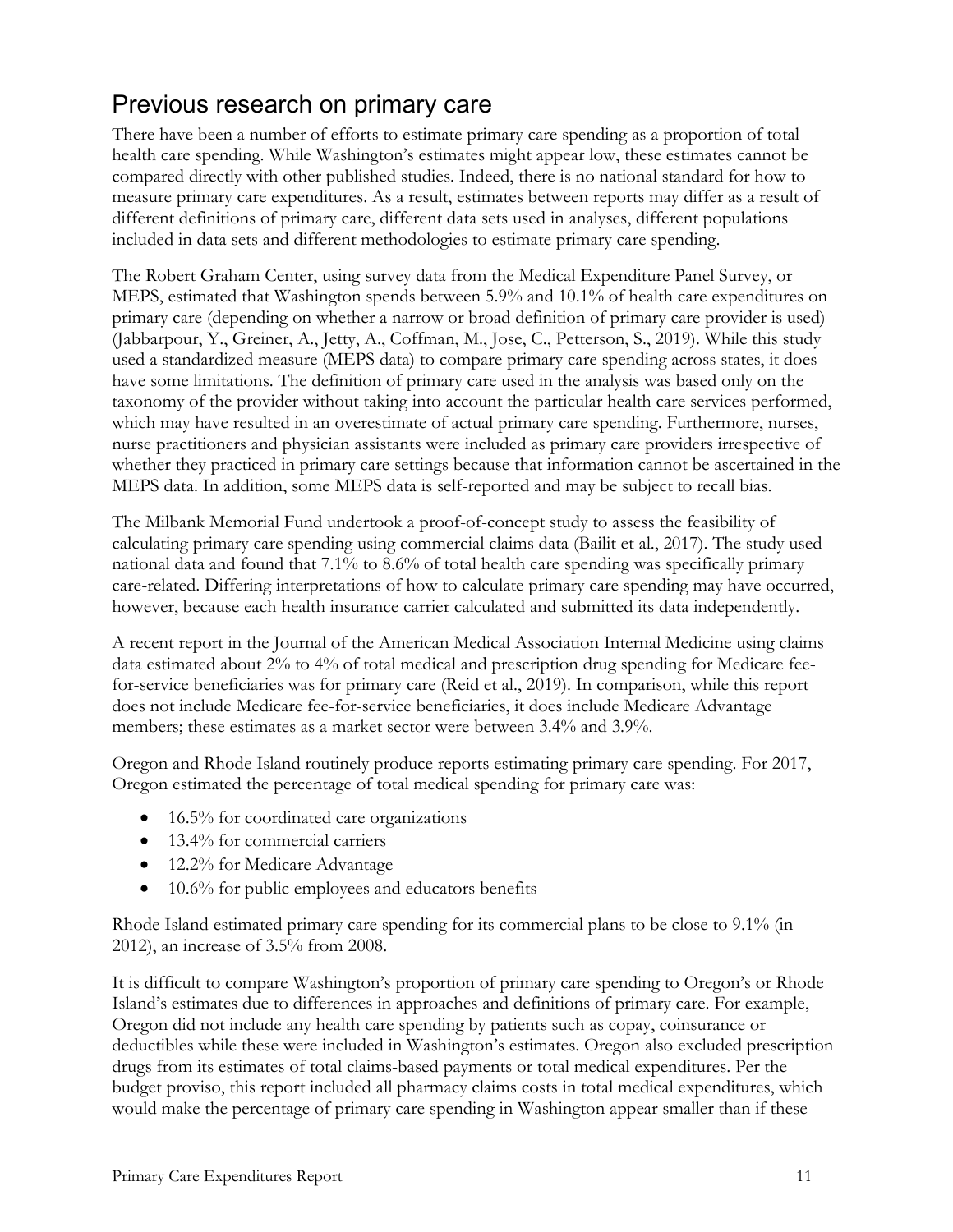claims had been excluded. For this report, only claims paid by the primary payer are included in the calculations to avoid any duplications of cost. It is not clear whether Oregon and Rhode Island employed this same strategy.

Additionally, Washington's estimates do not include non-claims-based expenditures, which are included in estimates for Oregon and Rhode Island. When limiting Oregon's primary care spending to just claims-based, the estimated percentage of total medical spending for primary care for 2017 was closer to Washington's estimates:

- 6.6% for coordinated care organizations
- 7.3% for commercial carriers
- 3.6% for Medicare Advantage
- 8% for public employees and educators benefits

Excluding non-claims-based estimates from this report produces a smaller overall estimate for Washington, although some of these included in other states may not be exclusive to primary care. For Oregon, many of the non-claims-based expenditures were capitated salaries for primary care or provider incentive payments. Because Washington uses a fee-for-service equivalent for capitated payments, the methods used in this report could be capturing some of the non-claims-based payments that Oregon reported separately in its total.

# <span id="page-13-0"></span>Non-claims-based expenditures

Many services and activities are needed to fulfill the four main features of primary care services (first-contact, continuous, comprehensive and coordinated care). These activities are not always captured in fee-for-service expenditures submitted on health care claims. Non-claims-based expenditures may occur in a provider's office, be delivered by health care companies or be part of government initiatives. Because of the broad nature of these types of activities, these investments may not be specific to primary care (e.g., health information technology) or may be unique to certain health care systems and populations. Collecting non-claims-based primary care expenditure information in a standard way across payers will be difficult with current data sources. Clear guidelines, definitions and reporting requirements, along with a critical examination of what nonclaims-based investments will benefit the delivery of primary care specifically (versus the cost of business), should be included in future discussions on primary care expenditures.

Oregon and Rhode Island included a variety of non-claims-based expenditures in their primary care spending estimates. Originally, Rhode Island had a requirement from its Office of the Health Insurance Commissioner's Affordability Standards that all commercial insurers allocate at least 35% of their total spending on primary care to non-claims-based (Rhode Island referred to these as nonfee-for-service) payments increasing to 40% in 2014. While these targets were retired in 2015, the aggregate value of non-fee-for-service investments in primary care has continued to increase (King, 2019).

Non-claims-based expenditures included incentive payments to providers or practices, health information technology investments such as health insurance exchanges, expansion of primary care workforce with supplemental staff and other investments. Oregon and Rhode Island collected this information directly from their health plans using Excel templates. Oregon included in rule the definitions for non-claims-based primary care expenditures<sup>[2](#page-13-1)</sup> and gave additional guidance in its

<span id="page-13-1"></span> <sup>2</sup> <https://secure.sos.state.or.us/oard/viewSingleRule.action?ruleVrsnRsn=260735> Accessed Oct 2019.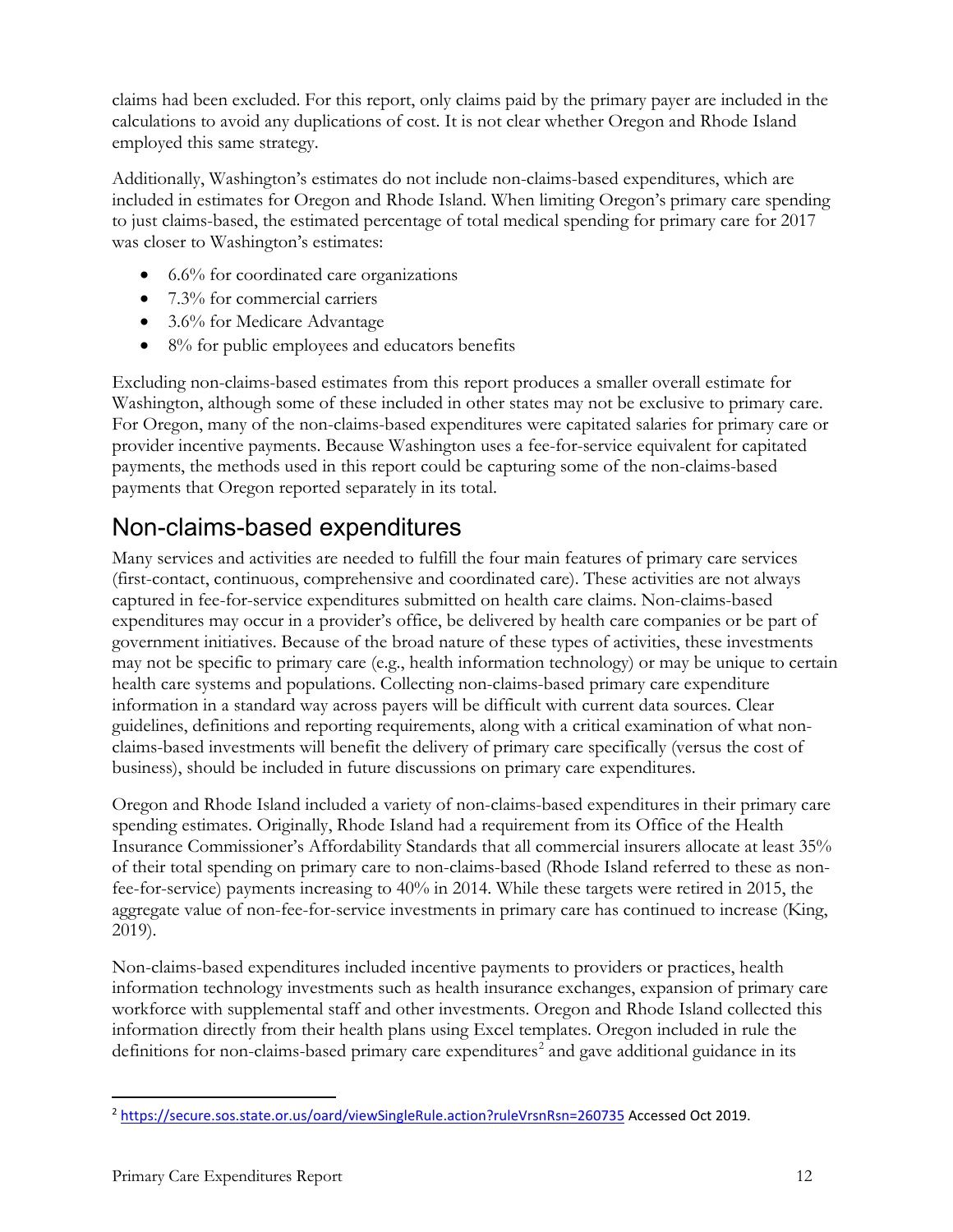reporting templates on how to consider what expenditures to report. Rhode Island's Office of the Health Commissioner collects the non-claims-based information through its Affordability Standards program, which aims to lower costs and improve quality. This program includes investment requirements like patient-centered medical homes, but also allows for insurance companies to submit expenditures for other types of investments for primary care (e.g., loan repayment).

Washington has no process to collect non-claims-based information from all plans that submit claims to the WA-APCD, nor has the state developed any universal guidance or definitions of nonclaims-based expenditures. Some information outside of fee-for-service payments is submitted through the Medicaid managed care rate development process for Medicaid and the Public Employees Benefit Board. The Health Care Authority is developing a process to collect information related to primary care for these programs, but OFM was not able to obtain this information for this report.

For future primary care expenditures reports, Washington may want to consider developing a standardized process to collect, across payers, a variety of non-claims-based investments. Outlined below are several such areas and examples.

#### Provider incentives

Provider incentives such as those to encourage providers to adopt certain behaviors or pay providers based on performance are often included in non-claims-based investments in primary care. Oregon includes retrospective incentive payments "to primary care providers or practices based on their performance at decreasing cost or improving value for a defined population" and prospective incentive payments "to providers or practices aimed at developing capacity for improving care for a defined population of patients." [3](#page-14-0) For example, Oregon collects information on bonus payments to providers when they meet a target for vaccination rates. Rhode Island collects information on incentive distributions under shared savings contracts.

Washington should consider how to collect information on provider incentives, including:

- Carrier-specific quality improvement programs aimed at specific in-network providers.
- State-sponsored quality improvement initiatives such as pay for performance metrics or other bonus payments to providers.
- Federal quality improvement initiatives such as the Centers for Medicare and Medicaid Services Merit-Based Incentive Payment System.

## Patient-Centered Medical Home Models

According to the American College of Physicians, a Patient-Centered Medical Home, or PCMH, is a care delivery model whereby treatment is coordinated through the patient's primary care physician to ensure they receive the necessary care when and where they need it, in a manner they can understand. The Agency for Healthcare Research and Quality defines the core functions of the medical home as follows: [4](#page-14-1)

- comprehensive care
- patient-centered
- coordinated care

<span id="page-14-0"></span> $3$  Ibid.

<span id="page-14-1"></span><sup>4</sup> <https://pcmh.ahrq.gov/page/defining-pcmh> Accessed Oct 2019.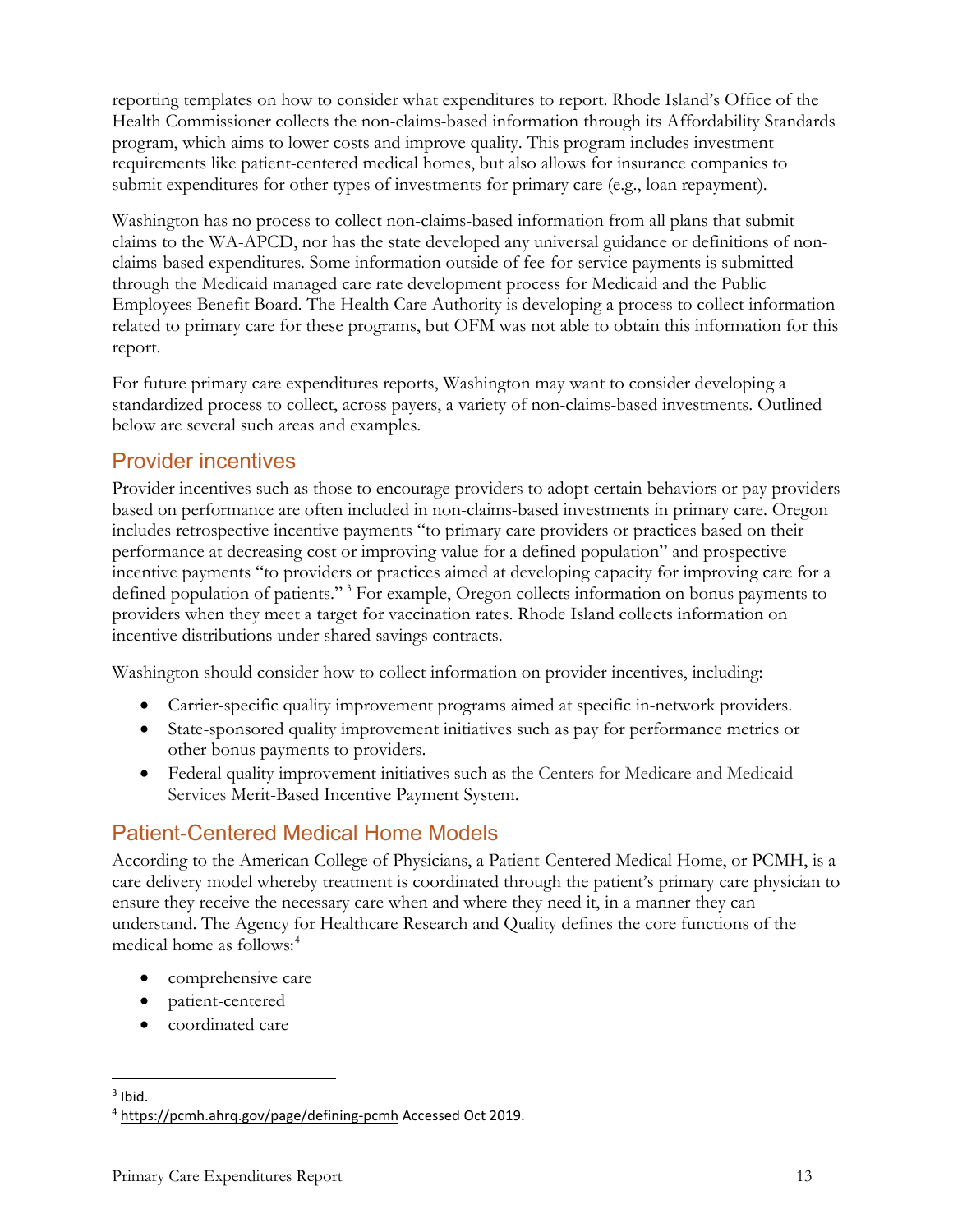- accessible services
- quality and safety

Oregon and Rhode Island collect information from carriers on investments in PCMH models (in addition to provider incentives). Oregon has a Patient-Centered Primary Care Home program that allows for the inclusion of the per-member per-month payment based upon a practice's tier level. Rhode Island hosts a Care Transformation Collaborative, called CTC-RI, which brings together key care stakeholders to promote care for patients with chronic disease through the PCMH model. Rhode Island's only multi-payer PCMH initiative, it helps practices apply for national PCMH recognition, hire on-site care management/coordination to improve the health of patients with the highest needs, and enhance data capabilities to manage and improve population health. [5](#page-15-0) Additionally, Oregon and Rhode Island collect information on investments from carriers on other PCMH initiatives.

Washington should consider how to collect information on practice and provider PCMH payments and how to include this information in future reports, e.g., carrier-specific investments or aggregated payments at the state level.

#### Investments in technology

Oregon and Rhode Island collect information on investments in primary care related to health information technology. These investments include payments to providers to adopt electronic medical records or payments for providers' license fees. Additionally, Rhode Island, which requires health insurance companies to invest in the state health information exchange called CurrentCare, includes this investment in insurers' non-claims-based expenditures.

In deciding which technology to include in primary care investments, Washington stakeholders should consider not only the four main features of primary care (first-contact, continuous, comprehensive and coordinated), but also technology advances that improve health equity. Below are ideas for the types of technology investments that stakeholders in Washington may want to consider:

- Technology to promote interoperability of electronic health records between providers and facilities.
- Telehealth services including secure online chat tools for members to speak with primary care providers and for video visits with providers.
- Texting services for reminders of appointments, lab test results or provider communication.
- Mobile applications to access medical records, pay bills or order refills on medications.
- E-consults between providers through electronic medical record platforms.
- Transcription services or talk-to-text services to help input information directly into electronic medical records.
- Investments in OneHealthPort to improve the state's health information exchange.
- Grants from state programs or federal programs to promote the exchange of health information.

<span id="page-15-0"></span><sup>&</sup>lt;sup>5</sup> <https://www.ctc-ri.org/about-us/what-ctc-ri> Accessed Oct 2019.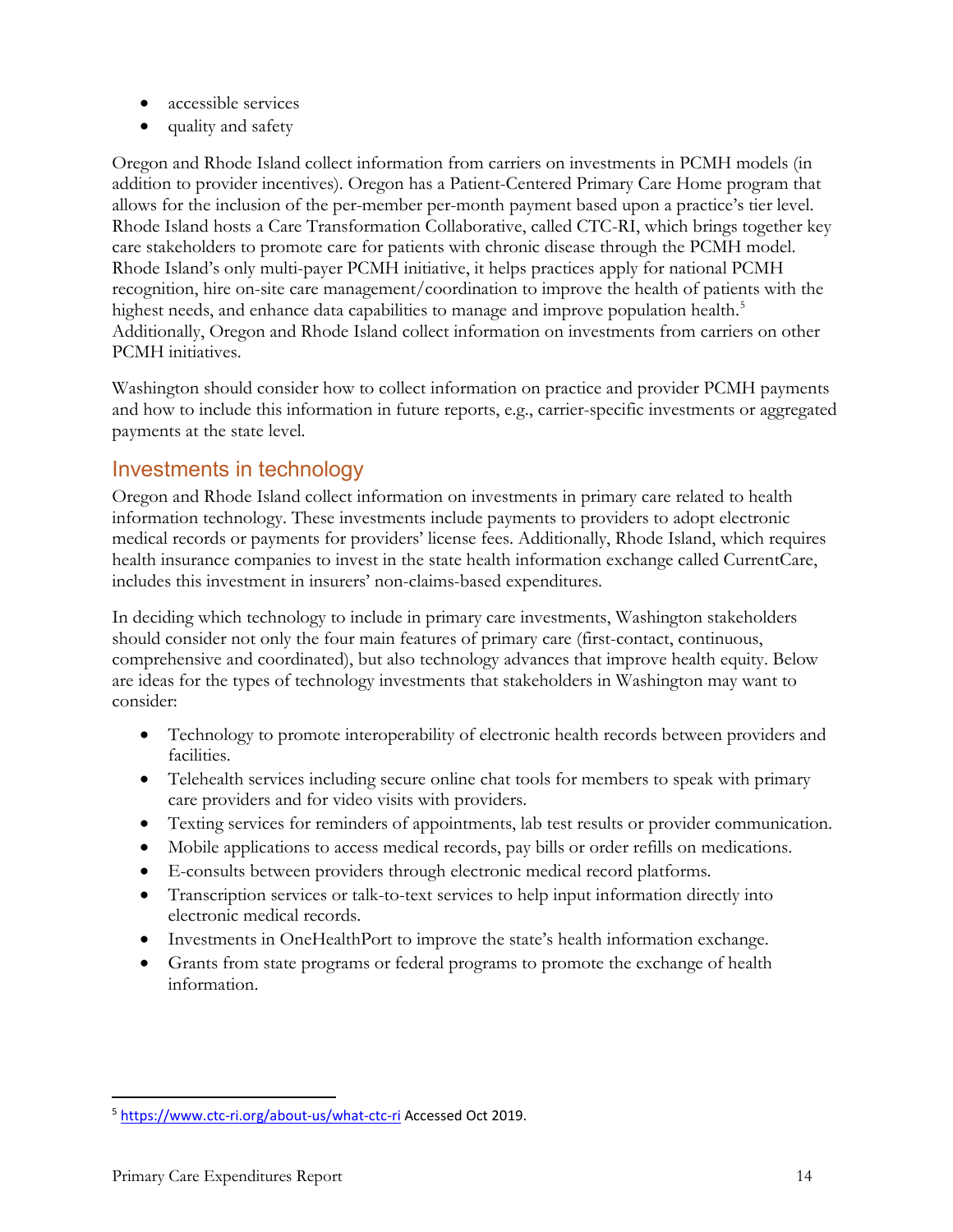Many of the investments in technology previously mentioned may not be exclusive to primary care, and care should be taken if these types of investments are counted toward future primary care investments.

#### Workforce expenditures

In addition to typical staffing of primary care offices for administrative roles or billing, many of the non-claims-based initiatives already mentioned — investments in technology, provider incentives and PCMH models — require supplemental primary care staff and activities. Oregon and Rhode Island collect non-claims-based primary care expenditures for certain workforce investments such as practice coaches, patient educators, patient navigators and nurse case managers. Embedding supplemental staff, including registered nurses and practice coaches, in primary care supports the "whole person" model, will be in greater demand as the prevalence of multiple chronic conditions increases and can improve patient health outcomes (Bauer & Bodenheimer, 2017; Grumbach, K., Bainbridge, E., and Bodenheimer, T., 2012).

Examples of how supplemental staff can benefit a primary care setting are:

- Implementing electronic medical records or a health information exchange.
- Providing technical support for technology enhancements in care delivery.
- Supporting adoption of new models of care delivery and continuous quality improvement.
- Helping patients change or adapt unhealthy behaviors (e.g., weight loss or smoking cessation).
- Improving care of chronic conditions, including medication adherence.
- Connecting patients with social services.
- Improving cultural competence among clinic staff.
- Integrating behavioral health services.
- Managing continuity of care.

In addition to investments in supplemental staff, investments in primary care providers is needed to maintain enough providers to support Washington's growing population. Baicker and Chandra (2004) found that states where more physicians are general practitioners have greater use of highquality care and lower cost per beneficiary (among Medicare patients).

Although there are numerous ways to increase and maintain the primary care provider workforce in Washington — preventing provider burnout, increasing the number of residency slots in primary care, increasing the funding for primary care provider education — this report will focus only on one area, loan repayment, because Rhode Island has useful experience from which Washington can draw information.

The Washington Student Achievement Council and the Department of Health administer two programs to help health professionals pay back student loan debt. The median amount of that debt is about:

- \$200,000 for medical school (for class of 2018) (American Association of Medical Colleges, 2018)
- \$112,500 for physician assistants (for class of 2018) (National Commission on Certification of Physician Assistants, 2019)
- \$40,000 to \$55,000 for graduate nursing education (class of 2016, most recent year available) (American Association of Colleges of Nursing, 2017)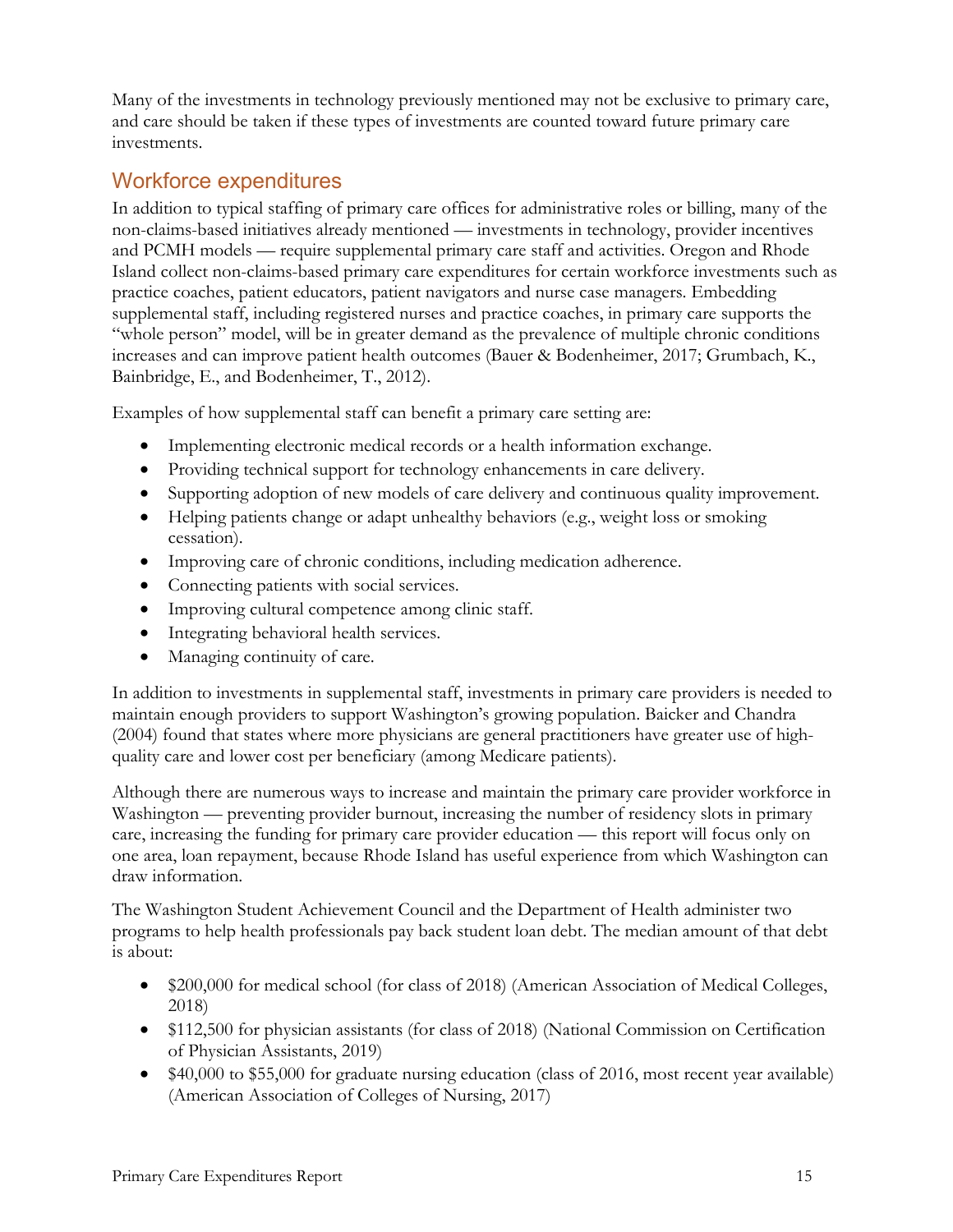The Federal-State Loan Repayment Program, or FSLRP, awards \$70,000 for loan reimbursement with federal and state funds in return for two years of full-time work at an approved site. The Health Professional Loan Repayment Program, or HPLRP, is a state-funded award that reimburses \$75,000 of loans for three years of full-time employment (or five years for less than full-time employment). This program requires the approved site to meet the definition of providing comprehensive primary care services: comprehensive outpatient, ambulatory and primary health care services. This definition includes critical access or rural hospitals but excludes all other hospitals. (Program-specific criteria are available from the WSAC website.<sup>[6](#page-17-1)</sup>) In the last cycle (funds obligated in fiscal year 2015– 16 and disbursed in fiscal years 2016–18 for FSLRP and fiscal years 2016–19 for HPLRP), 72 primary care providers (who also matched the definition of primary care used in this study) were awarded more than \$4.4 million in student loan debt relief.

## Other investments

Additional types of investments that Oregon or Rhode Island collected and included in its nonclaims (or non-fee-for-service) primary care expenditure calculations included:

- Vaccine clinics (specifically for influenza vaccines)
- Integration of behavioral health services (outside of supplemental staff)
- Risk-based reconciliation
- Capitated or salaried expenditures not captured in claims

In considering the broad context of primary care, investments in evaluation and research on primary care services, community-based programs to address social determinants of health and activities undertaken by community health workers could all be counted as primary care expenditures although they may not be part of the direct delivery of primary care services. Understanding and defining the sphere in which primary care is taking place outside of the fee-for-service system is essential for capturing non-claims-based investments in primary care (Baillieu et al., 2019). In addition to what has already been mentioned about caveats to collecting non-claims-based investments or expenditures for primary care, future reports will want to consider mechanisms to evaluate these types of expenditures and how to allow for their inclusion over time.

# <span id="page-17-0"></span>Limitations of current report

This is the first comprehensive analysis of annual primary care expenditures in Washington using claims data from the WA-APCD. Although future reports may continue to use claims data extracted from the WA-APCD or other sources, there are inherent limitations to health care claims data from any data source. The gaps in data identified during the study included the following:

#### Procedure codes

The stakeholder group conducted an extensive review of primary care procedure codes. This report included all procedures from various reports on primary care (Bailit et al., 2017; Oregon Health Authority and the Department of Consumer and Business Services, 2019; Reid et al., 2019) and additional codes the stakeholder group identified as services performed in primary care settings by primary care providers. Even with the exhaustive list of codes, there could still be procedures that were not included in this report, but are billed for by primary care providers (e.g., hospice visits,

<span id="page-17-1"></span><sup>&</sup>lt;sup>6</sup> <https://wsac.wa.gov/sites/default/files/2019.FSLRP.HPLRP.Guide.pdf> Accessed Sept 2019.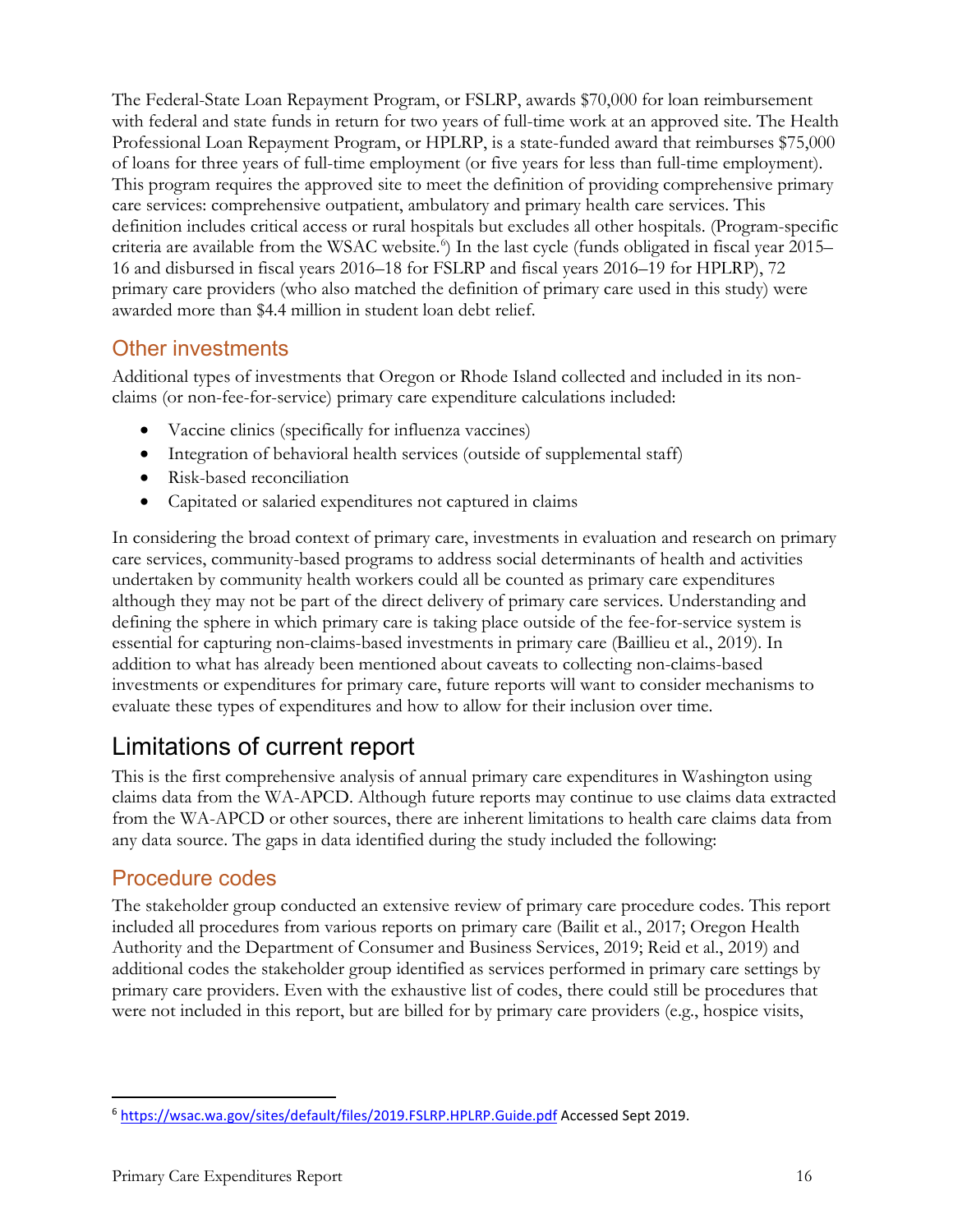charges for vaccines). Caution should be used when comparing this report to other reports that do not use the same codes.

## No primary care location indicator

We were not able to identify if the setting for the primary care service was a primary care clinic or other type of health care setting; this information is not captured on claims submitted to the WA-APCD. It is unclear if this underestimated or overestimated the true level of primary care expenditures for the state. OFM is working on solutions to gather the primary care location information for future reports.

#### No primary care provider roster or consensus on definition

Without a roster or other continually updated source for primary care providers for Washington, stakeholder groups will need to determine and define who is a primary care provider outside of relying on just the taxonomy code. This is especially important for nurse practitioners and physician assistants: It is unclear from the methods used to define primary care and the adjustment used for nurse practitioners and physician assistants if we over- or under-estimated primary care providers for the state. Additionally, not all reports have included obstetrics and behavioral health as primary care providers. Without a national standard or consensus on definition of primary care providers, it will continue to be difficult to compare estimates between reports.

#### Bundled payment services

As health care services move to bundled payments for services (e.g., obstetrics), it becomes difficult to carve out which services are attributable or defined as primary care (e.g., prenatal visits). Future reports should consider possible adjustments to methodology to identify and capture primary care services within bundled payments.

## Federally Qualified Health Centers and rural health centers

Claims submitted by Federally Qualified Health Centers or rural health centers may be submitted by the facility or by the individual provider. Because this practice varies by location, an accurate estimate of primary care services delivered at or by these facilities cannot be determined.

## Integrated delivery systems

Some health insurance carriers are part of integrated delivery systems or use capitated payments. These type of systems do not follow the traditional fee-for-service model when paying for health care services. Although the methodology in this report used the fee-for-service equivalent in claims data for capitated payments, there could still be an underestimate of primary care expenditures for these services that could result in an underestimate of the true primary care investment by these health insurance carriers.

## Medicaid fee-for-service and Medicare fee-for-service claims

Neither Oregon nor Rhode Island, nor the current report for Washington include Medicaid fee-forservice or Medicare fee-for-service primary care expenditures. These results could be inferred from results calculated for Medicare Advantage and Medicaid managed care organizations, but these results would not take into account differences in population characteristics, health status or reimbursement rates between the fee-for-service groups and the managed care groups. Future reports may want to consider including these health insurance claims to better understand how investments in primary care differ among these populations.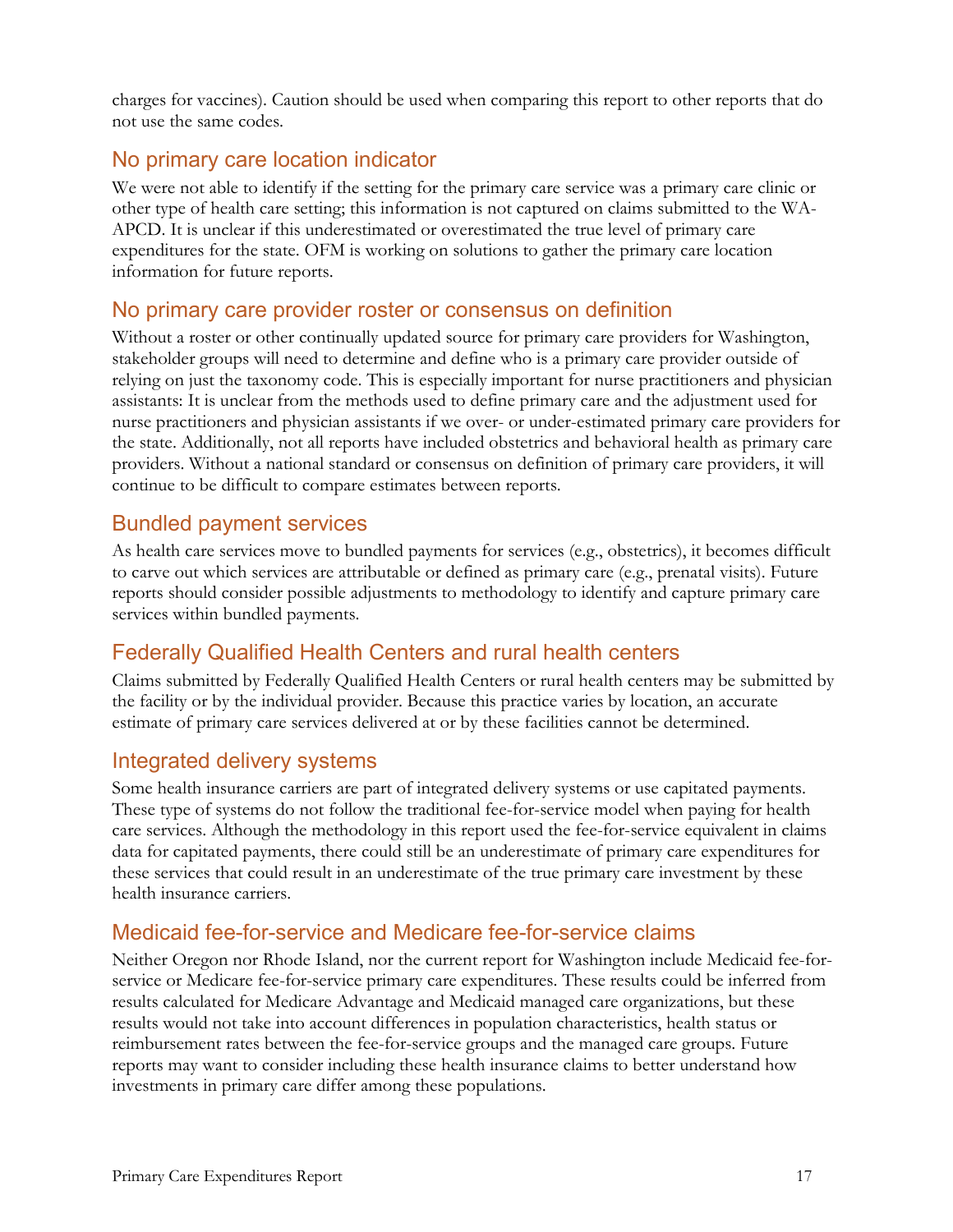## Non-claims-based expenditures

As discussed previously in this report, there is no standardized statewide system in place to collect non-claims-based expenditures from health insurance carriers in Washington. Although not all primary care reports have used this type of data, Oregon and Rhode Island used it in their reports. Without non-claims-based expenditures, estimates of primary care spending will appear lower in Washington compared with states that collect these data.

## <span id="page-19-0"></span>Future considerations

This report provides a baseline estimate of primary care spending in Washington. This estimate can be used to monitor primary care spending and to compare the impacts of new investments and initiatives. Future reports should continue to evaluate limitations to evolving methodology and measurements. However, if future iterations of this report update or add codes or services, any changes in spending results could be due to these changes in methodology and may not be the result of any policy or behavior change. Oregon updated its inclusion of costs and primary care service codes between its reports released in 2018 and 2019 (Oregon Health Authority and the Department of Consumer and Business Services, 2019). There was no discussion on how this may have influenced its primary care expenditure results between reports.

Because primary care utilization is heavily influenced by needs of the population, future reports may include more detailed stratifications of population characteristics (e.g., sex, comorbidity, geography) to better understand variations in primary care spending. These population characteristics could help explain differences in primary care spending by market sector and by carriers outside of provider networks and business agreements.

This report cannot differentiate how spending among carriers in different market sectors correlates with quality of services, patient and provider satisfaction, or population health outcomes. If additional population characteristics are included in future reports, additional indicators previously mentioned should also be considered for collection

If non-claims-based expenditures are to be collected and included in future iterations of this report, care should be given on whether to consider these types of investments as spending in addition to what is identified from claims and fee-for-service expenditures.

# <span id="page-19-1"></span>Conclusion

This primary care spending report provides not only a baseline to compare new investments or initiatives, but also caveats and considerations for how to continue to measure primary care expenditures.

The results in this report highlight a low rate of investment in primary care in Washington. Based on current research, the health care system would benefit from increased primary care investments. To ensure the best results, decisions should be guided by additional research into best practices based on current evidence, available data and broad stakeholder input. Monitoring the impact of policies and system performance will be key to successfully strengthening Washington's primary care system (Center for Health Care Strategies and State Health Access Data Assistance Center, 2014).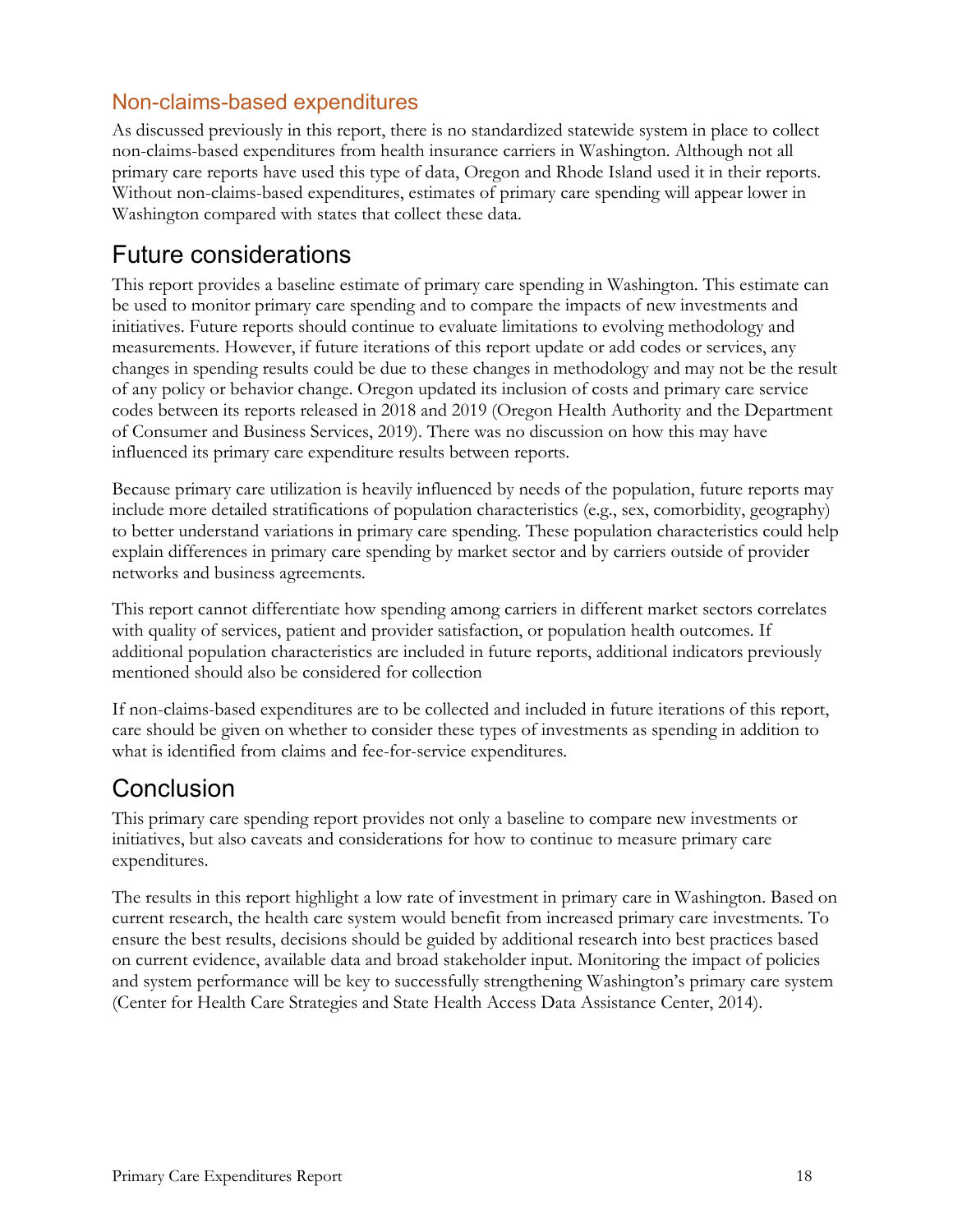Future stakeholders should pose the following questions suggested by Koller et al (Koller, C.F., Khullar, 2017):

- What is the right level of primary care spending based on evidence?
- How large of an improvement in care outcomes could be expected with a unit increase in primary care spending?
- How does the effect of additional spending on primary care vary with the patient population being served?

State-level efforts to control costs and increase primary care spending are possible. Rhode Island's efforts to control costs have resulted in decreased overall spending among commercial insurers through lower prices while increasing primary care spending without affecting quality or utilization (Baum et al., 2019).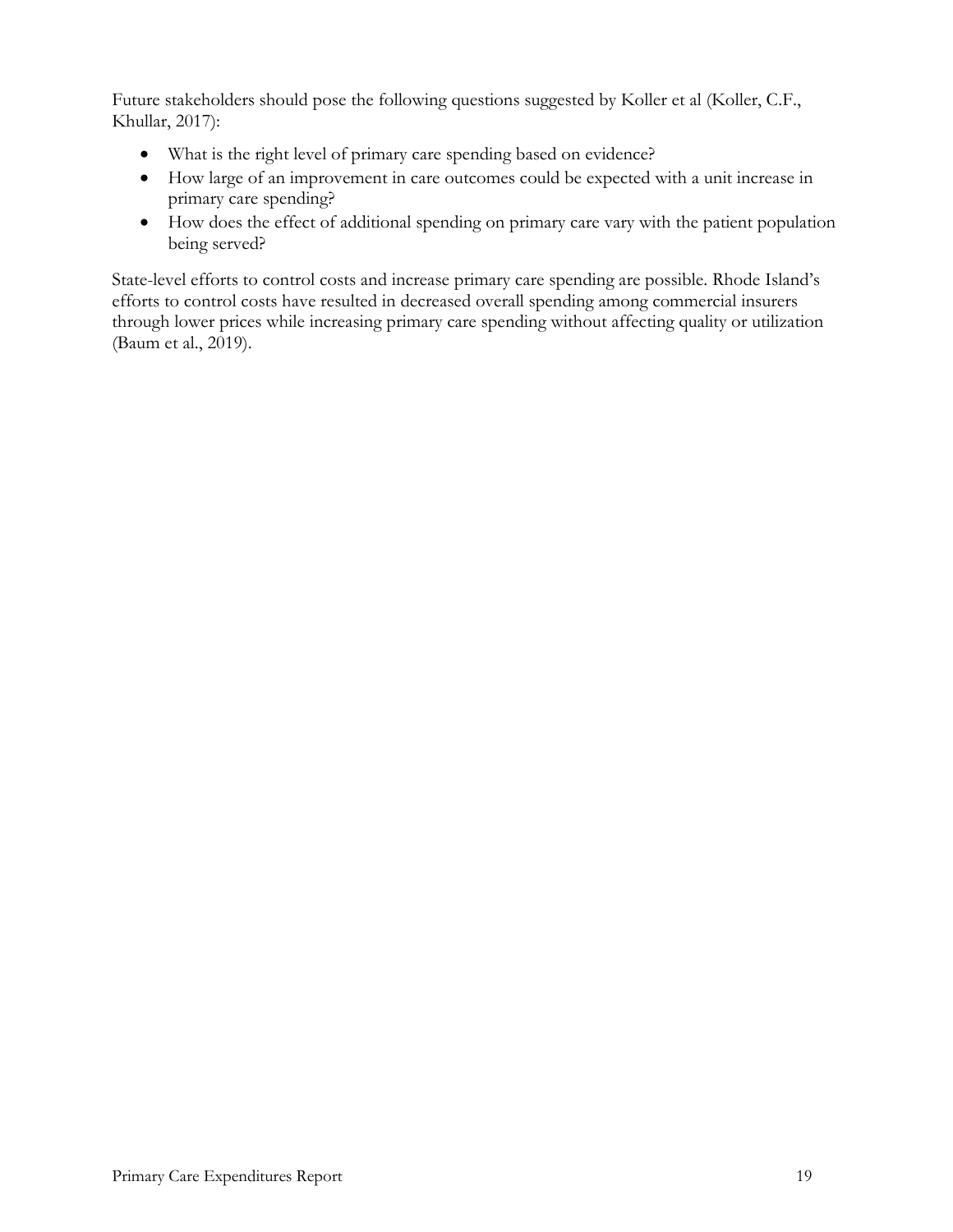## <span id="page-21-0"></span>**References**

- American Association of Colleges of Nursing. (2017). *The Numbers Behind the Degree: Financing Graduate Nursing Education*. Retrieved from https://www.aacnnursing.org/Policy-Advocacy/View/ArticleId/20715/AACN-Releases-2017-Graduate-Nursing-Student-Debt-Report
- American Association of Medical Colleges. (2018). October 2018 Medical Student Education: Debt, Costs, and Loan Repayment Fact Card. Retrieved October 17, 2019, from https://store.aamc.org/downloadable/download/sample/sample\_id/240/
- Baicker, K., & Chandra, A. (2004). Medicare spending, the physician workforce, and beneficiaries' quality of care. *Health Affairs*, *23*(SUPPL.), 184–197. https://doi.org/10.1377/hlthaff.W4.184
- Bailit, M. H., Friedberg, M. W., & Houy, M. L. (2017). *Standardizing the Measurement of Commercial Health Plan Primary Care Spending*. Retrieved from www.milbank.org
- Baillieu, R., Kidd, M., Phillips, R., Roland, M., Mueller, M., Morgan, D., … Bazemore, A. (2019). The Primary Care Spend Model: A systems approach to measuring investment in primary care. *BMJ Global Health*, *4*(4). https://doi.org/10.1136/bmjgh-2019-001601
- Basu, S., Berkowitz, S. A., Phillips, R. L., Bitton, A., Landon, B. E., & Phillips, R. S. (2019). Association of Primary Care Physician Supply With Population Mortality in the United States, 2005-2015. *JAMA Internal Medicine*, *179*(4), 506–514. https://doi.org/10.1001/jamainternmed.2018.7624
- Bauer, L., & Bodenheimer, T. (2017). Expanded roles of registered nurses in primary care delivery of the future. *Nursing Outlook*, *65*(5), 624–632. https://doi.org/10.1016/j.outlook.2017.03.011
- Baum, A., Song, Z., Landon, B. E., Phillips, R. S., Bitton, A., & Basu, S. (2019). Health care spending slowed after Rhode Island applied affordability standards to commercial insurers. *Health Affairs*, *38*(2), 237–245. https://doi.org/10.1377/hlthaff.2018.05164
- Center for Health Care Strategies & State Health Access Data Assistance Center. (2014). *Multi-Payer Investments in Primary Care: Policy and Measurement Strategies*. Trenton, NJ.
- Centers for Disease Control and Prevention. (2019). *Tables of Summary Health Statistics for U.S. Adults: 2018 National Health Interview* (Vol. 0). Retrieved from http://www.cdc/gov/nchs/nhs/SHS/tables.htm
- Donaldson, M.S., Yordy, K.D., Lohr, K.N., & Vanselow, N. A. (Ed.). (1996). *Primary Care: America's Health in a New Era*. https://doi.org/10.1002/clc.4960190202
- Friedberg, M. W., Hussey, P. S., & Schneider, E. C. (2010). Primary care: A critical review of the evidence on quality and costs of health care. *Health Affairs*, *29*(5), 766–772. https://doi.org/10.1377/hlthaff.2010.0025
- Glass, D. P., Kanter, M. H., Jacobsen, S. J., & Minardi, P. M. (2017). The impact of improving access to primary care. *Journal of Evaluation in Clinical Practice*, *23*(6), 1451–1458. https://doi.org/10.1111/jep.12821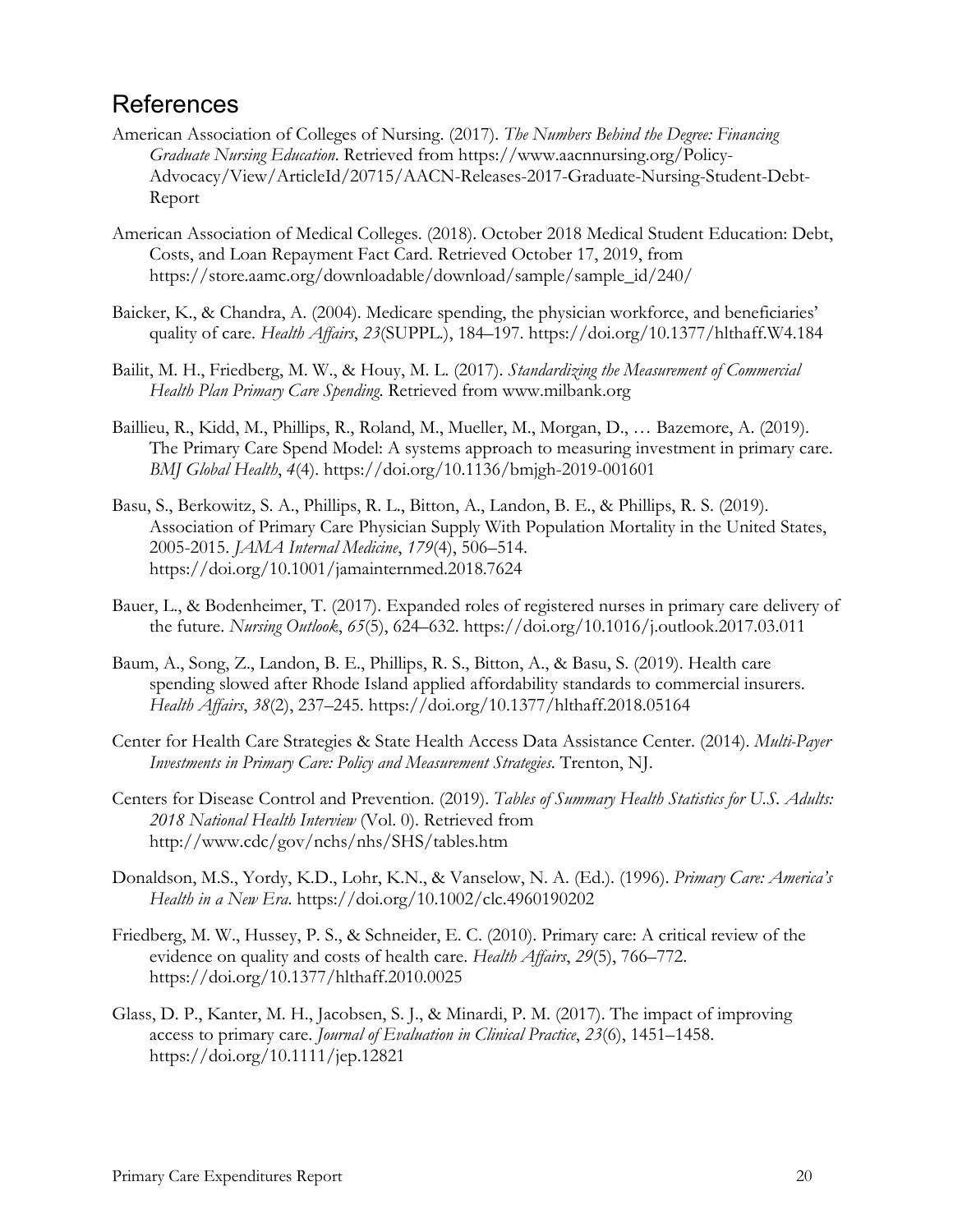- Grumbach, K., Bainbridge, E., and Bodenheimer, T. (2012). Facilitating Improvement in Primary Care: The Promise of Practice Coaching. *Commonwealth Fund*, *15* (pub. 1605). Retrieved from https://www.commonwealthfund.org/sites/default/files/documents/\_\_\_media\_files\_publicat ions\_issue\_brief\_2012\_jun\_1605\_grumbach\_facilitating\_improvement\_primary\_care\_practice\_ coaching.pdf
- Jabbarpour, Y., Greiner, A., Jetty, A., Coffman, M., Jose, C., Petterson, S. et al. (2019). *Investing in primary care: A state-level analysis*. Retrieved from https://www.pcpcc.org/resource/evidence2019
- Kaplan, L., & Gill, J. (2018). *2018 Washington State Advanced Registered Nurse Practitioner Survey Data Report*. Vancouver, WA.
- King, C. (2019). *Email Communication*.
- Koller, C.F., Khullar, D. (2017). Primary Care Spending Rate A Lever for Encouraging Investment in Primary Care. *New England Journal of Medicine*, *377*(18), 1709–1711.
- National Commission on Certification of Physician Assistants. (2019). *2018 Statistical Profile of Recently Certified Physician Assistants: An Annual Report of the National Commission on Certification of Physician Assistants*. Retrieved from http://www.nccpa.net
- OECD. (2017). *Health at a Glance 2017: OECD Indicators*. Retrieved from http://dx.doi.org/10.1787/health\_glance-2017-en
- Oregon Health Authority and the Department of Consumer and Business Services. (2019). *Primary Care Spending in Oregon: A Report to the Oregon Legislature*. Retrieved from https://www.oregon.gov/oha/HPA/ANALYTICS/Documents/SB-231-Report-2019.pdf
- Reid, R., Damberg, C., & Friedberg, M. W. (2019, July 1). Primary Care Spending in the Fee-for-Service Medicare Population. *JAMA Internal Medicine*, Vol. 179, pp. 977–980. https://doi.org/10.1001/jamainternmed.2018.8747
- Starfield, B., Shi, L., Macinko, J. (2005). Contribution of primary care to health systems and health. *Milbank Quarterly*, *83*(3), 457–502.
- Starfield, B. (1998). *Primary Care: Balancing Health Needs, Services, and Technology*. New York, NY: Oxford University Press.
- Washington Medical Commission. (2019). *Physician Assistant Demographic Census Aggregate Report*. Retrieved from https://wmc.wa.gov/sites/default/files/public/PAReportOctober2019.pdf
- Yen, W. (2018). *2016 Physician Supply*. Retrieved from https://www.ofm.wa.gov/sites/default/files/public/dataresearch/healthcare/workforce/physi cian\_supply\_2016.pdf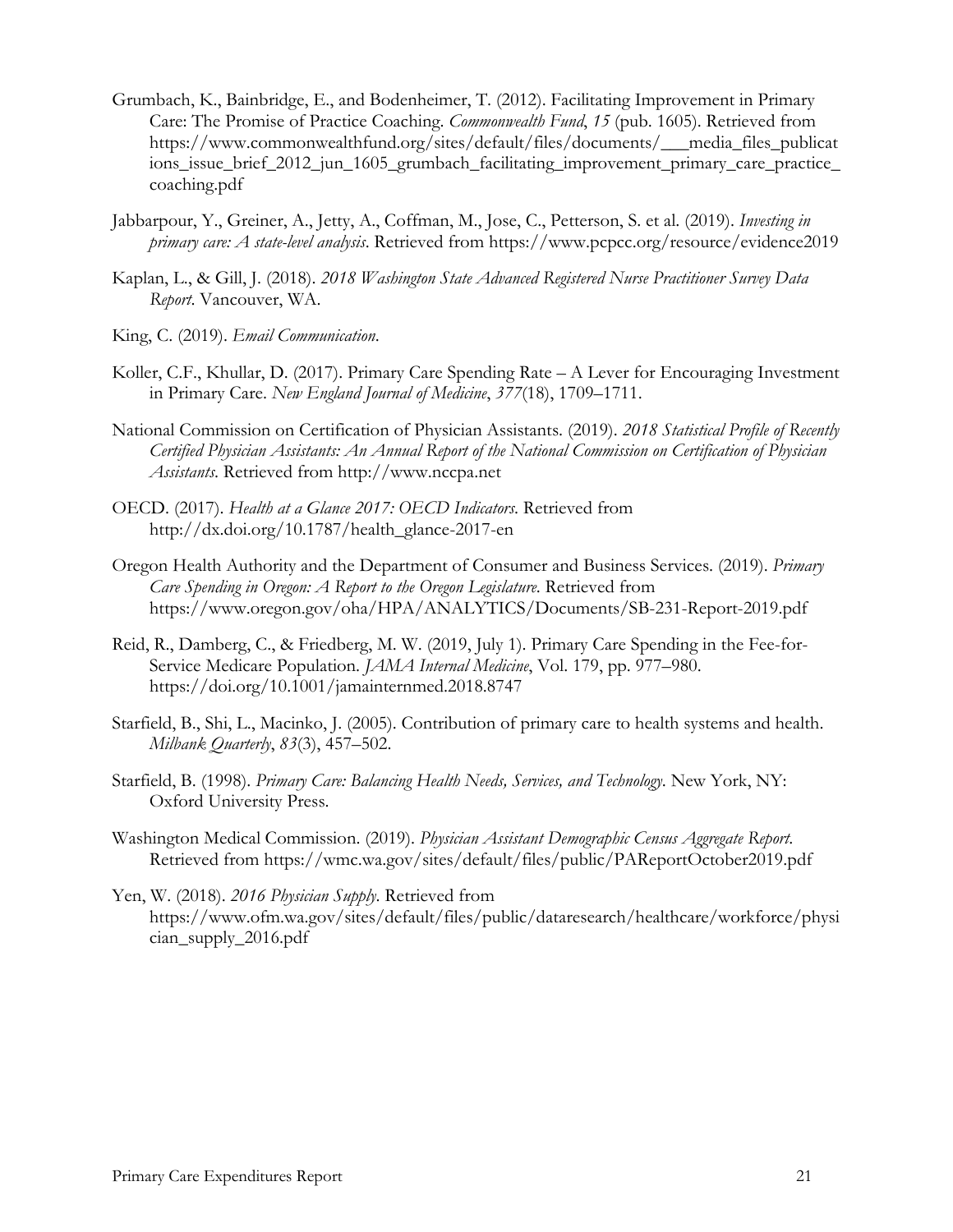# <span id="page-23-0"></span>Appendix A: Budget proviso **ESHB 1109, Section 131(9)**

(9) \$110,000 of the general fund—state appropriation for fiscal year 2020 is provided solely for the office of financial management to determine annual primary care medical expenditures in Washington, by insurance carrier, in total and as a percentage of total medical expenditure. Where feasible, this determination must also be broken down by relevant characteristics such as whether expenditures were for in-patient or out-patient care, physical or mental health, by type of provider, and by payment mechanism.

(a) The determination must be made in consultation with statewide primary care provider organizations using the state's all payer claims database and other existing data.

(b) For purposes of this section:

(i) "Primary care" means family medicine, general internal medicine, and general pediatrics.

(ii) "Primary care provider" means a physician, naturopath, nurse practitioner, physician assistant, or other health professional licensed or certified in Washington state whose clinical practice is in the area of primary care.

(iii) "Primary care medical expenditures" means payments to reimburse the cost of physical and mental health care provided by a primary care provider, excluding prescription drugs, vision care, and dental care, whether paid on a fee-for-service basis or as a part of a capitated rate or other type of payment mechanism.

(iv) "Total medical expenditure" means payments to reimburse the cost of all health care and prescription drugs, excluding vision care and dental care, whether paid on a fee-for-service basis or as part of a capitated rate or other type of payment mechanism.

(c) By December 1, 2019, the office of financial management shall report its findings to the legislature, including an explanation of its methodology and any limits or gaps in existing data which affected its determination.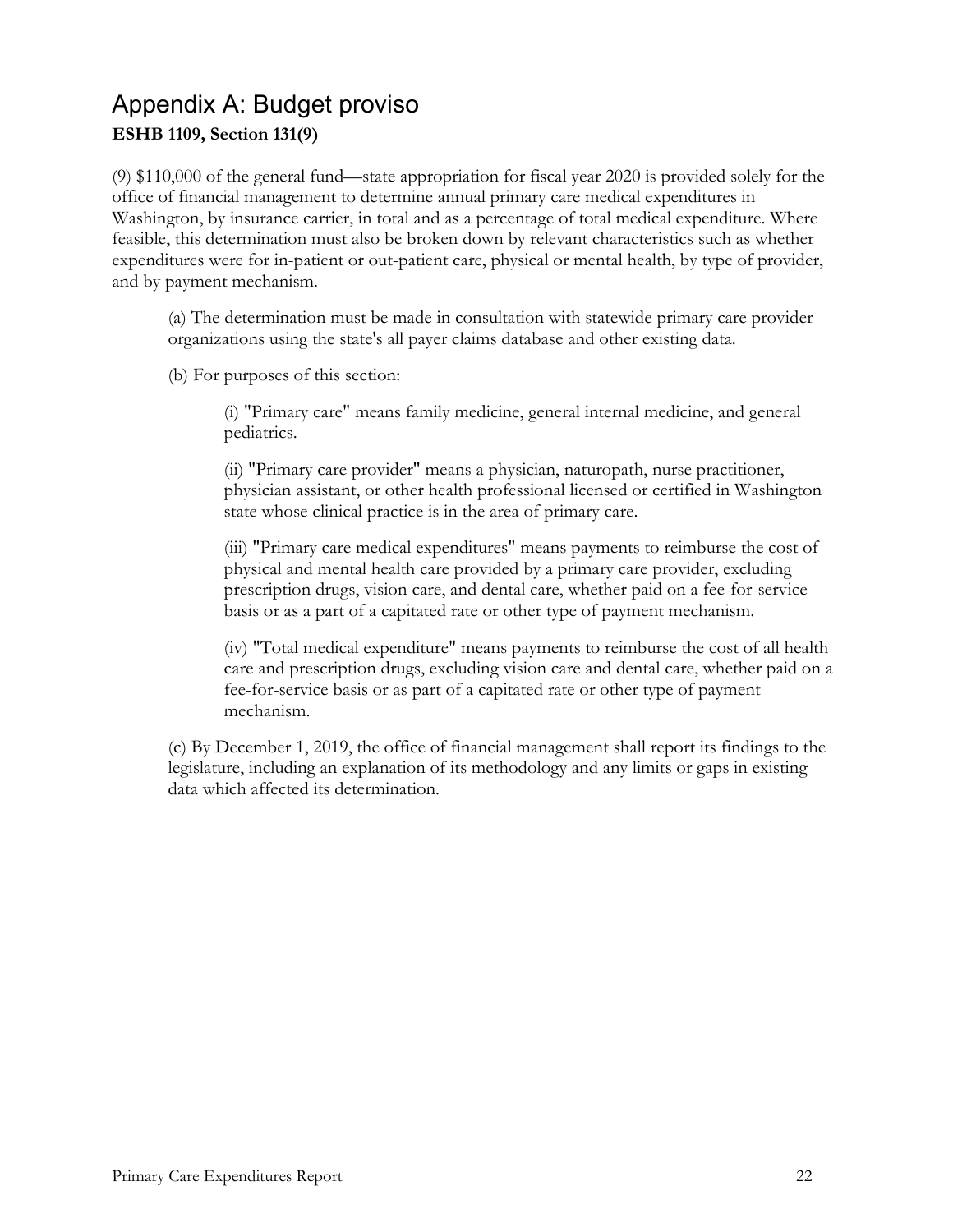# <span id="page-24-0"></span>Appendix B: Primary Care Expenditures Stakeholder Group

Office of Financial Management staff: Thea Mounts Mandy Stahre

Advanced Registered Nurse Practitioners United of Washington State: Devon S. Connor-Green Louise Kaplan

Washington Academy of Family Physicians: Tony Butruille Jonathan Seib Alexa Silver Jonathan Sugarman

Washington Chapter of the American Academy of Pediatrics: Francie Chalmers Sarah Rafton Amber Ulvenes

University of Washington Center for Health Workforce Studies: Bianca Frogner Davis Patterson Susan Skillman

University of Washington Department of Global Health: Matthew Thompson

Washington Health Care Authority: Rachel Quinn Emily Transue Judy Zerzan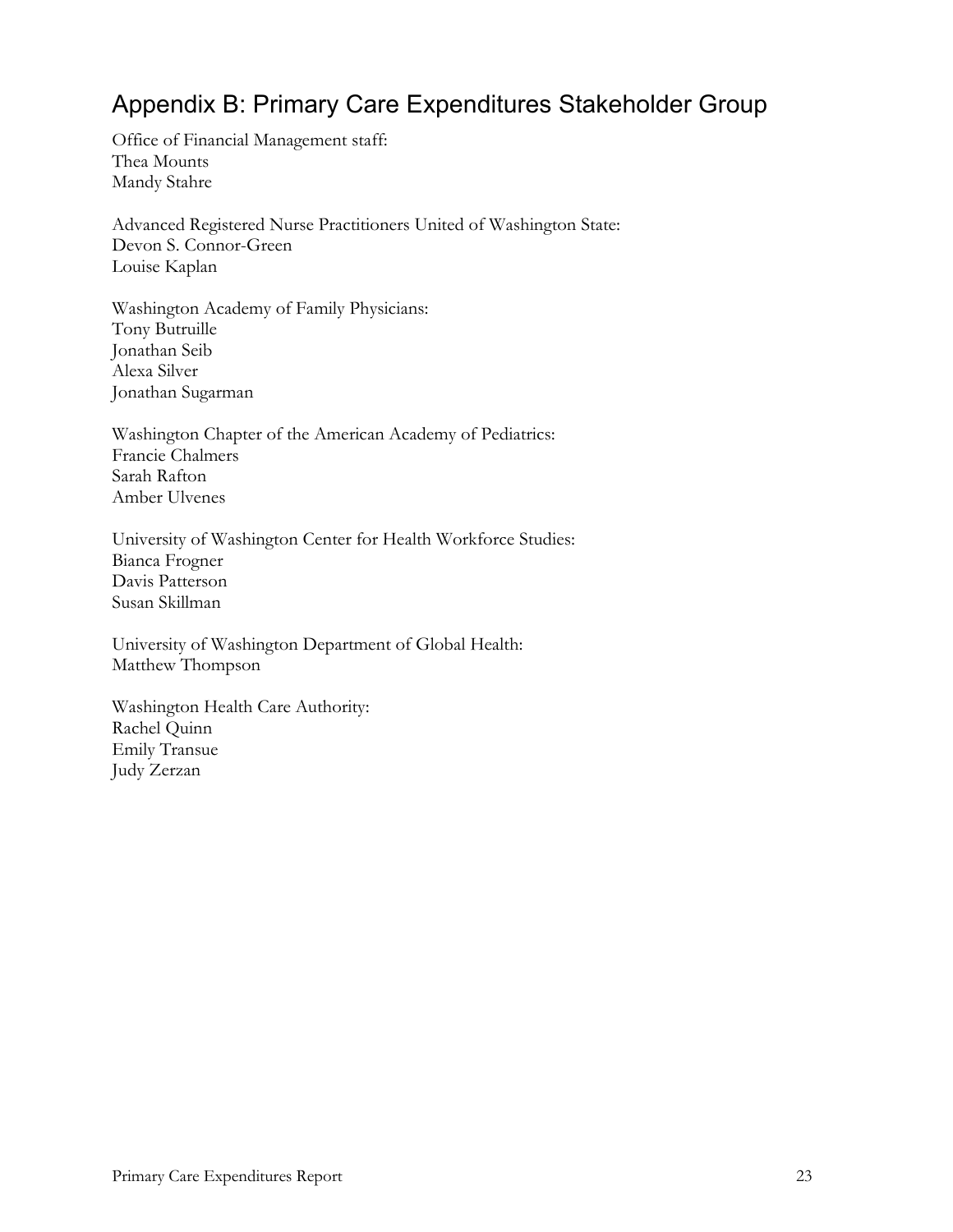# Appendix C: List of providers

**Narrow definition of primary care provider**

<span id="page-25-0"></span>

| <b>Taxonomy Code</b> | <b>Description</b>                                                              |
|----------------------|---------------------------------------------------------------------------------|
| 207Q00000X           | <b>Family Medicine</b>                                                          |
| 207QA0000X           | <b>Family Medicine, Adolescent Medicine</b>                                     |
| 207QA0505X           | Family Medicine, Adult Medicine                                                 |
| 207QG0300X           | Family Medicine, Geriatric Medicine                                             |
| 261QF0400X           | <b>Federally Qualified Health Center</b>                                        |
| 208D00000X           | <b>General Practice</b>                                                         |
| 207R00000X           | Internal Medicine                                                               |
| 207RG0300X           | Internal Medicine, Geriatric Medicine                                           |
| 175F00000X           | Naturopath                                                                      |
| 208000000X           | Pediatrics                                                                      |
| 2080A0000X           | Pediatrics, Adolescent Medicine                                                 |
| 2083P0500X           | Preventive Medicine, Preventive<br>Medicine/Occupational Environmental Medicine |
| 261QP2300X           | Primary care clinic                                                             |
| 261QR1300X           | Rural health clinic                                                             |

**Nurse practitioner and physician assistant definitions**

| <b>Taxonomy Code</b> | <b>Description</b>                            |
|----------------------|-----------------------------------------------|
| 363L00000X           | <b>Nurse Practitioner</b>                     |
| 363LA2100X           | Nurse Practitioner, Acute Care                |
| 363LA2200X           | Nurse Practitioner, Adult Health              |
| 363LC1500X           | Nurse Practitioner, Community Health          |
| 363LC0200X           | Nurse Practitioner, Critical Care Medicine    |
| 363LF0000X           | Nurse Practitioner, Family                    |
| 363LG0600X           | Nurse Practitioner, Gerontology               |
| 363LN0000X           | Nurse Practitioner, Neonatal                  |
| 363LN0005X           | Nurse Practitioner, Neonatal, Critical Care   |
| 363LX0001X           | Nurse Practitioner, Obstetrics & Gynecology   |
| 363LX0106X           | Nurse Practitioner, Occupational Health       |
| 363LP0200X           | Nurse Practitioner, Pediatrics                |
| 363LP0222X           | Nurse Practitioner, Pediatrics, Critical Care |
| 363LP1700X           | Nurse Practitioner, Perinatal                 |
| 363LP2300X           | Nurse Practitioner, Primary Care              |
| 363LP0808X           | Nurse Practitioner, Psychiatric/Mental Health |
| 363LS0200X           | Nurse Practitioner, School                    |
| 363LW0102X           | Nurse Practitioner, Women's Health            |
| 363A00000X           | Physician Assistant                           |
| 363AM0700X           | Physician Assistant, Medical                  |
| 363AS0400X           | Physician Assistant, Surgical                 |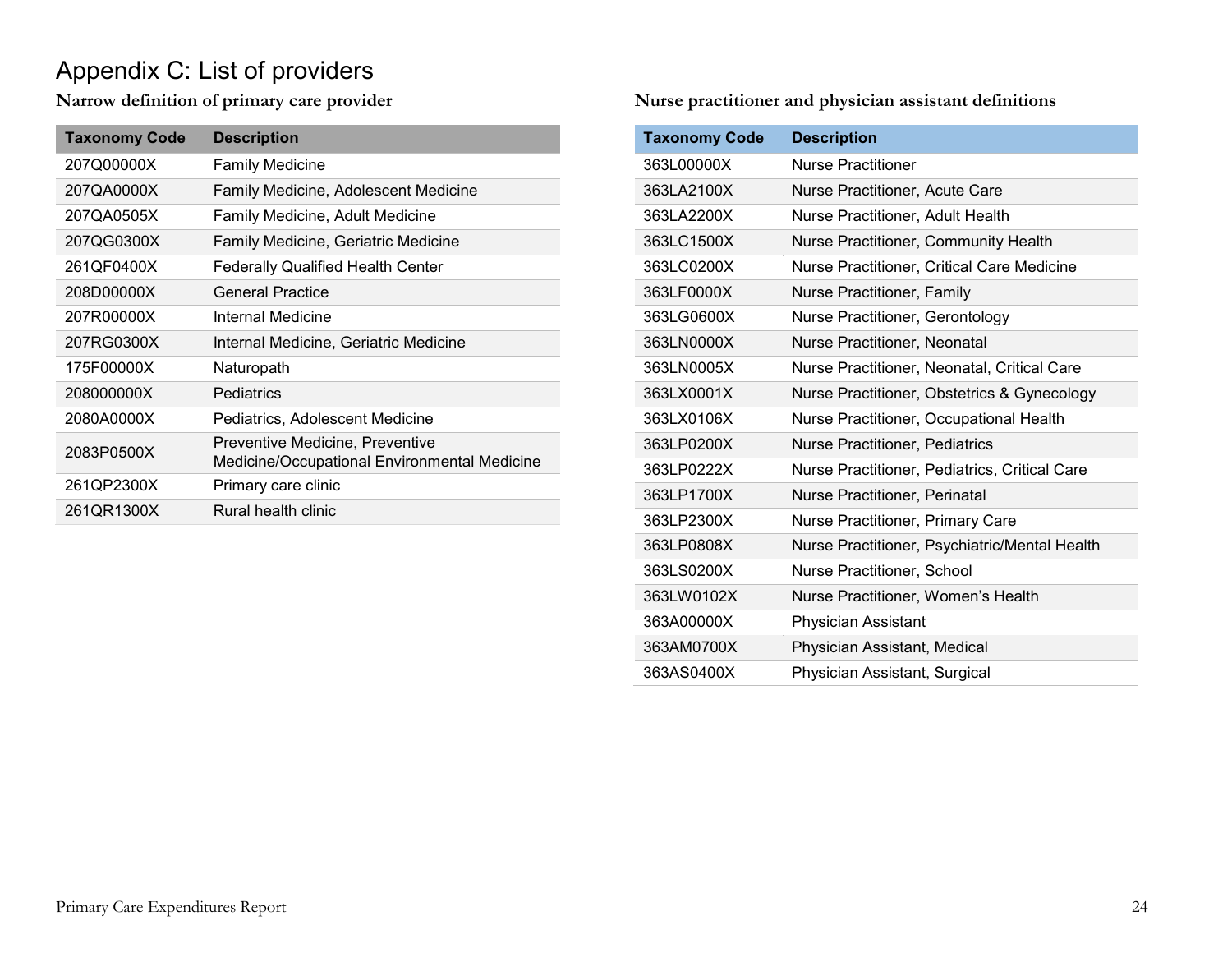#### **Broad definition of primary care provider**

| <b>Taxonomy Code</b> | <b>Description</b>                                |
|----------------------|---------------------------------------------------|
| 367A00000X           | <b>Advanced Practice Midwife</b>                  |
| 106E00000X           | <b>Assistant Behavior Analyst</b>                 |
| 106S00000X           | <b>Behavior Technician</b>                        |
| 103K00000X           | <b>Behavioral Analyst</b>                         |
| 103G00000X           | <b>Clinical Neuropsychologist</b>                 |
| 364S00000X           | <b>Clinical Nurse Specialist</b>                  |
| 163W00000X           | <b>Registered Nurse</b>                           |
| 101Y00000X           | Counselor                                         |
| 101YA0400X           | Counselor, Addiction (Substance Use Disorder)     |
| 101YM0800X           | Counselor, Mental Health                          |
| 101YP1600X           | Counselor, Pastoral                               |
| 101YP2500X           | Counselor, Professional                           |
| 101YS0200X           | Counselor, School                                 |
| 207QA0401X           | Family Medicine, Addiction Medicine               |
| 207QB0002X           | Family Medicine, Bariatric Medicine               |
| 207QH0002X           | Family Medicine, Hospice and Palliative Medicine  |
| 207QS1201X           | Family Medicine, Sleep Medicine                   |
| 207QS0010X           | Family Medicine, Sports Medicine                  |
| 175L00000X           | Homeopath                                         |
| 207RA0401X           | Internal Medicine, Addiction Medicine             |
| 106H00000X           | Marriage & Family Therapist                       |
| 176B00000X           | Midwife                                           |
| 207V00000X           | Obstetrics & Gynecology                           |
| 207VG0400X           | Obstetrics & Gynecology, Gynecology               |
| 2080P0006X           | Pediatrics, Developmental - Behavioral Pediatrics |
| 2080P0008X           | Pediatrics, Neurodevelopmental Disabilities       |
| 2084A0401X           | Psychiatry & Neurology, Addiction Medicine        |
| 2084P0802X           | Psychiatry & Neurology, Addiction Psychiatry      |

## **Broad definition of primary care provider**

| <b>Taxonomy Code</b> | <b>Description</b>                                                      |
|----------------------|-------------------------------------------------------------------------|
| 2084P0804X           | Psychiatry & Neurology, Child & Adolescent<br>Psychiatry                |
| 2084F0202X           | Psychiatry & Neurology, Forensic Psychiatry                             |
| 2084P0805X           | Psychiatry & Neurology, Geriatric Psychiatry                            |
| 2084P0005X           | Psychiatry & Neurology, Neurodevelopmental<br><b>Disabilities</b>       |
| 2084P0800X           | Psychiatry & Neurology, Psychiatry                                      |
| 2084P0015X           | Psychiatry & Neurology, Psychosomatic Medicine                          |
| 102L00000X           | Psychoanalyst                                                           |
| 103T00000X           | Psychologist                                                            |
| 103TA0400X           | Psychologist, Addiction (Substance Use Disorder)                        |
| 103TA0700X           | Psychologist, Adult Development & Aging                                 |
| 103TC0700X           | Psychologist, Clinical                                                  |
| 103TC2200X           | Psychologist, Clinical Child & Adolescent                               |
| 103TB0200X           | Psychologist, Cognitive & Behavioral                                    |
| 103TC1900X           | Psychologist, Counseling                                                |
| 103TE1000X           | Psychologist, Educational                                               |
| 103TE1100X           | Psychologist, Exercise & Sports                                         |
| 103TF0000X           | Psychologist, Family                                                    |
| 103TF0200X           | Psychologist, Forensic                                                  |
| 103TP2701X           | Psychologist, Group Psychotherapy                                       |
| 103TH0004X           | Psychologist, Health                                                    |
| 103TH0100X           | Psychologist, Health Service                                            |
| 103TM1700X           | Psychologist, Men & Masculinity                                         |
| 103TM1800X           | Psychologist, Mental Retardation & Developmental<br><b>Disabilities</b> |
| 103TP0016X           | Psychologist, Prescribing (Medical)                                     |
| 103TP0814X           | Psychologist, Psychoanalysis                                            |
| 103TP2700X           | Psychologist, Psychotherapy                                             |
| 103TR0400X           | Psychologist, Rehabilitation                                            |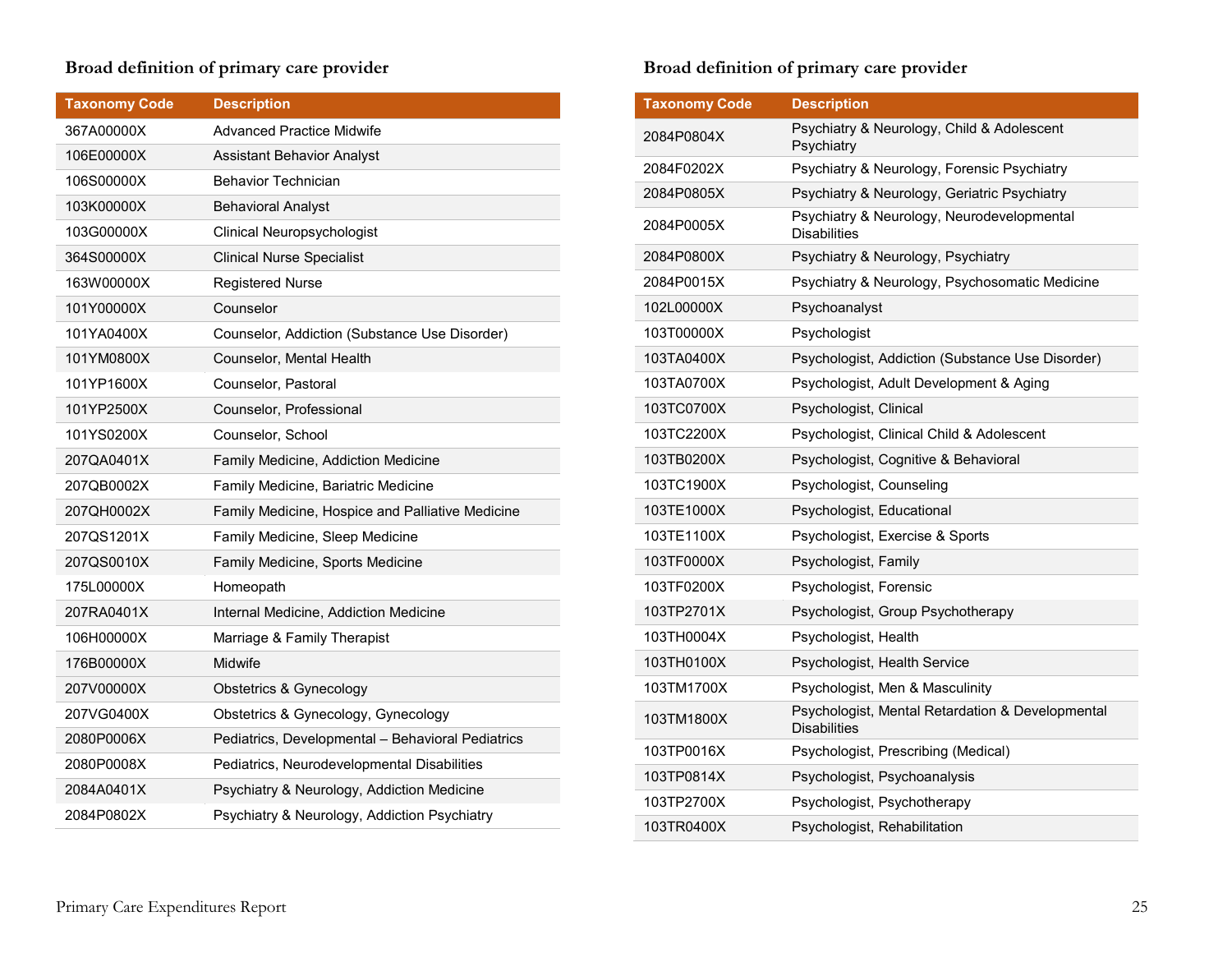## **Broad definition of primary care provider**

| <b>Taxonomy Code</b> | <b>Description</b>      |
|----------------------|-------------------------|
| 103TS0200X           | Psychologist, School    |
| 103TW0100X           | Psychologist, Women     |
| 104100000X           | Social Worker           |
| 1041C0700X           | Social Worker, Clinical |
| 1041S0200X           | Social Worker, School   |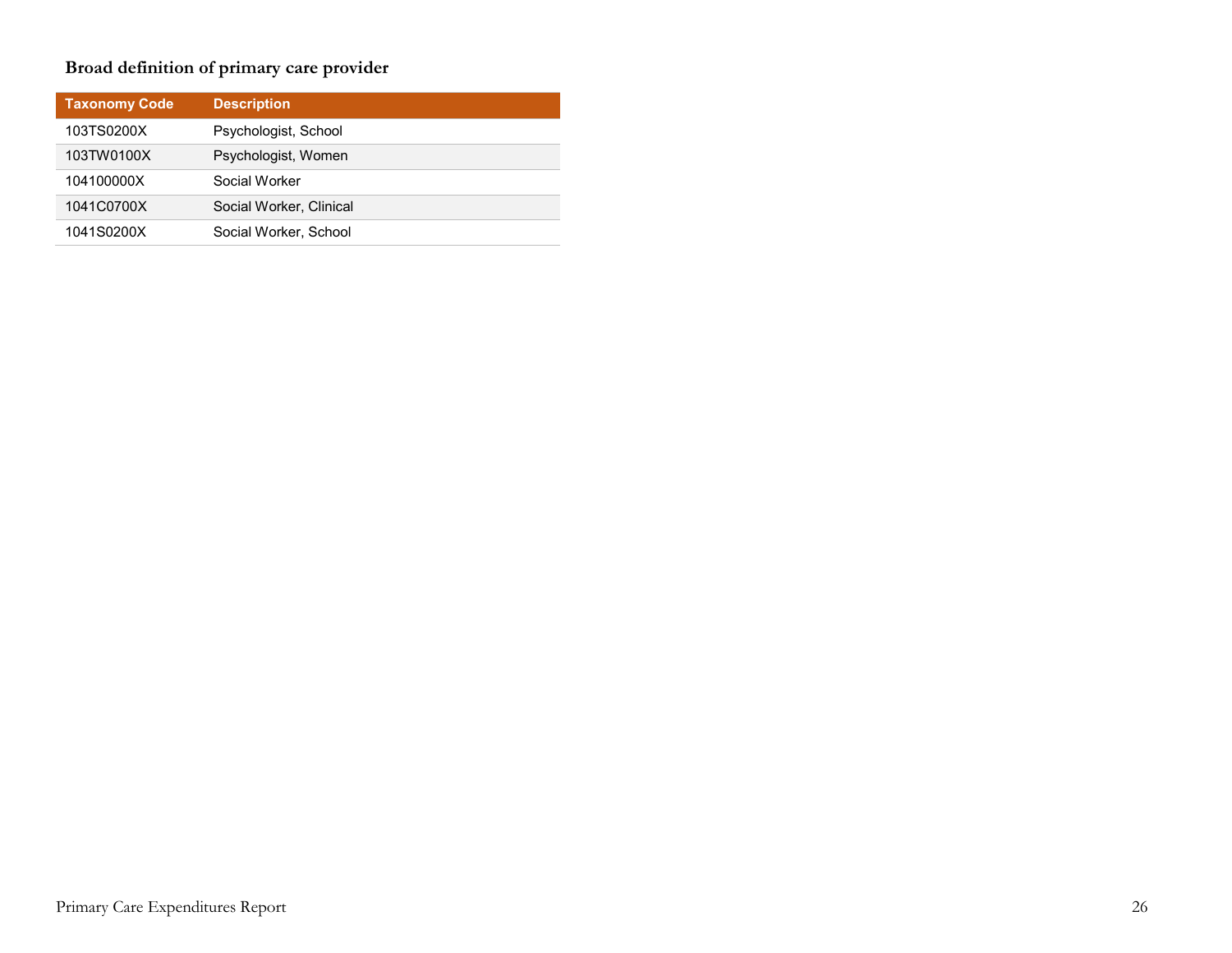# Appendix D: Procedure codes

<span id="page-28-0"></span>

| <b>HCPCs or</b><br><b>CPT codes</b> | <b>Procedure Category</b>                                        | <b>Procedure Long Description</b>                |
|-------------------------------------|------------------------------------------------------------------|--------------------------------------------------|
| 99497                               | Advance Care Planning Evaluation &<br><b>Management Services</b> | ADVANCE CARE PLANNING FIRST 30 MINS              |
| 99498                               | Advance Care Planning Evaluation &<br><b>Management Services</b> | ADVANCE CARE PLANNING EA ADDL 30 MINS            |
| 99450                               | Basic Life and/or Disability Exam                                | BASIC LIFE AND/OR DISABILITY EXAMINATION         |
| 99455                               | Basic Life and/or Disability Exam                                | WORK RELATED/MED DBLT XM TREATING PHYS           |
| 99456                               | Basic Life and/or Disability Exam                                | WORK RELATED/MED DBLT XM OTH/THN TREATING PHYS   |
| 99366                               | <b>Case Management Services</b>                                  | TEAM CONFERENCE FACE-TO-FACE NONPHYSICIAN        |
| 99367                               | <b>Case Management Services</b>                                  | TEAM CONFERENCE NON-FACE-TO-FACE PHYSICIAN       |
| 99368                               | <b>Case Management Services</b>                                  | TEAM CONFERENCE NON-FACE-TO-FACE NONPHYSICIAN    |
| 99487                               | <b>Chronic Care Management Services</b>                          | CMPLX CHRON CARE MGMT W/O PT VST 1ST HR PER MO   |
| 99489                               | <b>Chronic Care Management Services</b>                          | CMPLX CHRON CARE MGMT EA ADDL 30 MIN PER MONTH   |
| 99490                               | <b>Chronic Care Management Services</b>                          | CHRON CARE MANAGEMENT SRVC 20 MIN PER MONTH      |
| G0506                               | <b>Chronic Care Management Services</b>                          | COMP ASMT OF & CARE PLNG PT RQR CC MGMT SRVC     |
| 99241                               | <b>Consultation Services</b>                                     | OFFICE CONSULTATION NEW/ESTAB PATIENT 15 MIN     |
| 99242                               | <b>Consultation Services</b>                                     | OFFICE CONSULTATION NEW/ESTAB PATIENT 30 MIN     |
| 99243                               | <b>Consultation Services</b>                                     | OFFICE CONSULTATION NEW/ESTAB PATIENT 40 MIN     |
| 99244                               | <b>Consultation Services</b>                                     | OFFICE CONSULTATION NEW/ESTAB PATIENT 60 MIN     |
| G0438                               | Counseling, Screening, & Prevention Services                     | ANNUAL WELLNESS VISIT; PERSONALIZ PPS INIT VISIT |
| G0439                               | Counseling, Screening, & Prevention Services                     | ANNUAL WELLNESS VST; PERSONALIZED PPS SUBSQT VST |
| G0442                               | Counseling, Screening, & Prevention Services                     | ANNUAL ALCOHOL MISUSE SCREENING 15 MINUTES       |
| G0443                               | Counseling, Screening, & Prevention Services                     | BRIEF FACE-FACE BEHAV CNSL ALCOHL MISUSE 15 MIN  |
| 99324                               | Domiciliary, Rest Home or Custodial Care                         | DOMICIL/REST HOME NEW PT VISIT LOW SEVER 20 MIN  |
| 99325                               | Domiciliary, Rest Home or Custodial Care                         | DOMICIL/REST HOME NEW PT VISIT MOD SEVER 30 MIN  |
| 99326                               | Domiciliary, Rest Home or Custodial Care                         | DOMICIL/REST HOME NEW PT HI-MOD SEVER 45 MINUTES |
| 99327                               | Domiciliary, Rest Home or Custodial Care                         | DOMICIL/REST HOME NEW PT VISIT HI SEVER 60 MIN   |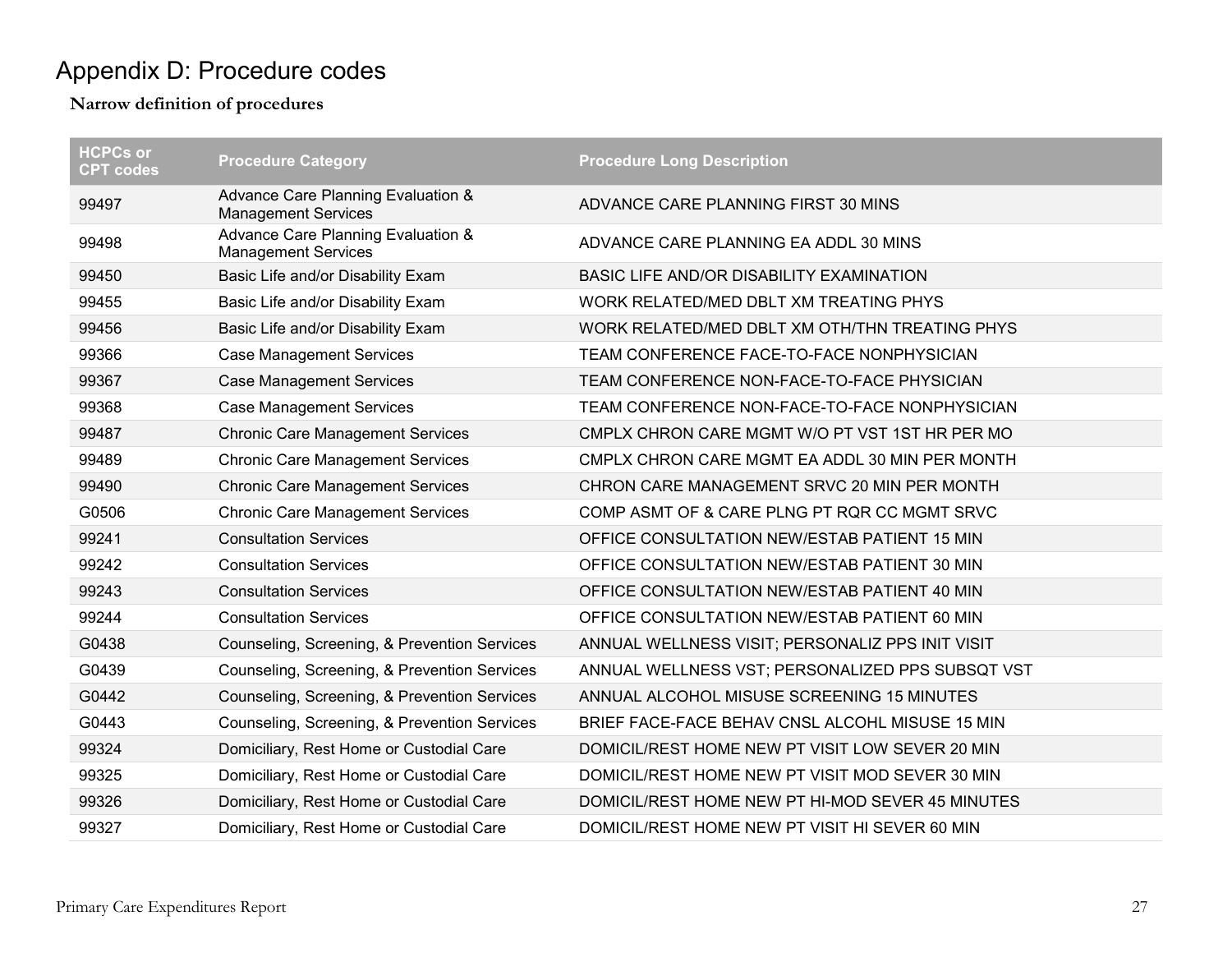| <b>HCPCs or</b><br><b>CPT codes</b> | <b>Procedure Category</b>                | <b>Procedure Long Description</b>                |
|-------------------------------------|------------------------------------------|--------------------------------------------------|
| 99328                               | Domiciliary, Rest Home or Custodial Care | DOM/R-HOME E/M NEW PT SIGNIF NEW PROB 75 MINUTES |
| 99334                               | Domiciliary, Rest Home or Custodial Care | DOM/R-HOME E/M EST PT SELF-LMTD/MINOR 15 MINUTES |
| 99335                               | Domiciliary, Rest Home or Custodial Care | DOM/R-HOME E/M EST PT LW MOD SEVERITY 25 MINUTES |
| 99336                               | Domiciliary, Rest Home or Custodial Care | DOM/R-HOME E/M EST PT MOD HI SEVERITY 40 MINUTES |
| 99337                               | Domiciliary, Rest Home or Custodial Care | DOM/R-HOME E/M EST PT SIGNIF NEW PROB 60 MINUTES |
| 99078                               | <b>Educational Service Group Setting</b> | PHYS/QHP EDUCATION SVCS RENDERED PTS GRP SETTING |
| G0466                               | <b>FQHC Visits</b>                       | FEDERALLY QUALIFIED HEALTH CENTER VISIT NEW PT   |
| G0467                               | <b>FQHC Visits</b>                       | FEDERALLY QUALIFIED HEALTH CENTER VISIT ESTAB PT |
| G0468                               | <b>FQHC Visits</b>                       | FEDERALLY QUALIFIED HEALTH CENTER VISIT IPPE/AWV |
| G0469                               | <b>FQHC Visits</b>                       | FED QUAL HEALTH CNTR VISIT MENTAL HEALTH NEW PT  |
| G0470                               | <b>FQHC Visits</b>                       | FED QUAL HEALTH CNTR VST MENTAL HEALTH ESTAB PT  |
| T1015                               | FQHC Visits - T1015                      | CLINIC VISIT/ENCOUNTER ALL-INCLUSIVE             |
| 96160                               | Health Risk Assessment & Screenings      | PT-FOCUSED HLTH RISK ASSMT SCORE DOC STND INSTRM |
| 96161                               | Health Risk Assessment & Screenings      | CAREGIVER HLTH RISK ASSMT SCORE DOC STND INSTRM  |
| 99339                               | Health Risk Assessment & Screenings      | INDIV PHYS SUPVJ HOME/DOM/R-HOME MO 15-29 MIN    |
| 99340                               | Health Risk Assessment & Screenings      | INDIV PHYS SUPVJ HOME/DOM/R-HOME MO 30 MIN/>     |
| 99483                               | Health Risk Assessment & Screenings      | ASSMT & CARE PLANNING PT W/COGNITIVE IMPAIRMENT  |
| G0396                               | Health Risk Assessment & Screenings      | ALCOHOL &/SUBSTANCE ABUSE ASSESSMENT 15-30 MIN   |
| G0397                               | Health Risk Assessment & Screenings      | ALCOHOL &/SUBSTANCE ABUSE ASSESSMENT >30 MIN     |
| G0444                               | Health Risk Assessment & Screenings      | ANNUAL DEPRESSION SCREENING 15 MINUTES           |
| G0505                               | Health Risk Assessment & Screenings      | COGN & FUNCT ASMT USING STD INST OFF/OTH OP/HOME |
| 99341                               | <b>Home Health Services</b>              | HOME VISIT NEW PATIENT LOW SEVERITY 20 MINUTES   |
| 99342                               | <b>Home Health Services</b>              | HOME VISIT NEW PATIENT MOD SEVERITY 30 MINUTES   |
| 99343                               | <b>Home Health Services</b>              | HOME VST NEW PATIENT MOD-HI SEVERITY 45 MINUTES  |
| 99344                               | <b>Home Health Services</b>              | HOME VISIT NEW PATIENT HI SEVERITY 60 MINUTES    |
| 99345                               | <b>Home Health Services</b>              | HOME VISIT NEW PT UNSTABL/SIGNIF NEW PROB 75 MIN |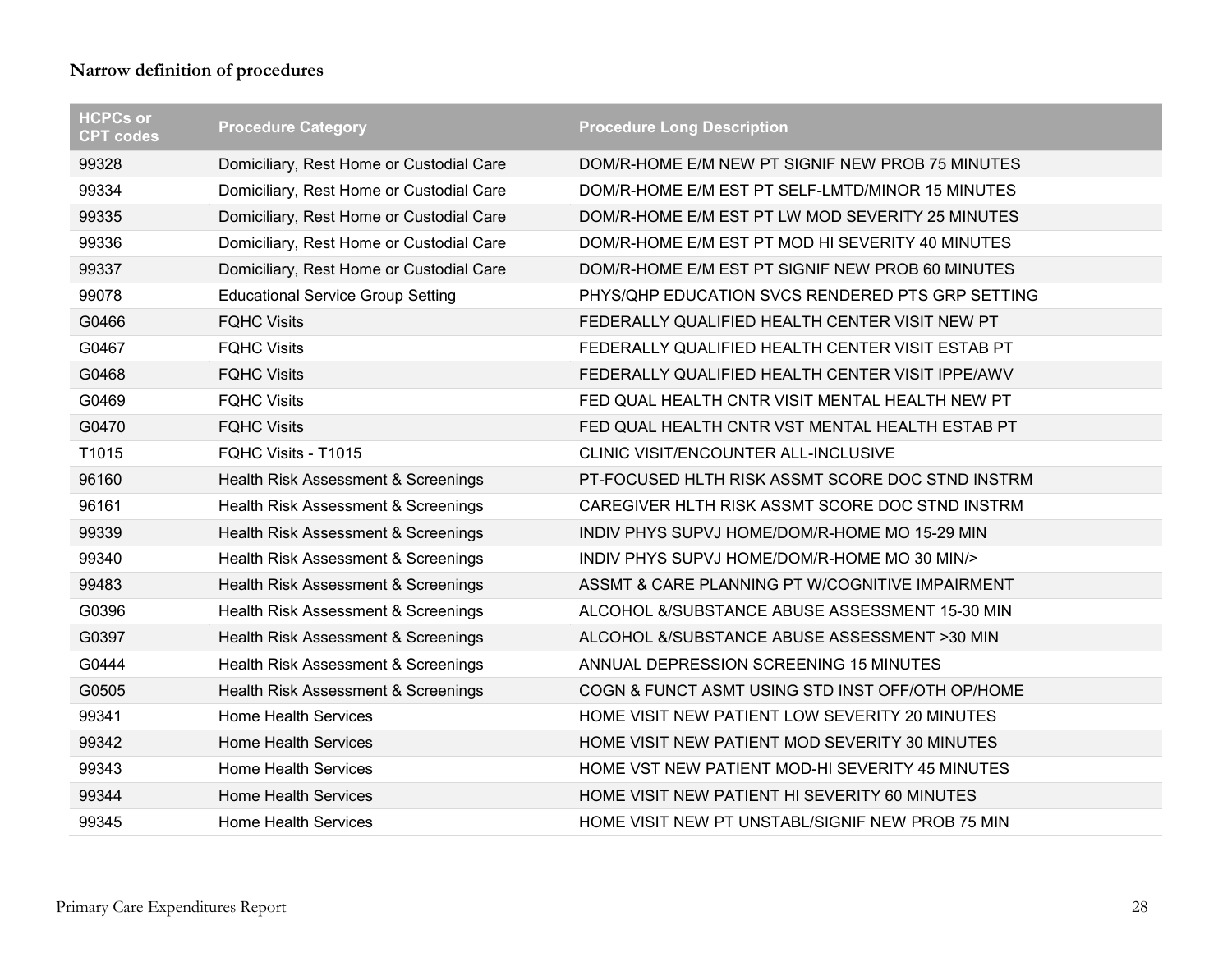| <b>HCPCs or</b><br><b>CPT codes</b> | <b>Procedure Category</b>                           | <b>Procedure Long Description</b>                |
|-------------------------------------|-----------------------------------------------------|--------------------------------------------------|
| 99347                               | <b>Home Health Services</b>                         | HOME VISIT EST PT SELF LIMITED/MINOR 15 MINUTES  |
| 99348                               | <b>Home Health Services</b>                         | HOME VISIT EST PT LOW-MOD SEVERITY 25 MINUTES    |
| 99349                               | <b>Home Health Services</b>                         | HOME VISIT EST PT MOD-HI SEVERITY 40 MINUTES     |
| 99350                               | <b>Home Health Services</b>                         | HOME VST EST PT UNSTABLE/SIGNIF NEW PROB 60 MINS |
| 99374                               | <b>Home Health Services</b>                         | SUPVJ PT HOME HEALTH AGENCY MO 15-29 MINUTES     |
| 99375                               | <b>Home Health Services</b>                         | SUPERVISION PT HOME HEALTH AGENCY MONTH 30 MIN/> |
| 99376                               | <b>Home Health Services</b>                         | CARE PLAN OVERSIGHT/OVER                         |
| G0179                               | <b>Home Health Services</b>                         | PHYS RE-CERT MCR-COVR HOM HLTH SRVC RE-CERT PRD  |
| G0180                               | <b>Home Health Services</b>                         | PHYS CERT MCR-COVR HOM HLTH SRVC PER CERT PRD    |
| G0181                               | <b>Home Health Services</b>                         | PHYS SUPV PT RECV MCR-COVR SRVC HOM HLTH AGCY    |
| G0463                               | <b>Hospital Outpatient Clinic Visit</b>             | HOSPITAL OUTPATIENT CLIN VISIT ASSESS & MGMT PT  |
| 90460                               | Immunization Administration for<br>Vaccines/Toxoids | IM ADM THRU 18YR ANY RTE 1ST/ONLY COMPT VAC/TOX  |
| 90461                               | Immunization Administration for<br>Vaccines/Toxoids | IM ADM THRU 18YR ANY RTE ADDL VAC/TOX COMPT      |
| 90471                               | Immunization Administration for<br>Vaccines/Toxoids | IM ADM PRQ ID SUBQ/IM NJXS 1 VACCINE             |
| 90472                               | Immunization Administration for<br>Vaccines/Toxoids | IM ADM PRQ ID SUBQ/IM NJXS EA VACCINE            |
| 90473                               | Immunization Administration for<br>Vaccines/Toxoids | IM ADM INTRANSL/ORAL 1 VACCINE                   |
| 90474                               | Immunization Administration for<br>Vaccines/Toxoids | IM ADM INTRANSL/ORAL EA VACCINE                  |
| G0402                               | Initial Services for Medicare Enrollment            | INIT PREV PE LTD NEW BENEF DUR 1ST 12 MOS MCR    |
| 96372                               | Injections                                          | THERAPEUTIC PROPHYLACTIC/DX INJECTION SUBQ/IM    |
| 11055                               | <b>Minor Procedures and Tests</b>                   | PARING/CUTTING BENIGN HYPERKERATOTIC LESION 1    |
| 11056                               | <b>Minor Procedures and Tests</b>                   | PARING/CUTTING BENIGN HYPERKERATOTIC LESION 2-4  |
| 11200                               | <b>Minor Procedures and Tests</b>                   | REMOVAL SKN TAGS MLT FIBRQ TAGS ANY AREA UPW/15  |
| 11201                               | Minor Procedures and Tests                          | REMOVAL SK TGS MLT FIBRQ TAGS ANY AREA EA 10     |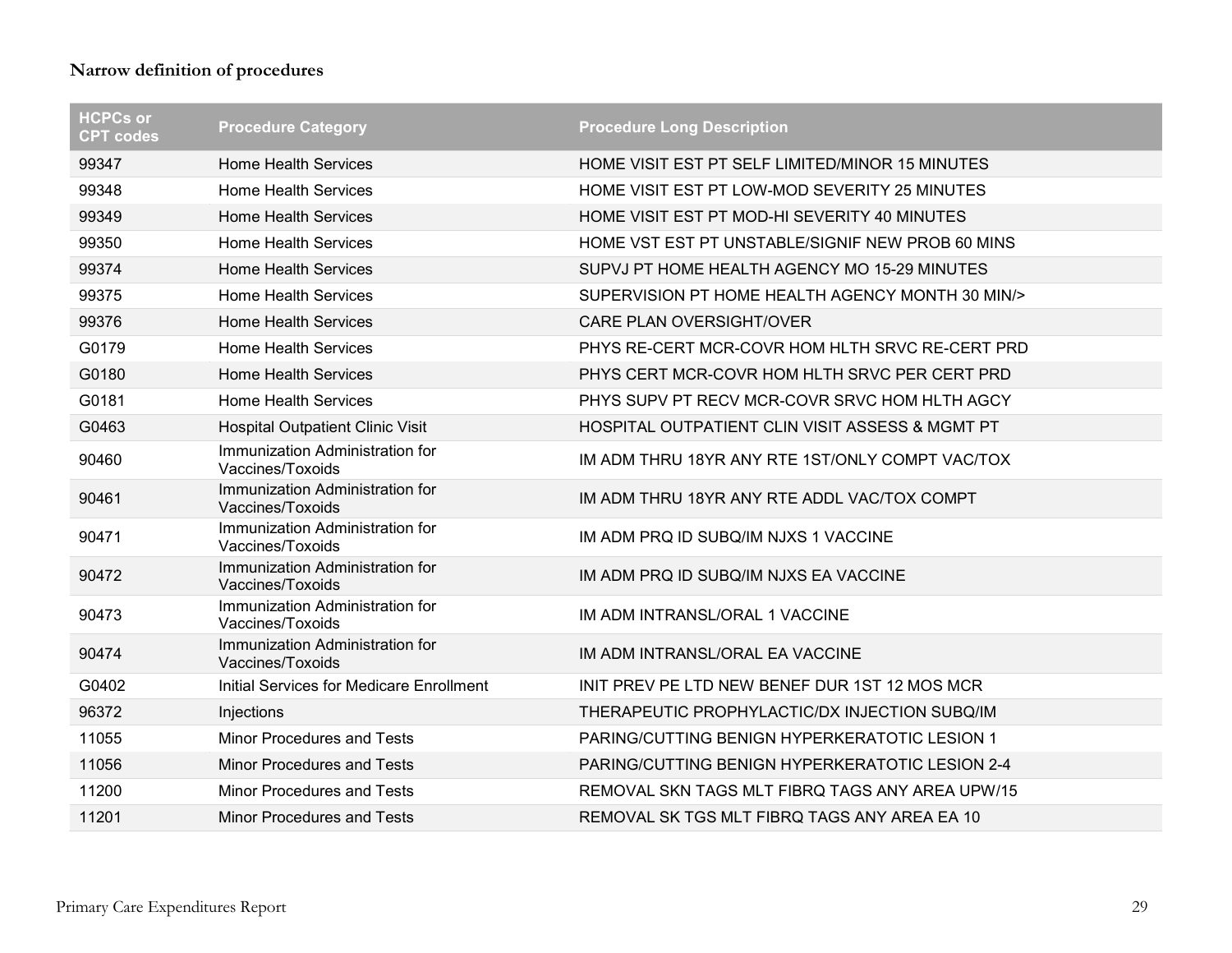| <b>HCPCs or</b><br><b>CPT codes</b> | <b>Procedure Category</b>         | <b>Procedure Long Description</b>                |
|-------------------------------------|-----------------------------------|--------------------------------------------------|
| 11719                               | <b>Minor Procedures and Tests</b> | TRIMMING NONDYSTROPHIC NAILS ANY NUMBER          |
| 11720                               | Minor Procedures and Tests        | DEBRIDEMENT NAIL ANY METHOD 1-5                  |
| 11721                               | <b>Minor Procedures and Tests</b> | DEBRIDEMENT NAIL ANY METHOD 6/>                  |
| 11740                               | <b>Minor Procedures and Tests</b> | EVACUATION SUBUNGUAL HEMATOMA                    |
| 11900                               | <b>Minor Procedures and Tests</b> | INJECTION INTRALESIONAL UP TO & INCLUD 7 LESIONS |
| 11901                               | <b>Minor Procedures and Tests</b> | <b>INJECTION INTRALESIONAL &gt;7 LESIONS</b>     |
| 15851                               | <b>Minor Procedures and Tests</b> | REMOVAL SUTURES UNDER ANESTHESIA OTHER SURGEON   |
| 16020                               | <b>Minor Procedures and Tests</b> | DRS&/DBRDMT PRTL-THKNS BURNS 1ST/SBSQ SMALL      |
| 17110                               | Minor Procedures and Tests        | DESTRUCTION BENIGN LESIONS UP TO 14              |
| 17111                               | <b>Minor Procedures and Tests</b> | <b>DESTRUCTION BENIGN LESIONS 15/&gt;</b>        |
| 24640                               | Minor Procedures and Tests        | CLTX RDL HEAD SUBLXTJ CHLD NURSEMAID ELBW W/MANJ |
| 30300                               | <b>Minor Procedures and Tests</b> | REMOVAL FOREIGN BODY INTRANASAL OFFICE PROCEDURE |
| 36415                               | <b>Minor Procedures and Tests</b> | COLLECTION VENOUS BLOOD VENIPUNCTURE             |
| 36416                               | <b>Minor Procedures and Tests</b> | <b>COLLECTION CAPILLARY BLOOD SPECIMEN</b>       |
| 43760                               | <b>Minor Procedures and Tests</b> | CHANGE GASTROSTOMY TUBE PERCUTANEOUS W/O GDNCE   |
| 51702                               | <b>Minor Procedures and Tests</b> | INSJ TEMP NDWELLG BLADDER CATHETER SIMPLE        |
| 54150                               | Minor Procedures and Tests        | CIRCUMCISION W/CLAMP/OTH DEV W/BLOCK             |
| 57170                               | <b>Minor Procedures and Tests</b> | DIAPHRAGM/CERVICAL CAP FITTING W/INSTRUCTIONS    |
| 69200                               | <b>Minor Procedures and Tests</b> | RMVL FB XTRNL AUDITORY CANAL W/O ANES            |
| 69210                               | <b>Minor Procedures and Tests</b> | REMOVAL IMPACTED CERUMEN INSTRUMENTATION UNILAT  |
| 81000                               | <b>Minor Procedures and Tests</b> | URINLS DIP STICK/TABLET REAGNT NON-AUTO MICRSCPY |
| 81001                               | <b>Minor Procedures and Tests</b> | URNLS DIP STICK/TABLET REAGENT AUTO MICROSCOPY   |
| 81002                               | <b>Minor Procedures and Tests</b> | URNLS DIP STICK/TABLET RGNT NON-AUTO W/O MICRSCP |
| 81025                               | <b>Minor Procedures and Tests</b> | URINE PREGNANCY TEST VISUAL COLOR CMPRSN METHS   |
| 82044                               | <b>Minor Procedures and Tests</b> | URINE ALBUMIN SEMIQUANTITATIVE                   |
| 82270                               | <b>Minor Procedures and Tests</b> | BLOOD OCCULT PEROXIDASE ACTV QUAL FECES 1 DETER  |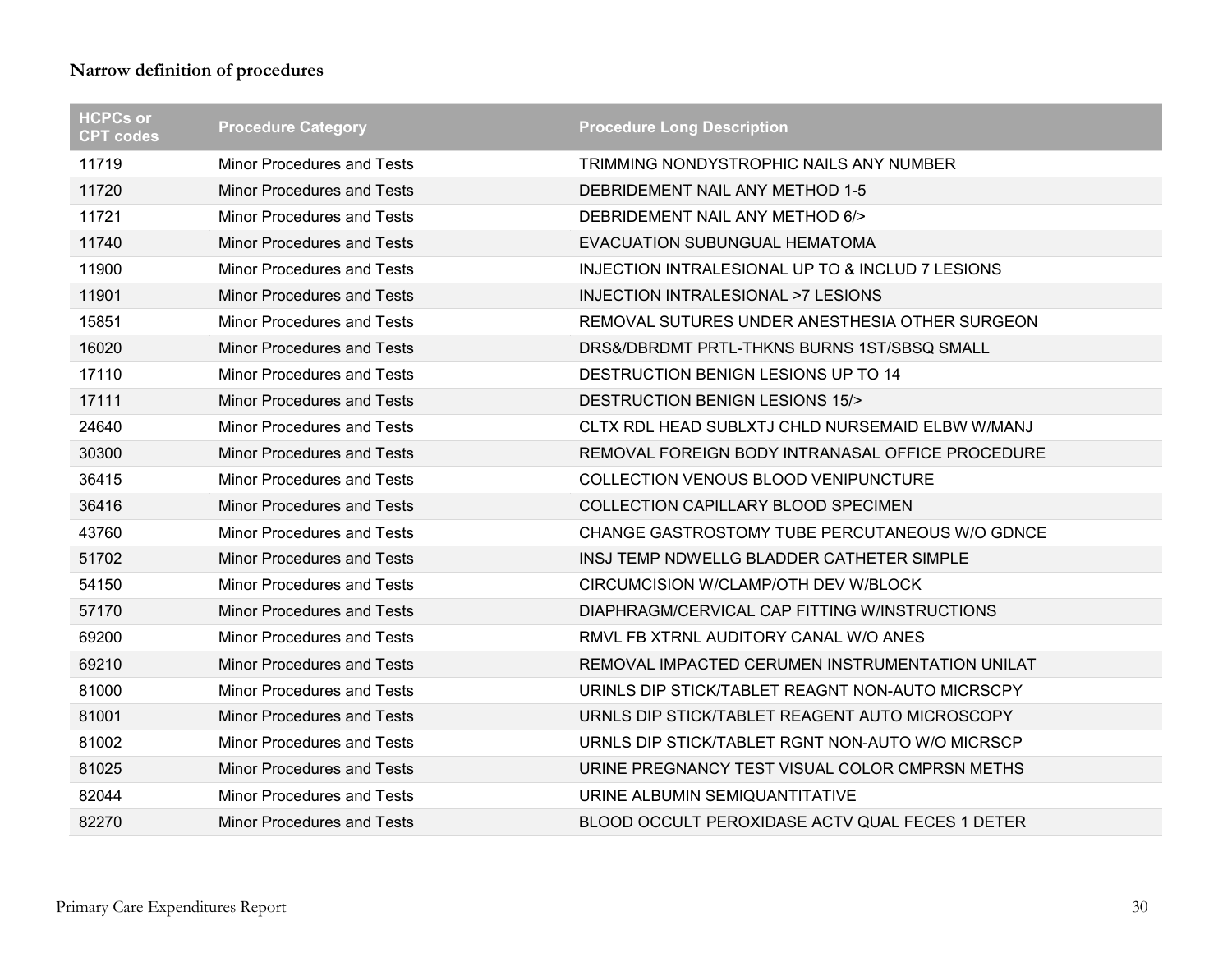| <b>HCPCs or</b><br><b>CPT codes</b> | <b>Procedure Category</b>         | <b>Procedure Long Description</b>                    |
|-------------------------------------|-----------------------------------|------------------------------------------------------|
| 82272                               | <b>Minor Procedures and Tests</b> | BLOOD OCCULT PEROXIDASE ACTV QUAL FECES 1-3 SPEC     |
| 82465                               | Minor Procedures and Tests        | CHOLESTEROL SERUM/WHOLE BLOOD TOTAL                  |
| 82947                               | <b>Minor Procedures and Tests</b> | <b>GLUCOSE QUANTITATIVE BLOOD XCPT REAGENT STRIP</b> |
| 82948                               | <b>Minor Procedures and Tests</b> | <b>GLUCOSE BLOOD REAGENT STRIP</b>                   |
| 82950                               | <b>Minor Procedures and Tests</b> | GLUCOSE POST GLUCOSE DOSE                            |
| 82962                               | <b>Minor Procedures and Tests</b> | GLUC BLD GLUC MNTR DEV CLEARED FDA SPEC HOME USE     |
| 83718                               | <b>Minor Procedures and Tests</b> | LIPOPROTEIN DIR MEAS HIGH DENSITY CHOLESTEROL        |
| 85013                               | <b>Minor Procedures and Tests</b> | BLOOD COUNT SPUN MICROHEMATOCRIT                     |
| 85014                               | <b>Minor Procedures and Tests</b> | <b>BLOOD COUNT HEMATOCRIT</b>                        |
| 85018                               | <b>Minor Procedures and Tests</b> | <b>BLOOD COUNT HEMOGLOBIN</b>                        |
| 86580                               | <b>Minor Procedures and Tests</b> | SKIN TEST TUBERCULOSIS INTRADERMAL                   |
| 87205                               | <b>Minor Procedures and Tests</b> | SMR PRIM SRC GRAM/GIEMSA STAIN BCT FUNGI/CELL        |
| 87880                               | <b>Minor Procedures and Tests</b> | IAADIADOO STREPTOCOCCUS GROUP A                      |
| 92551                               | <b>Minor Procedures and Tests</b> | SCREENING TEST PURE TONE AIR ONLY                    |
| 92567                               | <b>Minor Procedures and Tests</b> | <b>TYMPANOMETRY</b>                                  |
| 93000                               | <b>Minor Procedures and Tests</b> | ECG ROUTINE ECG W/LEAST 12 LDS W/I&R                 |
| 93005                               | Minor Procedures and Tests        | ECG ROUTINE ECG W/LEAST 12 LDS TRCG ONLY W/O I&R     |
| 93010                               | <b>Minor Procedures and Tests</b> | ECG ROUTINE ECG W/LEAST 12 LDS I&R ONLY              |
| 93040                               | <b>Minor Procedures and Tests</b> | RHYTHM ECG 1-3 LEADS W/INTERPRETATION & REPORT       |
| 93268                               | <b>Minor Procedures and Tests</b> | XTRNL PT ACTIV ECG TRANSMIS W/R&I 30 DAYS</th        |
| 93270                               | Minor Procedures and Tests        | XTRNL PT ACTIVATED ECG RECORD MONITOR 30 DAYS        |
| 93272                               | <b>Minor Procedures and Tests</b> | XTRNL PT ACTIVTD ECG DWNLD W/R&I 30 DAYS</th         |
| 93784                               | <b>Minor Procedures and Tests</b> | AMBL BLD PRESS W/TAPE&/DISK 24/> HR ALYS I&R         |
| 94010                               | <b>Minor Procedures and Tests</b> | SPMTRY W/VC EXPIRATORY FLO W/WO MXML VOL VNTJ        |
| 94060                               | <b>Minor Procedures and Tests</b> | BRNCDILAT RSPSE SPMTRY PRE&POST-BRNCDILAT ADMN       |
| 94640                               | <b>Minor Procedures and Tests</b> | PRESSURIZED/NONPRESSURIZED INHALATION TREATMENT      |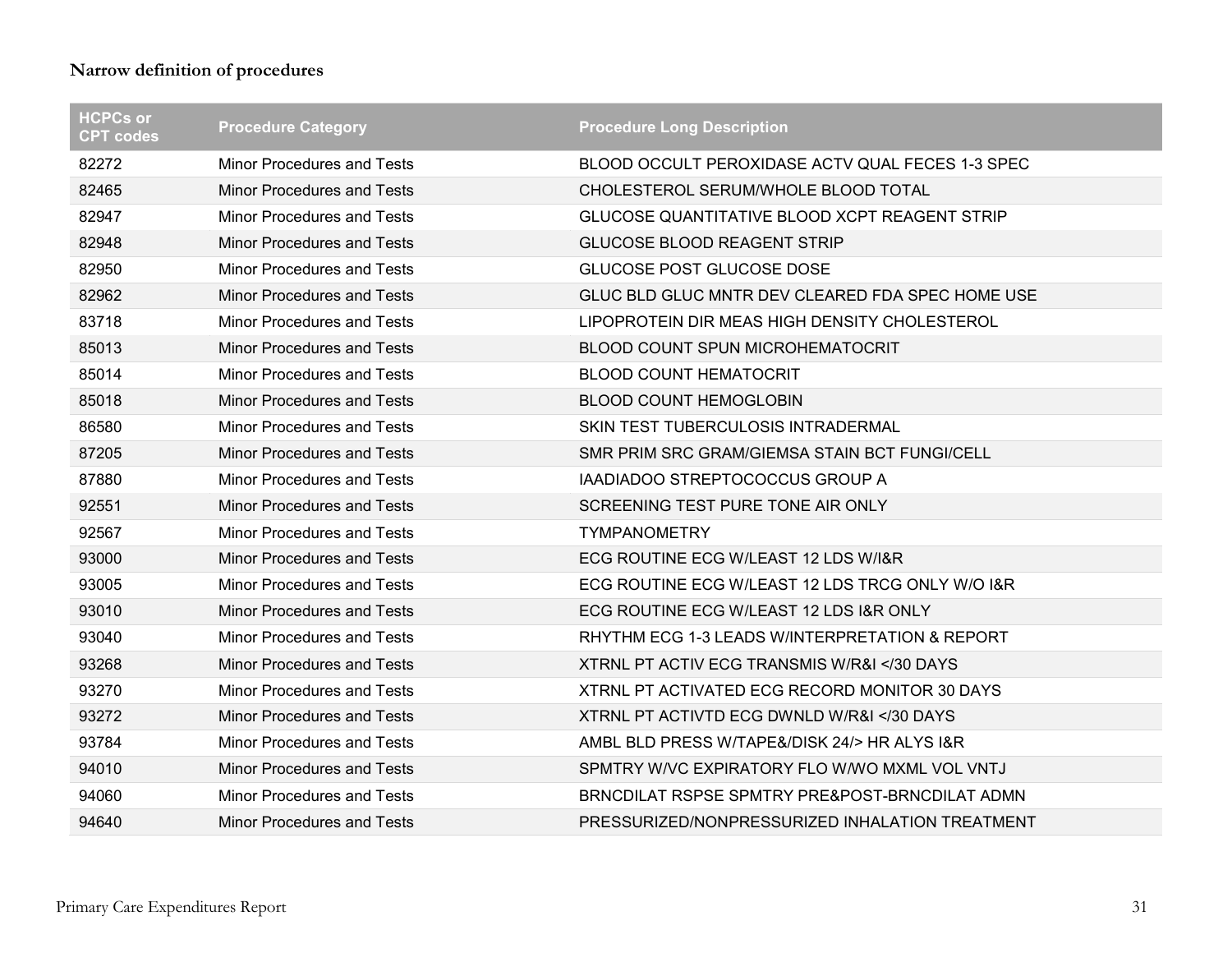| <b>HCPCs or</b><br><b>CPT codes</b> | <b>Procedure Category</b>               | <b>Procedure Long Description</b>                |
|-------------------------------------|-----------------------------------------|--------------------------------------------------|
| 94664                               | <b>Minor Procedures and Tests</b>       | DEMO&/EVAL OF PT UTILIZ AERSL GEN/NEB/INHLR/IP   |
| 94760                               | <b>Minor Procedures and Tests</b>       | NONINVASIVE EAR/PULSE OXIMETRY SINGLE DETER      |
| 94761                               | <b>Minor Procedures and Tests</b>       | NONINVASIVE EAR/PULSE OXIMETRY MULTIPLE DETER    |
| 95115                               | <b>Minor Procedures and Tests</b>       | PROF SVCS ALLG IMMNTX X W/PRV ALLGIC XTRCS 1 NJX |
| 95117                               | <b>Minor Procedures and Tests</b>       | PROF SVCS ALLG IMMNTX X W/PRV ALLGIC XTRCS NJXS  |
| 97597                               | <b>Minor Procedures and Tests</b>       | DEBRIDEMENT OPEN WOUND 20 SQ CM/<                |
| 97602                               | <b>Minor Procedures and Tests</b>       | RMVL DEVITAL TISS N-SLCTV DBRDMT W/O ANES 1 SESS |
| 99000                               | <b>Minor Procedures and Tests</b>       | HANDLG&/OR CONVEY OF SPEC FOR TR OFFICE TO LAB   |
| 99050                               | <b>Minor Procedures and Tests</b>       | SERVICES PROVIDED OFFICE OTH/THN REG SCHED HOURS |
| 99051                               | <b>Minor Procedures and Tests</b>       | SVC PRV OFFICE REG SCHEDD EVN WKEND/HOLIDAY HRS  |
| 99058                               | <b>Minor Procedures and Tests</b>       | SVC PRV EMER BASIS IN OFFICE DISRUPTING SVCS     |
| A4627                               | <b>Minor Procedures and Tests</b>       | SPACR BAG/RESRVOR W/WO MASK W/METRD DOSE INHAL   |
| A6448                               | <b>Minor Procedures and Tests</b>       | LT COMPRS BANDGE ELAST WDTH < 3 IN PER YARD      |
| A6449                               | <b>Minor Procedures and Tests</b>       | LT COMPRS BANDGE ELAST WDTH >/= 3 & <5 IN PER YD |
| A7003                               | <b>Minor Procedures and Tests</b>       | ADMN SET SM VOL NONFILTR PNEUMAT NEBULIZR DISPBL |
| A7015                               | <b>Minor Procedures and Tests</b>       | AREO MASK USED W/ DME NEB                        |
| G0403                               | <b>Minor Procedures and Tests</b>       | ECG RTN ECG W/12 LEADS SCR INIT PREVNTV PE W/I&R |
| G0404                               | <b>Minor Procedures and Tests</b>       | ECG RTN ECG W/12 LEADS TRACING ONLY W/O I&R      |
| G0405                               | <b>Minor Procedures and Tests</b>       | ECG RTN ECG W/12 LEADS INTERPR & REPORT ONLY     |
| S8100                               | <b>Minor Procedures and Tests</b>       | HOLDING CHAMB/SPACR W/INHAL/NEBULIZR; W/O MASK   |
| S8101                               | <b>Minor Procedures and Tests</b>       | HOLDING CHAMB/SPACR W/AN INHAL/NEBULIZR; W/MASK  |
| 99460                               | <b>Newborn Care Services</b>            | 1ST HOSP/BIRTHING CENTER CARE PER DAY NML NB     |
| 99461                               | <b>Newborn Care Services</b>            | 1ST CARE PR DAY NML NB XCPT HOSP/BIRTHING CENTER |
| 99462                               | <b>Newborn Care Services</b>            | SUBQ HOSPITAL CARE PER DAY E/M NORMAL NEWBORN    |
| 99463                               | <b>Newborn Care Services</b>            | 1ST HOSP/BIRTHING CENTER NB ADMIT & DSCHG SM DAT |
| 98969                               | Non-Face-to-Face Non-Physician Services | NONPHYSICIAN ONLINE ASSESSMENT AND MANAGEMENT    |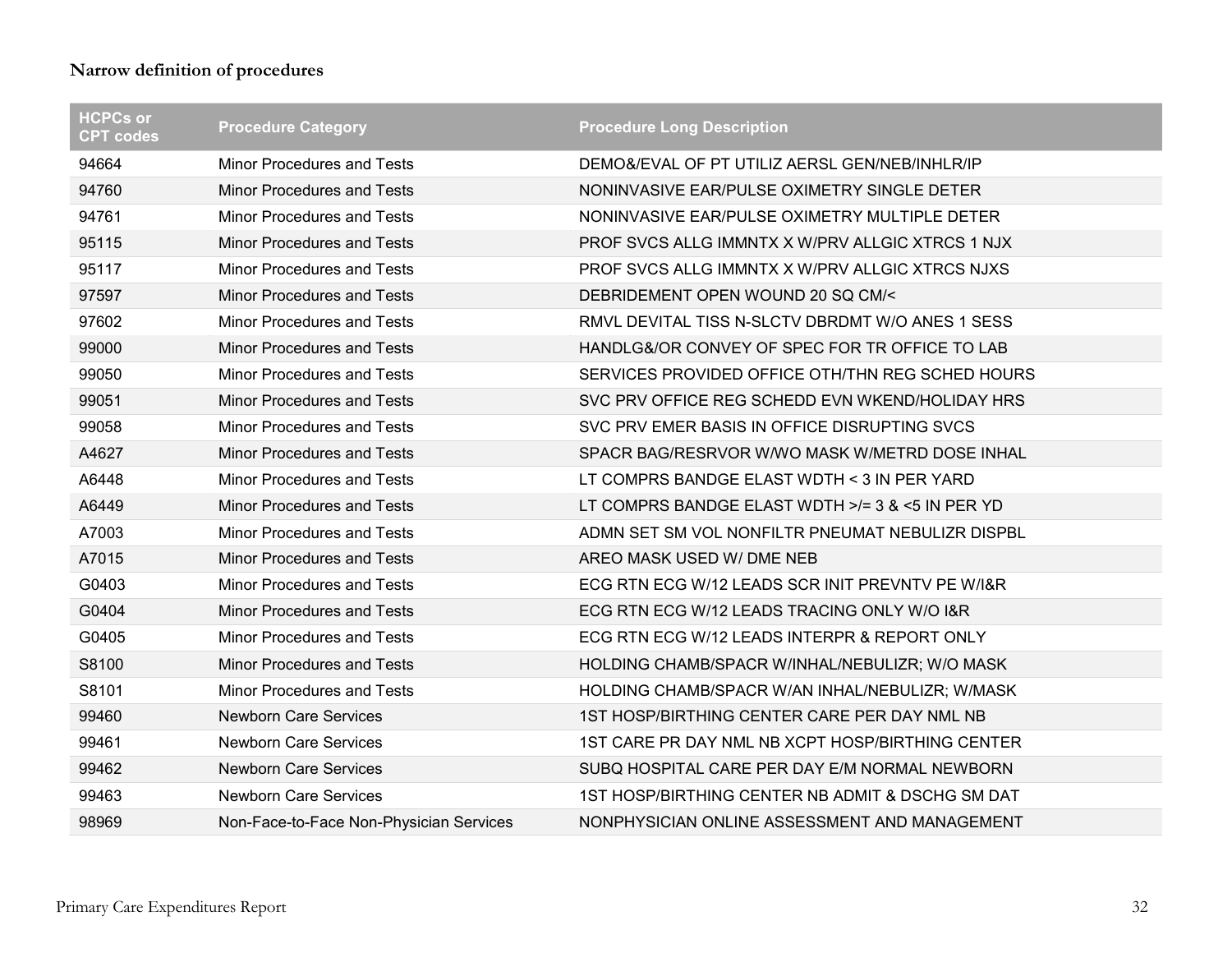| <b>HCPCs or</b><br><b>CPT codes</b> | <b>Procedure Category</b>               | <b>Procedure Long Description</b>               |
|-------------------------------------|-----------------------------------------|-------------------------------------------------|
| 99441                               | Non-Face-to-Face Physician Services     | PHYS/QHP TELEPHONE EVALUATION 5-10 MIN          |
| 99442                               | Non-Face-to-Face Physician Services     | PHYS/QHP TELEPHONE EVALUATION 11-20 MIN         |
| 99443                               | Non-Face-to-Face Physician Services     | PHYS/QHP TELEPHONE EVALUATION 21-30 MIN         |
| 99444                               | Non-Face-to-Face Physician Services     | PHYS/QHP ONLINE EVALUATION & MANAGEMENT SERVICE |
| 99446                               | Non-Face-to-Face Physician Services     | NTRPROF PHONE/NTRNET/EHR ASSMT&MGMT 5-10 MIN    |
| 99447                               | Non-Face-to-Face Physician Services     | NTRPROF PHONE/NTRNET/EHR ASSMT&MGMT 11-20 MIN   |
| 99448                               | Non-Face-to-Face Physician Services     | NTRPROF PHONE/NTRNET/EHR ASSMT&MGMT 21-30 MIN   |
| 99449                               | Non-Face-to-Face Physician Services     | NTRPROF PHONE/NTRNET/EHR ASSMT&MGMT 31/> MIN    |
| 99451                               | Non-Face-to-Face Physician Services     | NTRPROF PHONE/NTRNET/EHR ASSMT&MGMT 5/> MIN     |
| 99452                               | Non-Face-to-Face Physician Services     | NTRPROF PHONE/NTRNET/EHR REFERRAL SVC 30 MIN    |
| 99453                               | Non-Face-to-Face Physician Services     | REM MNTR PHYSIOL PARAM 1ST SET UP PT EDUCAJ EQP |
| 99454                               | Non-Face-to-Face Physician Services     | REM MNTR PHYSIOL PARAM 1ST DEV SUPPLY EA 30 D   |
| 99457                               | Non-Face-to-Face Physician Services     | REMOTE PHYSIOLOGIC MONITORING 20 MIN+ PER MONTH |
| 98966                               | Non-Physician Telephone Services        | NONPHYSICIAN TELEPHONE ASSESSMENT 5-10 MIN      |
| 98967                               | Non-Physician Telephone Services        | NONPHYSICIAN TELEPHONE ASSESSMENT 11-20 MIN     |
| 98968                               | Non-Physician Telephone Services        | NONPHYSICIAN TELEPHONE ASSESSMENT 21-30 MIN     |
| 99201                               | <b>Office/Other Outpatient Services</b> | OFFICE OUTPATIENT NEW 10 MINUTES                |
| 99202                               | <b>Office/Other Outpatient Services</b> | OFFICE OUTPATIENT NEW 20 MINUTES                |
| 99203                               | <b>Office/Other Outpatient Services</b> | OFFICE OUTPATIENT NEW 30 MINUTES                |
| 99204                               | <b>Office/Other Outpatient Services</b> | OFFICE OUTPATIENT NEW 45 MINUTES                |
| 99205                               | <b>Office/Other Outpatient Services</b> | OFFICE OUTPATIENT NEW 60 MINUTES                |
| 99211                               | <b>Office/Other Outpatient Services</b> | OFFICE OUTPATIENT VISIT 5 MINUTES               |
| 99212                               | <b>Office/Other Outpatient Services</b> | OFFICE OUTPATIENT VISIT 10 MINUTES              |
| 99213                               | <b>Office/Other Outpatient Services</b> | OFFICE OUTPATIENT VISIT 15 MINUTES              |
| 99214                               | <b>Office/Other Outpatient Services</b> | OFFICE OUTPATIENT VISIT 25 MINUTES              |
| 99215                               | <b>Office/Other Outpatient Services</b> | OFFICE OUTPATIENT VISIT 40 MINUTES              |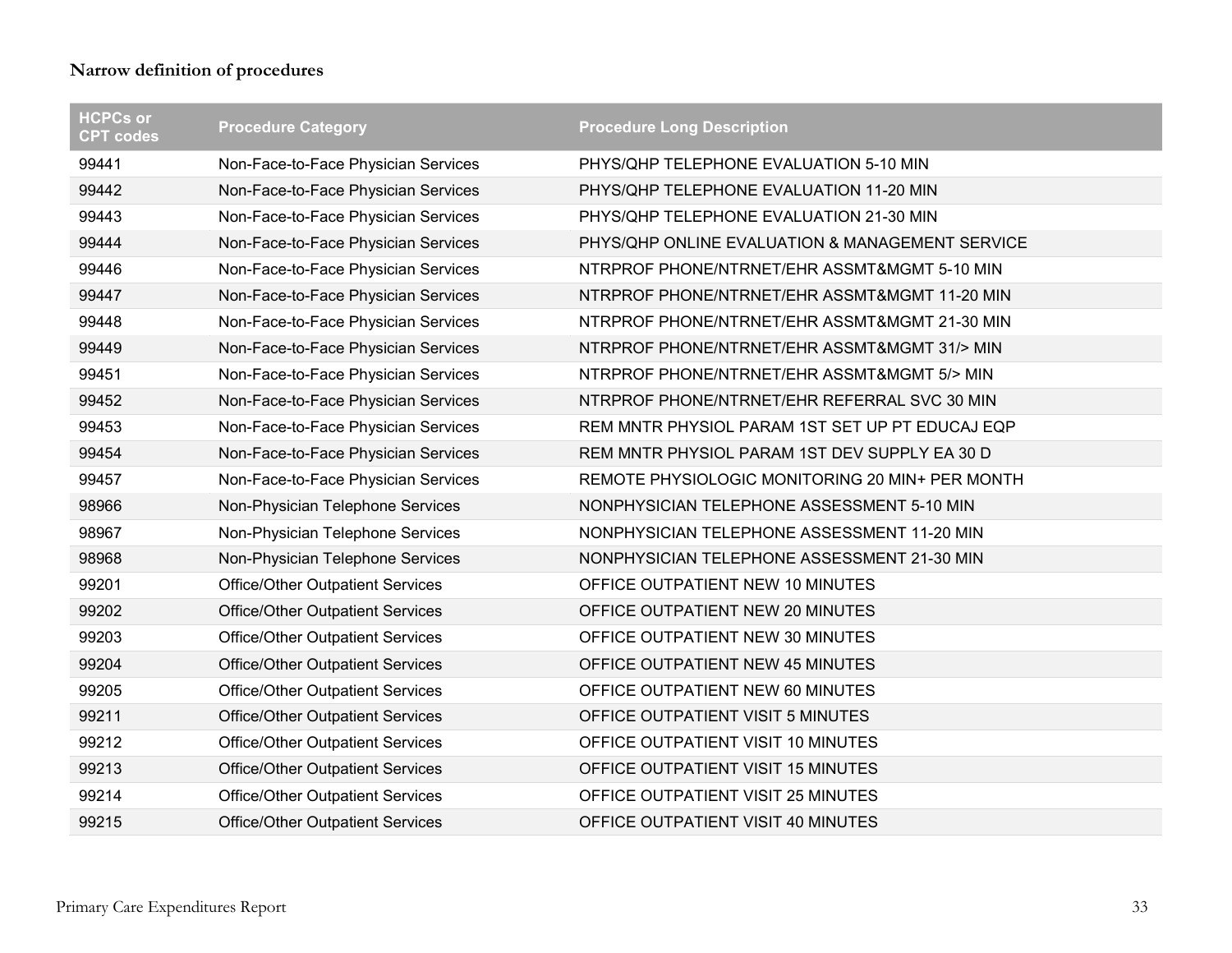| <b>HCPCs or</b><br><b>CPT</b> codes | <b>Procedure Category</b>           | <b>Procedure Long Description</b>                |
|-------------------------------------|-------------------------------------|--------------------------------------------------|
| 98925                               | Osteopathic Manipulation            | OSTEOPATHIC MANIPULATIVE TX 1-2 BODY REGIONS     |
| 98926                               | Osteopathic Manipulation            | OSTEOPATHIC MANIPULATIVE TX 3-4 BODY REGIONS     |
| 98927                               | Osteopathic Manipulation            | OSTEOPATHIC MANIPULATIVE TX 5-6 BODY REGIONS     |
| 98928                               | Osteopathic Manipulation            | OSTEOPATHIC MANIPULATIVE TX 7-8 BODY REGIONS     |
| 98929                               | Osteopathic Manipulation            | OSTEOPATHIC MANIPULATIVE TX 9-10 BODY REGIONS    |
| 11981                               | <b>Preventive Medicine Services</b> | INSJ NON-BIODEGRADABLE DRUG DELIVERY IMPLANT     |
| 11982                               | <b>Preventive Medicine Services</b> | REMOVAL NON-BIODEGRADABLE DRUG DELIVERY IMPLANT  |
| 11983                               | <b>Preventive Medicine Services</b> | RMVL W/RINSJ NON-BIODEGRADABLE DRUG DLVR IMPLT   |
| 58300                               | <b>Preventive Medicine Services</b> | INSERTION INTRAUTERINE DEVICE IUD                |
| 83655                               | <b>Preventive Medicine Services</b> | <b>ASSAY OF LEAD</b>                             |
| 99173                               | <b>Preventive Medicine Services</b> | SCREENING TEST VISUAL ACUITY QUANTITATIVE BILAT  |
| 99381                               | <b>Preventive Medicine Services</b> | INITIAL PREVENTIVE MEDICINE NEW PATIENT <1YEAR   |
| 99382                               | <b>Preventive Medicine Services</b> | INITIAL PREVENTIVE MEDICINE NEW PT AGE 1-4 YRS   |
| 99383                               | <b>Preventive Medicine Services</b> | INITIAL PREVENTIVE MEDICINE NEW PT AGE 5-11 YRS  |
| 99384                               | <b>Preventive Medicine Services</b> | INITIAL PREVENTIVE MEDICINE NEW PT AGE 12-17 YR  |
| 99385                               | <b>Preventive Medicine Services</b> | INITIAL PREVENTIVE MEDICINE NEW PT AGE 18-39YRS  |
| 99386                               | <b>Preventive Medicine Services</b> | INITIAL PREVENTIVE MEDICINE NEW PATIENT 40-64YRS |
| 99387                               | <b>Preventive Medicine Services</b> | INITIAL PREVENTIVE MEDICINE NEW PATIENT 65YRS&>  |
| 99391                               | <b>Preventive Medicine Services</b> | PERIODIC PREVENTIVE MED ESTABLISHED PATIENT <1Y  |
| 99392                               | <b>Preventive Medicine Services</b> | PERIODIC PREVENTIVE MED EST PATIENT 1-4YRS       |
| 99393                               | <b>Preventive Medicine Services</b> | PERIODIC PREVENTIVE MED EST PATIENT 5-11YRS      |
| 99394                               | <b>Preventive Medicine Services</b> | PERIODIC PREVENTIVE MED EST PATIENT 12-17YRS     |
| 99395                               | <b>Preventive Medicine Services</b> | PERIODIC PREVENTIVE MED EST PATIENT 18-39 YRS    |
| 99396                               | <b>Preventive Medicine Services</b> | PERIODIC PREVENTIVE MED EST PATIENT 40-64YRS     |
| 99397                               | <b>Preventive Medicine Services</b> | PERIODIC PREVENTIVE MED EST PATIENT 65YRS& OLDER |
| 99401                               | <b>Preventive Medicine Services</b> | PREVENT MED COUNSEL&/RISK FACTOR REDJ SPX 15 MIN |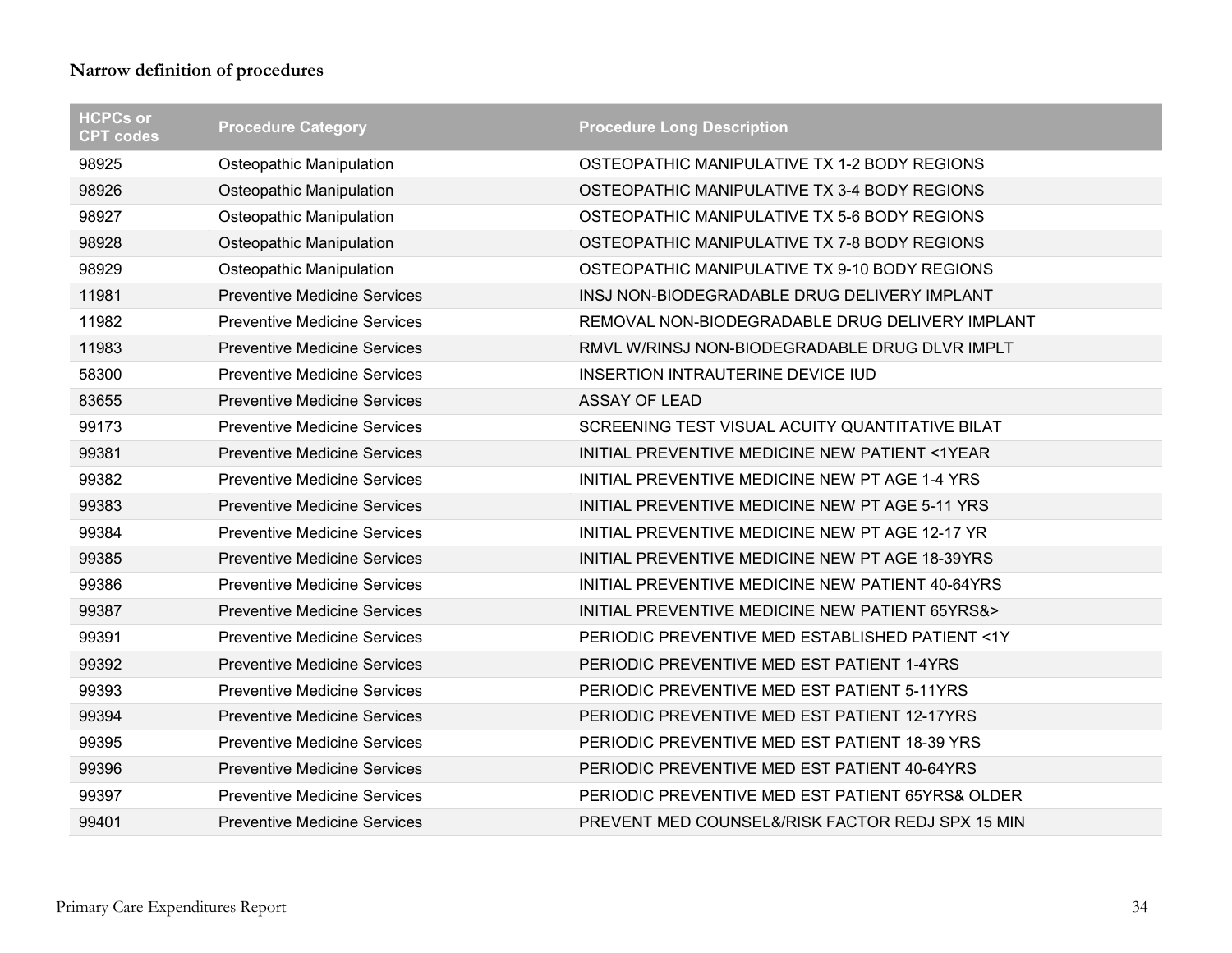| <b>HCPCs or</b><br><b>CPT codes</b> | <b>Procedure Category</b>                    | <b>Procedure Long Description</b>                |
|-------------------------------------|----------------------------------------------|--------------------------------------------------|
| 99402                               | <b>Preventive Medicine Services</b>          | PREVENT MED COUNSEL&/RISK FACTOR REDJ SPX 30 MIN |
| 99403                               | <b>Preventive Medicine Services</b>          | PREVENT MED COUNSEL&/RISK FACTOR REDJ SPX 45 MIN |
| 99404                               | <b>Preventive Medicine Services</b>          | PREVENT MED COUNSEL&/RISK FACTOR REDJ SPX 60 MIN |
| 99406                               | <b>Preventive Medicine Services</b>          | TOBACCO USE CESSATION INTERMEDIATE 3-10 MINUTES  |
| 99407                               | <b>Preventive Medicine Services</b>          | TOBACCO USE CESSATION INTENSIVE >10 MINUTES      |
| 99408                               | <b>Preventive Medicine Services</b>          | ALCOHOL/SUBSTANCE SCREEN & INTERVEN 15-30 MIN    |
| 99409                               | <b>Preventive Medicine Services</b>          | ALCOHOL/SUBSTANCE SCREEN & INTERVENTION >30 MIN  |
| 99411                               | <b>Preventive Medicine Services</b>          | PREV MED COUNSEL & RISK FACTOR REDJ GRP SPX 30 M |
| 99412                               | <b>Preventive Medicine Services</b>          | PREV MED COUNSEL & RISK FACTOR REDJ GRP SPX 60 M |
| 99420                               | <b>Preventive Medicine Services</b>          | ADMN & INTERPJ HEALTH RISK ASSESSMENT INSTRUMENT |
| 99429                               | <b>Preventive Medicine Services</b>          | UNLISTED PREVENTIVE MEDICINE SERVICE             |
| G0101                               | <b>Preventive Medicine Services</b>          | CERV/VAGINAL CANCER SCR; PELV&CLIN BREAST EXAM   |
| G0102                               | <b>Preventive Medicine Services</b>          | PROS CANCER SCREENING; DIGTL RECTAL EXAMINATION  |
| G0436                               | <b>Preventive Medicine Services</b>          | SMOKE TOB CESSATION CNSL AS PT; INTRMED 3-10 MIN |
| G0437                               | <b>Preventive Medicine Services</b>          | SMOKING & TOB CESS CNSL AS PT; INTENSIVE >10 MIN |
| J1050                               | <b>Preventive Medicine Services</b>          | INJECTION MEDROXYPROGESTERONE ACETATE 1 MG       |
| Q0091                               | <b>Preventive Medicine Services</b>          | SCREEN PAP SMEAR; OBTAIN PREP &C ONVEY TO LAB    |
| G0513                               | <b>Prolonged Preventive Services</b>         | PRLNG PREV SRVC OFC/OTH O/P RQR DIR CTC;1ST 30 M |
| G0514                               | <b>Prolonged Preventive Services</b>         | PRLNG PREV SRVC OFC/OTH O/P DIR CTC;EA ADD 30 M  |
| 99354                               | <b>Prolonged Services</b>                    | PROLNG E&M/PSYCTX SVC OFFICE O/P DIR CON 1ST HR  |
| 99355                               | <b>Prolonged Services</b>                    | PROLNG E&M/PSYCTX SVC OFFICE O/P DIR CON ADDL 30 |
| 99358                               | <b>Prolonged Services</b>                    | PROLNG E/M SVC BEFORE&/AFTER DIR PT CARE 1ST HR  |
| 99359                               | <b>Prolonged Services</b>                    | PROLNG E/M BEFORE&/AFTER DIR CARE EA 30 MINUTES  |
| 99360                               | <b>Prolonged Services</b>                    | PHYS STANDBY SVC PROLNG PHYS ATTN EA 30 MINUTES  |
| 99495                               | <b>Transitional Care Management Services</b> | TRANSITIONAL CARE MANAGE SRVC 14 DAY DISCHARGE   |
| 99496                               | <b>Transitional Care Management Services</b> | TRANSITIONAL CARE MANAGE SRVC 7 DAY DISCHARGE    |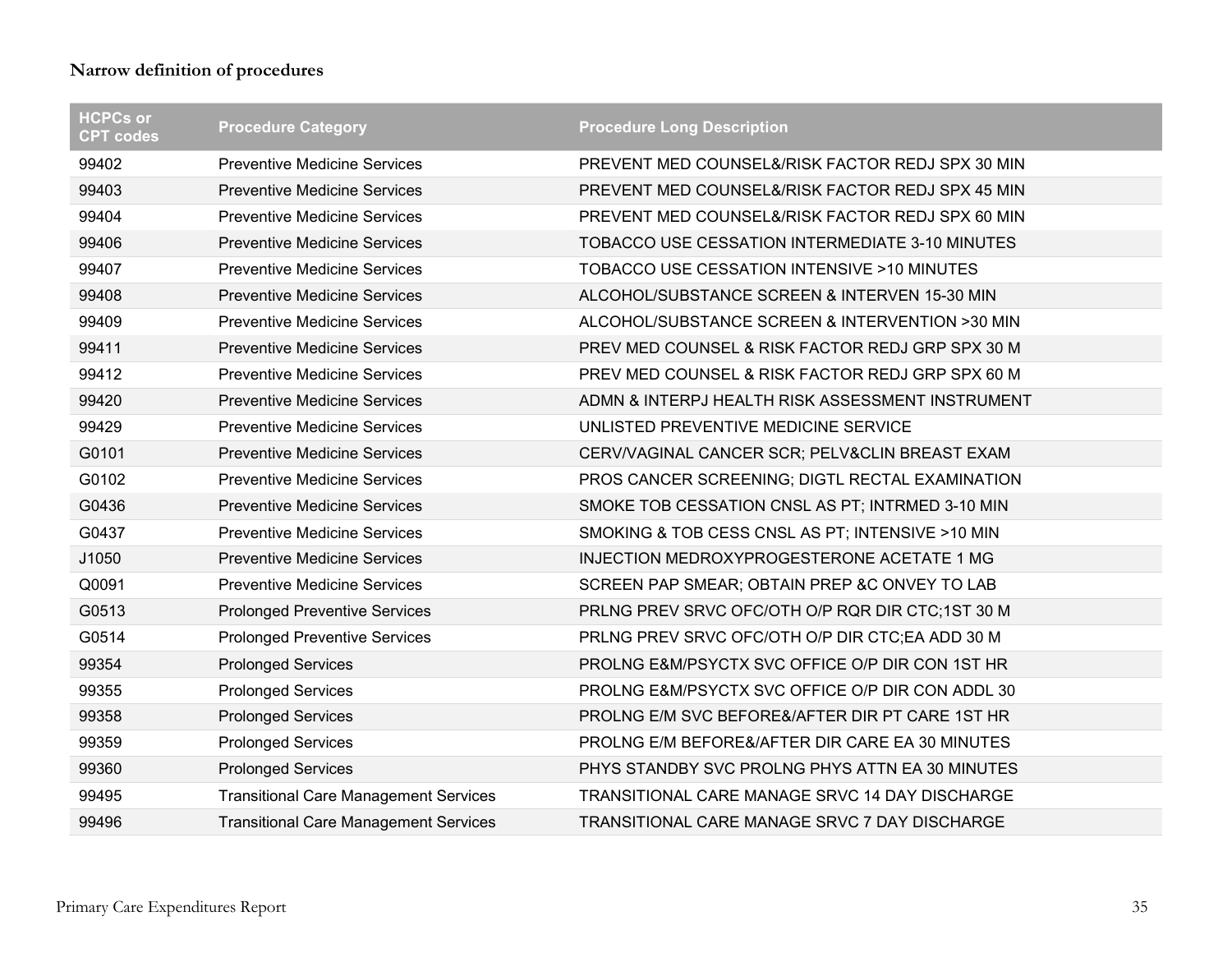| Ⅰ HCPCs or<br>CPT codes | <b>Procedure Category</b> | <b>Procedure Long Description</b>         |
|-------------------------|---------------------------|-------------------------------------------|
| G0008                   | Vaccine Administration    | ADMINISTRATION OF INFLUENZA VIRUS VACCINE |
| G0009                   | Vaccine Administration    | ADMINISTRATION OF PNEUMOCOCCAL VACCINE    |
| G0010                   | Vaccine Administration    | ADMINISTRATION OF HEPATITIS B VACCINE     |

#### **Broad definition of procedure codes**

| <b>HCPCs or</b><br><b>CPT codes</b> | <b>Procedure Category</b>                                  | <b>Procedure Long Description</b>                |
|-------------------------------------|------------------------------------------------------------|--------------------------------------------------|
| 59510                               | <b>Cesarean Delivery Procedures</b>                        | OB ANTEPARTUM CARE CESAREAN DLVR & POSTPARTUM    |
| 59515                               | <b>Cesarean Delivery Procedures</b>                        | CESAREAN DELIVERY ONLY W/POSTPARTUM CARE         |
| 59610                               | Delivery Procedures After Previous Cesarean Delivery       | ROUTINE OB CARE VAG DLVRY & POSTPARTUM CARE VB   |
| 59614                               | Delivery Procedures After Previous Cesarean Delivery       | VAGINAL DELIVERY & POSTPARTUM CARE VBAC          |
| 59618                               | Delivery Procedures After Previous Cesarean Delivery       | ROUTINE OBSTETRICAL CARE ATTEMPTED VBAC          |
| 59622                               | Delivery Procedures After Previous Cesarean Delivery       | CESAREAN DLVRY & POSTPARTUM CARE ATTEMPTED VBA   |
| 99464                               | Delivery/Birthing Room Attendance & Resuscitation Services | ATTN AT DELIVERY 1ST STABILIZATION OF NEWBORN    |
| 99465                               | Delivery/Birthing Room Attendance & Resuscitation Services | DELIVERY/BIRTHING ROOM RESUSCITATION             |
| 99377                               | <b>Hospice Services</b>                                    | SUPERVISION HOSPICE PATIENT/MONTH 15-29 MIN      |
| 99378                               | <b>Hospice Services</b>                                    | SUPERVISION HOSPICE PATIENT/MONTH 30 MINUTES/>   |
| G0182                               | <b>Hospice Services</b>                                    | PHYS SUPV PT UNDER MEDICARE-APPROVED HOSPICE     |
| 99304                               | <b>Nursing Facility Services</b>                           | INITIAL NURSING FACILITY CARE/DAY 25 MINUTES     |
| 99305                               | <b>Nursing Facility Services</b>                           | INITIAL NURSING FACILITY CARE/DAY 35 MINUTES     |
| 99306                               | <b>Nursing Facility Services</b>                           | INITIAL NURSING FACILITY CARE/DAY 45 MINUTES     |
| 99307                               | <b>Nursing Facility Services</b>                           | SBSQ NURSING FACILITY CARE/DAY E/M STABLE 10 MIN |
| 99308                               | <b>Nursing Facility Services</b>                           | SBSQ NURSING FACIL CARE/DAY MINOR COMPLJ 15 MIN  |
| 99309                               | <b>Nursing Facility Services</b>                           | SBSQ NURSING FACIL CARE/DAY NEW PROBLEM 25 MIN   |
| 99310                               | <b>Nursing Facility Services</b>                           | SBSQ NURS FACIL CARE/DAY UNSTABL/NEW PROB 35 MIN |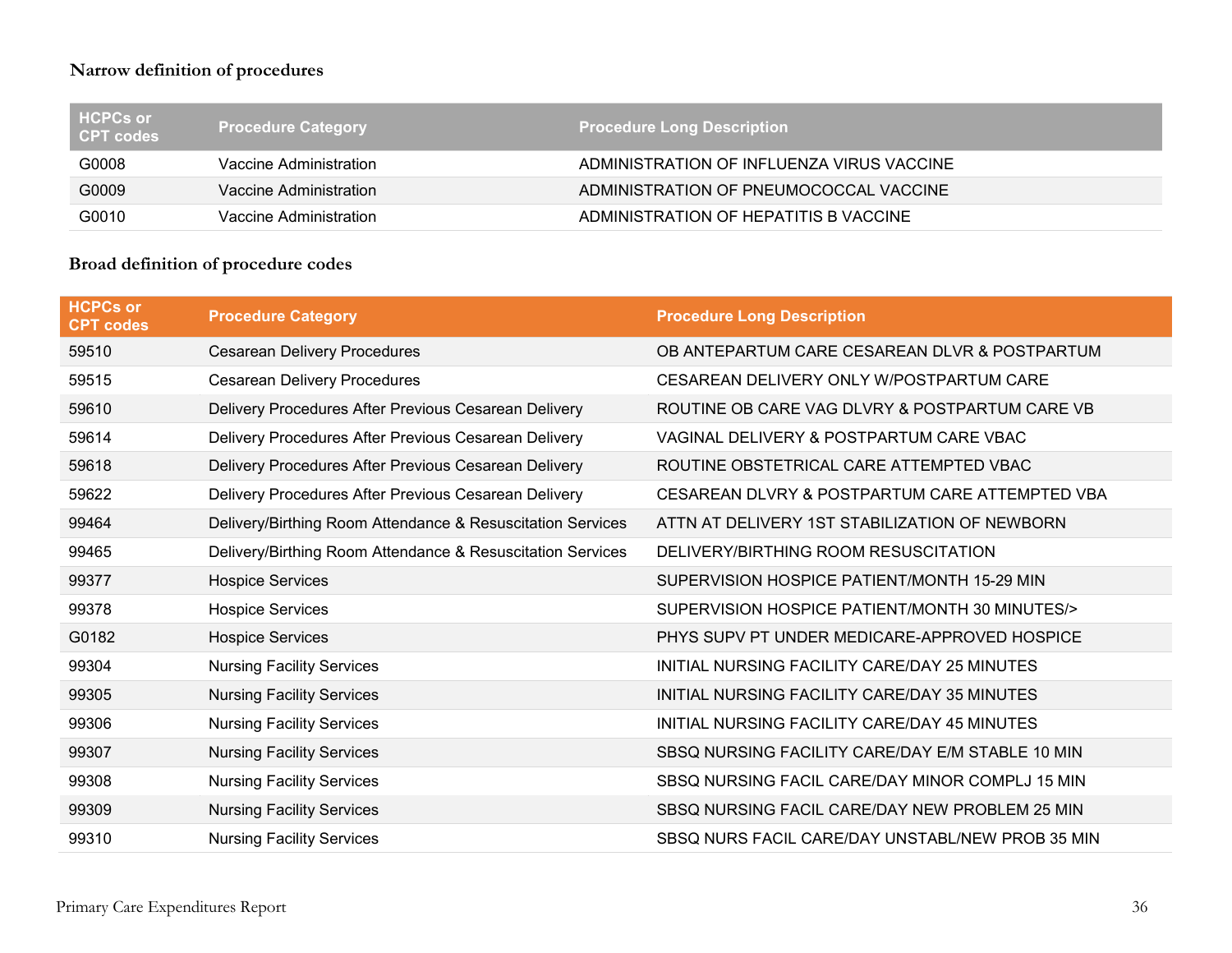## **Broad definition of procedure codes**

| <b>HCPCs or</b><br><b>CPT codes</b> | <b>Procedure Category</b>                                 | <b>Procedure Long Description</b>                |
|-------------------------------------|-----------------------------------------------------------|--------------------------------------------------|
| 99315                               | <b>Nursing Facility Services</b>                          | NURSING FACILITY DISCHARGE MANAGEMENT 30 MINUTES |
| 99316                               | <b>Nursing Facility Services</b>                          | NURSING FACILITY DISCHARGE MANAGEMENT 30 MINUTES |
| 99318                               | <b>Nursing Facility Services</b>                          | E/M ANNUAL NURSING FACILITY ASSESS STABLE 30 MIN |
| 99379                               | <b>Nursing Facility Services</b>                          | SUPERVISION NURS FACILITY PATIENT MO 15-29 MIN   |
| 99380                               | <b>Nursing Facility Services</b>                          | SUPERVISION NURS FACILITY PATIENT MONTH 30 MIN/> |
| 99484                               | Psychiatric Care Management                               | CARE MGMT SERVICES BEHAVIORAL HLTH COND 20 MINS  |
| 99492                               | Psychiatric Care Management                               | 1ST PSYCHIATRIC COLLAB CARE MGMT 1ST 70 MINS     |
| 99493                               | Psychiatric Care Management                               | SBSQ PSYCHIATRIC COLLAB CARE MGMT 1ST 60 MINS    |
| 99494                               | Psychiatric Care Management                               | 1ST/SBSQ PSYCH COLLAB CARE MGMT EA ADDL 30 MINS  |
| G0502                               | Psychiatric Care Management                               | INIT PS CCM 1ST 70 MIN 1ST CAL MO BEH HC MGR AC  |
| G0503                               | Psychiatric Care Management                               | SUBSQT PS CCM 1ST 60 MIN SUBSQT MO BEH HC MGR AC |
| G0504                               | Psychiatric Care Management                               | INIT/SUBSQ PS CCM EA ADD 30 MN CAL MO BHC MGR AC |
| G0507                               | Psychiatric Care Management                               | CARE MGMT BH COND AL 20 MIN CL STAFF TM P CAL MO |
| 59400                               | Vaginal Delivery, Antepartum & Postpartum Care Procedures | OB CARE ANTEPARTUM VAG DLVR & POSTPARTUM         |
| 59410                               | Vaginal Delivery, Antepartum & Postpartum Care Procedures | VAGINAL DELIVERY ONLY W/POSTPARTUM CARE          |
| 59425                               | Vaginal Delivery, Antepartum & Postpartum Care Procedures | ANTEPARTUM CARE ONLY 4-6 VISITS                  |
| 59426                               | Vaginal Delivery, Antepartum & Postpartum Care Procedures | ANTEPARTUM CARE ONLY 7/> VISITS                  |
| 59430                               | Vaginal Delivery, Antepartum & Postpartum Care Procedures | POSTPARTUM CARE ONLY SEPARATE PROCEDURE          |